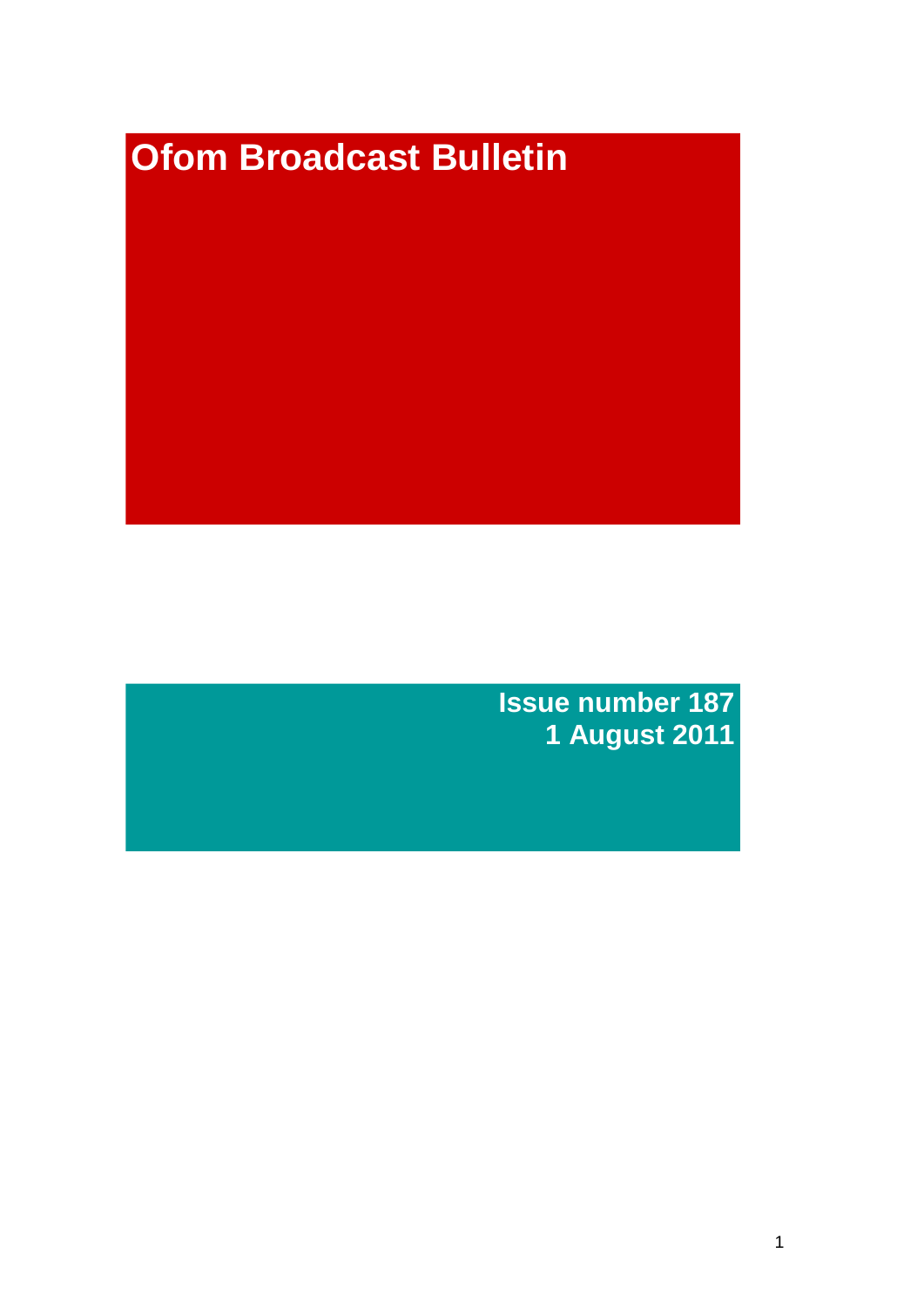# **Contents**

| Introduction                                                                                                                | 4  |
|-----------------------------------------------------------------------------------------------------------------------------|----|
| <b>Standards cases</b>                                                                                                      |    |
| In Breach                                                                                                                   |    |
| <b>Your Health</b><br>Sunrise TV, 10 April and 8 May 2011, 12:00                                                            | 5  |
| <b>Provision of recordings</b><br>South For You, 4 April 2011, 18:00                                                        | 8  |
| <u>Not in Breach</u>                                                                                                        |    |
| <b>EastEnders</b><br>BBC 1, 31 December 2010, 20:00, 1 January 2011, 20:30;<br>and various episodes to 14 April 2011, 19:30 | 10 |
| <b>Advertising Scheduling cases</b>                                                                                         |    |
| In Breach                                                                                                                   |    |
| <b>Advertising minutage</b><br>NME TV, 11 May 2011, 13:00                                                                   | 13 |
| <b>Breach findings table</b><br>Code on the Scheduling of<br><b>Television Advertising compliance reports</b>               | 15 |
| Resolved                                                                                                                    |    |
| <b>Resolved findings table</b><br>Code on the Scheduling of<br>Television Advertising compliance reports                    | 17 |
| <b>Fairness and Privacy cases</b>                                                                                           |    |
| <u>Not Upheld</u>                                                                                                           |    |
| <b>Complaint by Mr Chris Elliott</b><br>Channel Report, ITV1 (Channel Television), 2 February 2011                          | 20 |
| <b>Complaint by Mr Michael Gibbs</b><br>Central News, ITV1 (Central), 23 March 2011                                         | 27 |
| <b>Other Programmes Not in Breach</b>                                                                                       | 31 |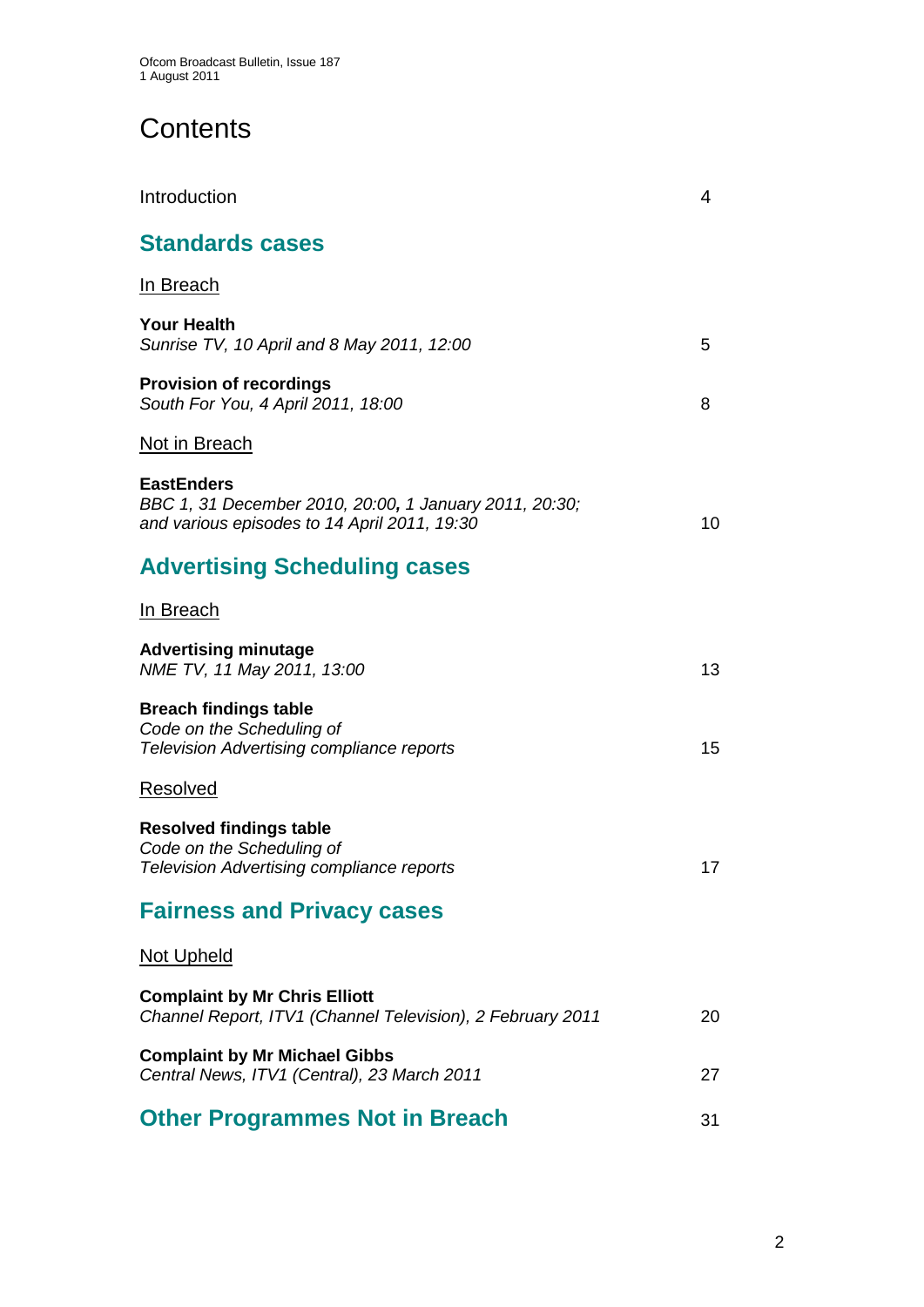# **Complaints Assessed but not Further Investigated** 32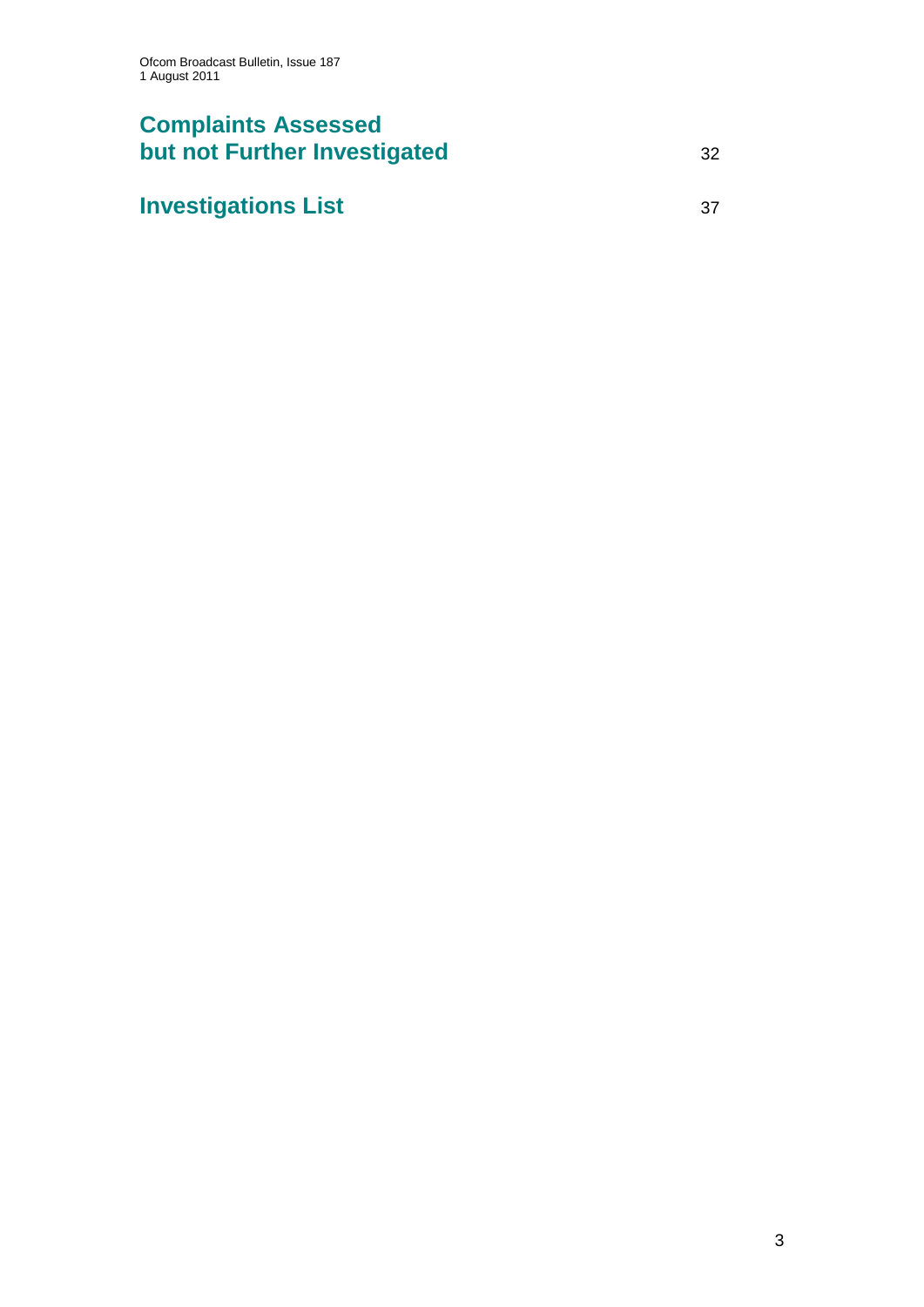# **Introduction**

Under the Communications Act 2003, Ofcom has a duty to set standards for broadcast content as appear to it best calculated to secure the standards objectives<sup>1</sup>, Ofcom must include these standards in a code or codes. These are listed below.

The Broadcast Bulletin reports on the outcome of investigations into alleged breaches of those Ofcom codes, as well as licence conditions with which broadcasters regulated by Ofcom are required to comply. These include:

- a) Ofcom"s Broadcasting Code ("the Code"), which, can be found at: [http://stakeholders.ofcom.org.uk/broadcasting/broadcast-codes/broadcast-code/.](http://stakeholders.ofcom.org.uk/broadcasting/broadcast-codes/broadcast-code/)
- b) the Code on the Scheduling of Television Advertising ("COSTA") which contains rules on how much advertising and teleshopping may be scheduled in programmes, how many breaks are allowed and when they may be taken. COSTA can be found at: [http://stakeholders.ofcom.org.uk/broadcasting/broadcast-codes/advert-code/.](http://stakeholders.ofcom.org.uk/broadcasting/broadcast-codes/advert-code/)
- c) certain sections of the BCAP Code: the UK Code of Broadcast Advertising, which relate to those areas of the BCAP Code for which Ofcom retains regulatory responsibility. These include:
	- the prohibition on 'political' advertising;
	- sponsorship (see Rules 9.16 and 9.17 of the Code);
	- "participation TV" advertising. This includes long-form advertising predicated on premium rate telephone services – most notably chat (including "adult" chat), "psychic" readings and dedicated quiz TV (Call TV quiz services). Ofcom is also responsible for regulating gambling, dating and "message board' material where these are broadcast as advertising<sup>2</sup>.

The BCAP Code is at: [www.bcap.org.uk/The-Codes/BCAP-Code.aspx](http://www.bcap.org.uk/The-Codes/BCAP-Code.aspx)

d) other licence conditions which broadcasters must comply with, such as requirements to pay fees and submit information which enables Ofcom to carry out its statutory duties. Further information on television and radio licences can be found at:<http://licensing.ofcom.org.uk/tv-broadcast-licences/> and [http://licensing.ofcom.org.uk/radio-broadcast-licensing/.](http://licensing.ofcom.org.uk/radio-broadcast-licensing/)

Other codes and requirements may also apply to broadcasters, depending on their circumstances. These include the Code on Television Access Services (which sets out how much subtitling, signing and audio description relevant licensees must provide), the Code on Electronic Programme Guides, the Code on Listed Events, and the Cross Promotion Code. Links to all these codes can be found at: <http://stakeholders.ofcom.org.uk/broadcasting/broadcast-codes/>

It is Ofcom"s policy to describe fully the content in television and radio programmes that is subject to broadcast investigations. Some of the language and descriptions used in Ofcom"s Broadcast Bulletin may therefore cause offence.

<sup>1</sup>  $1$  The relevant legislation is set out in detail in Annex 1 of the Code.

 $2$  BCAP and ASA continue to regulate conventional teleshopping content and spot advertising for these types of services where it is permitted. Ofcom remains responsible for statutory sanctions in all advertising cases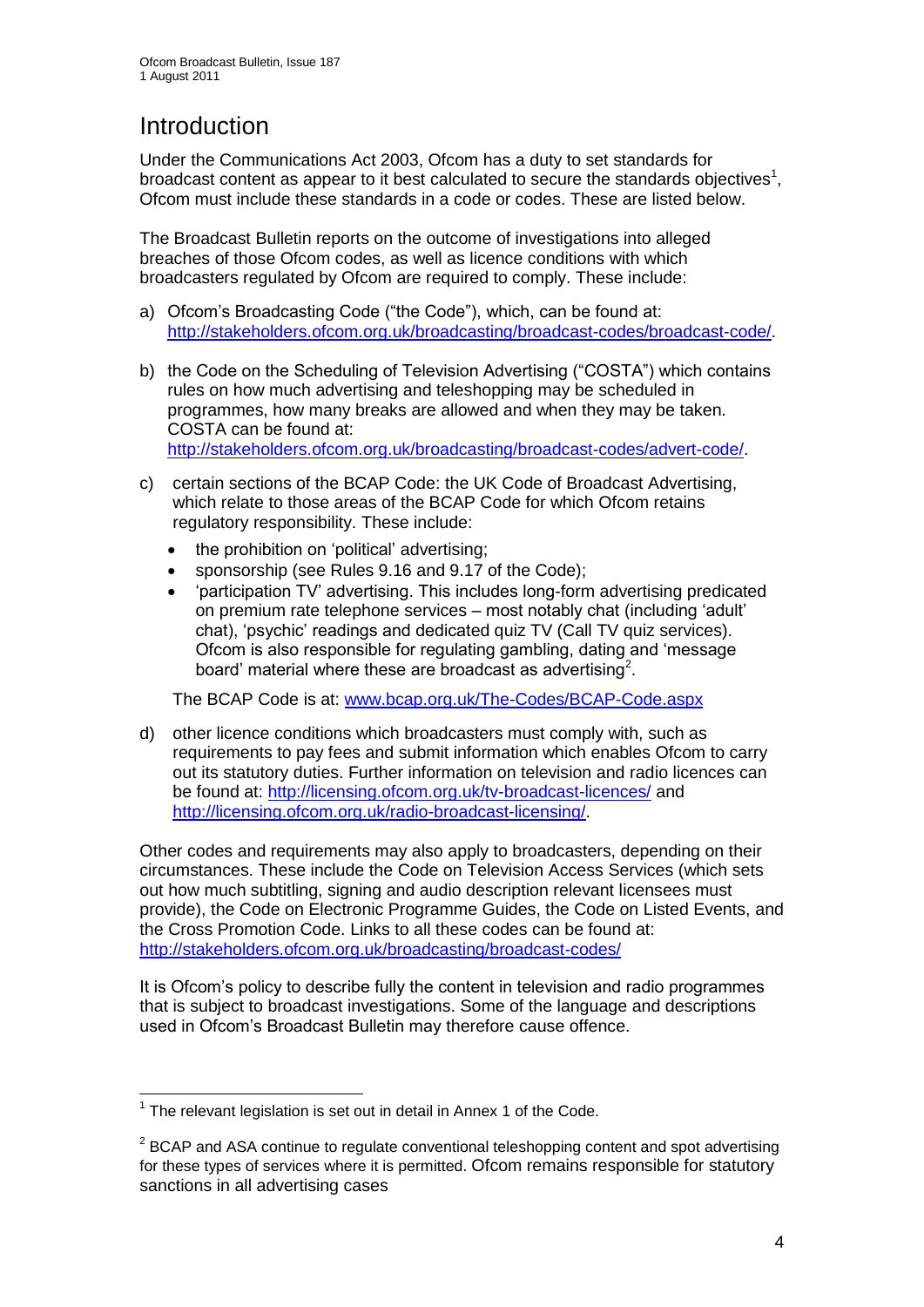# **Standards cases**

## **In Breach**

## **Your Health**

*Sunrise TV, 10 April and 8 May 2011, 12:00*

## **Introduction**

Sunrise TV ("Sunrise") broadcasts a general entertainment channel for the UK Asian community. The licence for the channel is held by Sunrise TV Limited.

*Your Health* was a regular one-hour programme broadcast in Hindi and English, throughout which viewers were invited in a permanent onscreen banner, and regularly by the presenter, to call the studio by phone, to discuss their personal health issues with a studio guest. Calls were charged at a premium rate of £1.50 per minute.

The studio guest on 10 April 2011 was an ayurvedic practitioner, while the guest on 8 May 2011 was a homeopath. Throughout the programmes, the studio guests offered advice, which included, among other things, specific treatments to address callers" symptoms and/or complement their current medication.

A viewer contacted Ofcom about each broadcast, as she was concerned that such advice was given "without seeing the patient or asking the patient to consult his GP, especially when they have serious health conditions."

Having assessed the material, Ofcom considered that it was "participation TV" ("PTV") programming, as it was clearly formulated principally to take advantage of premium rate telephony revenues. As long-form advertising (i.e. teleshopping), PTV is subject to the requirements of the BCAP Code<sup>1</sup>.

Ofcom considered the material raised issues warranting investigation under Rule 11.13.1 of the BCAP Code, which includes the following requirement:

"Advertisements must not contain offers to … treat remotely (including by phone…)…".

Further, Ofcom noted that, while the broadcasts were PTV content, the studio presentation was editorial in style. We therefore considered the material raised issues warranting investigation under Rule 2.1 of the BCAP Code, which states:

"Advertisements must be obviously distinguishable from editorial content, especially if they use a situation, performance or style reminiscent of editorial content, to prevent the audience being confused between the two. The audience should quickly recognise the message as an advertisement."

We asked Sunrise to provide its comments under these rules.

<sup>1</sup>  $<sup>1</sup>$  Under a memorandum of understanding ("MoU") with Ofcom, the Broadcast Committee of</sup> Advertising Practice administers this Code. While broadcast advertising complaints are generally considered by the Advertising Standards Authority, under the same MoU, issues concerning PTV are not. Ofcom therefore remains responsible for enforcing the BCAP Code with regard to such content.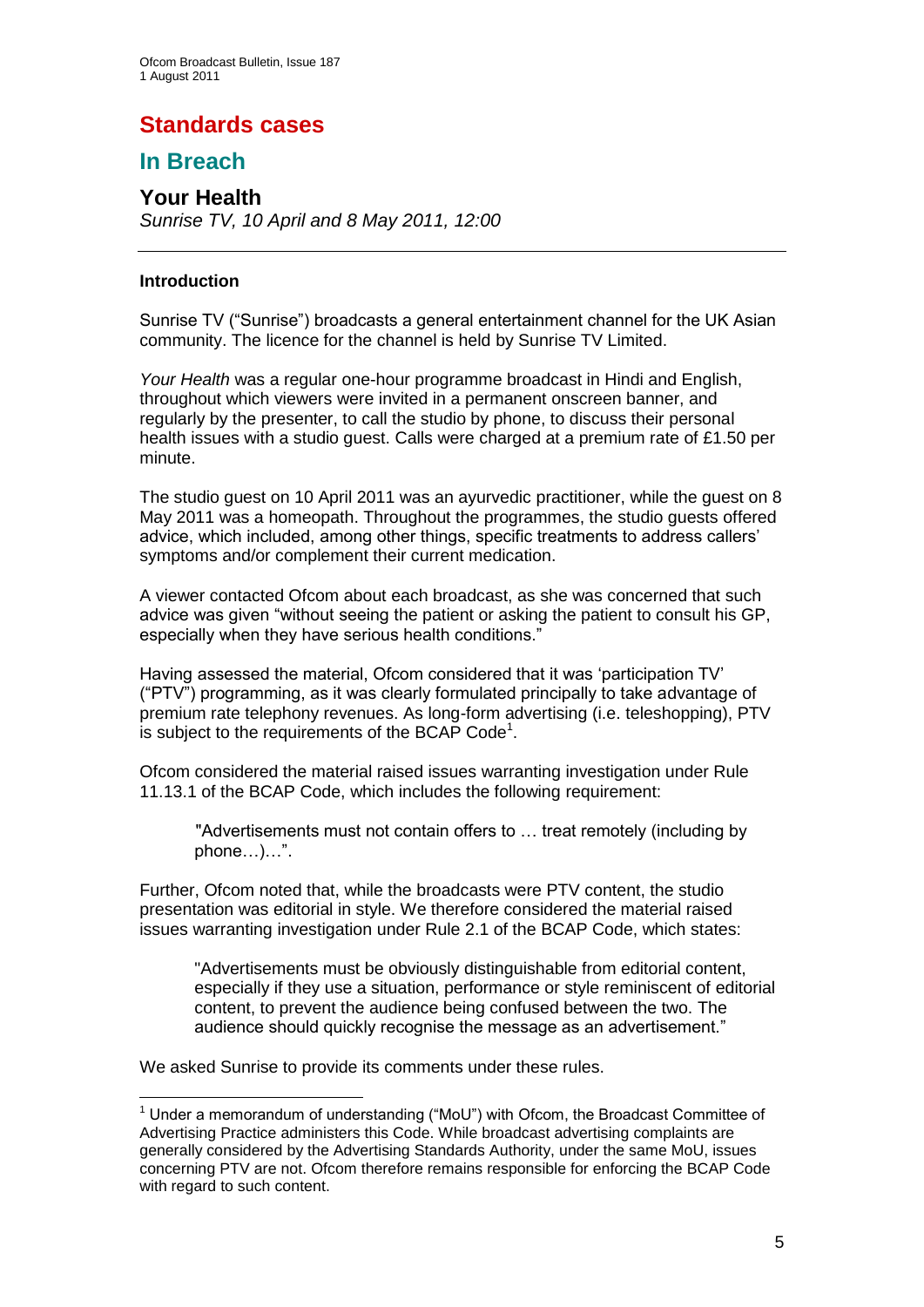## **Response**

Sunrise confirmed that *Your Health* provided "health based information and complimentary remedies within a phone based discussion format", noting that the presenter regularly reminded viewers both that the remedies discussed were not alternatives to licensed medicines prescribed by a general practitioner and that viewers should consult their own doctors.

The broadcaster said that the programme was popular with viewers, providing, "in some circumstances, an outlet ... offer[ing] information to those who may for what ever reason [be] reluctant in the first instance to discuss their symptoms with a GP." However, it admitted that its consideration of the complaints had "raised fundamental issues which [had] caused Sunrise TV to review the programme concept and conclude that in order to comply with the various regulations it [could] no longer broadcast this show in its current format, if at all." The broadcaster added that, "whilst the basic premise of the show [was] that of a programme, the high prominence of a premium rate line to elicit the caller interaction" appeared to bring its content into conflict with the BCAP Code, which precluded broadcast advertisements from offering to treat (viewers) remotely.

Sunrise said that *Your Health* had been removed from its schedule. However, it noted that such broadcast material appeared to have been well received by viewers, without having caused widespread concern. Nevertheless, the broadcaster assured Ofcom that it was fully aware of its responsibilities under its licence, adding that its breach of the BCAP Code was an unintended consequence of its desire to develop new programmes that catered for the particular tastes and interests of its audience.

#### **Decision**

1

Under the Communications Act 2003 ("the Act"), Ofcom has a duty to set such standards for broadcast content as appear to it best calculated to secure specific standards objectives, including "that the inclusion of advertising which may be misleading, harmful or offensive in television and radio services is prevented." In relation to the potential for advertising to cause medical harm, the BCAP Code therefore contains a number of rules regarding the advertising of medical treatments, including that "advertisements must not contain offers to … treat remotely (including by phone…)…" (Rule 11.13.1).

In this case, we noted that Sunrise accepted that the material it broadcast not only offered viewers remote treatment, but also provided it. The broadcasts were in breach of Rule 11.13.1 of the BCAP Code.

A further standards objective under the Act requires Ofcom to ensure that the UK"s international obligations with respect to television advertising are complied with. Article 19 of the AVMS Directive<sup>2</sup> requires, among other things, that "television advertising and teleshopping shall be readily recognisable and distinguishable from editorial content."

The BCAP Code therefore requires, among other things, that "advertisements must be obviously distinguishable from editorial content…" (Rule 2.1).

 $2$  See Chapter VII (Television Advertising and Teleshopping), at: <http://eur-lex.europa.eu/LexUriServ/LexUriServ.do?uri=OJ:L:2010:095:0001:0024:EN:PDF>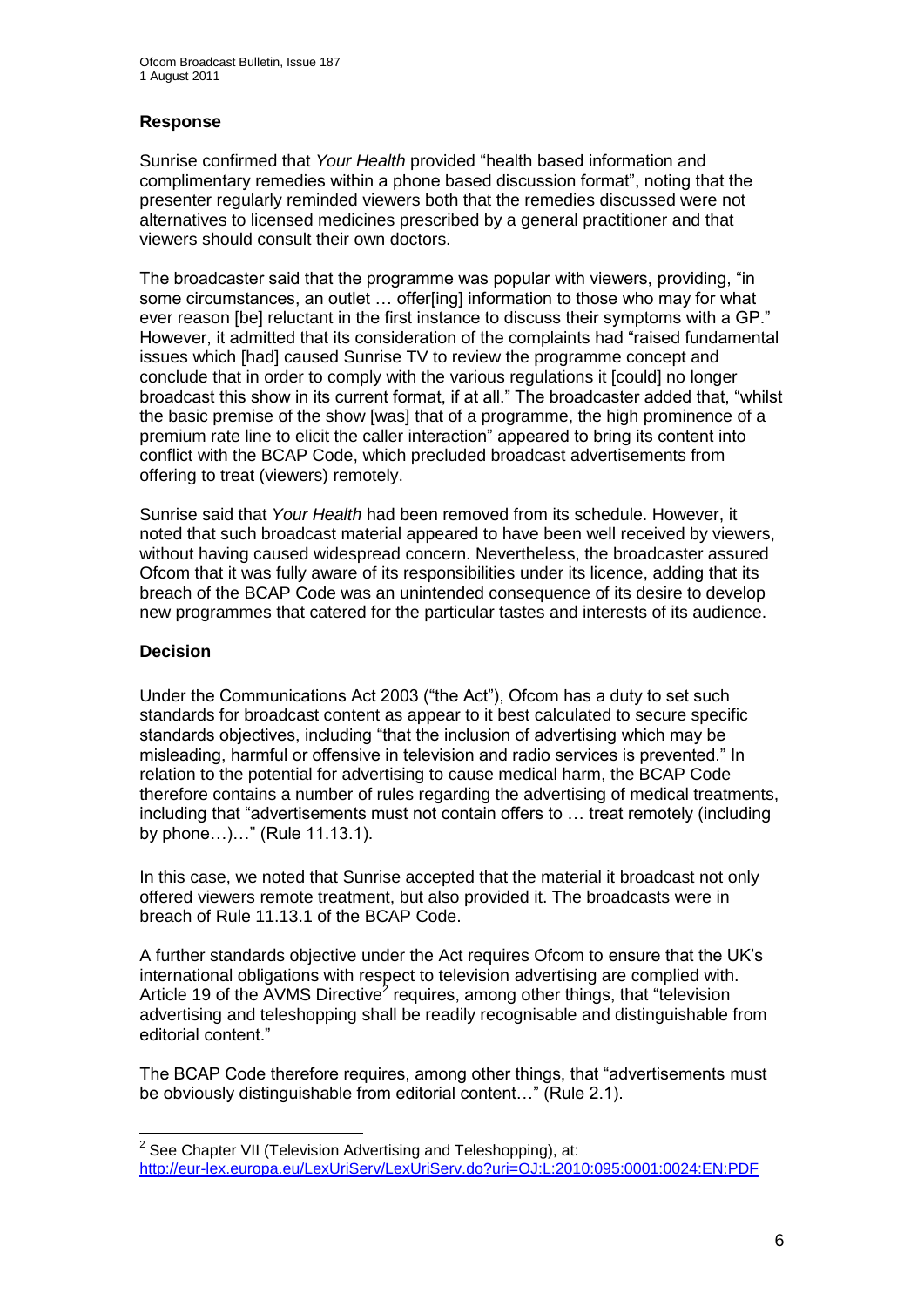Ofcom noted Sunrise"s admission that "...the basic premise of the show [was] that of a programme". Given the editorial style and studio presentation of the content, we did not consider that, without further information (by caption, for example) it would have been clear to viewers that the content was advertising (and not editorial). The broadcasts were therefore in breach of Rule 2.1 of the BCAP Code.

While Ofcom accepted that Sunrise may seek to "develop new programmes that [cater] for the particular tastes and interests of its audience", we noted that, in this instance, such an approach appeared to have been taken without considering fully BCAP Code compliance implications. We therefore welcomed the broadcaster"s decision to remove *Your Health* from its schedule.

However, this is the sixth breach Finding recorded by Ofcom against Sunrise TV over the past 15 months, all of which have concerned the broadcast of promotional material.<sup>3</sup> Ofcom is therefore putting the broadcaster on notice that any further breach of this nature is likely to result in our consideration of the imposition of statutory sanctions.

## **Breaches of Rules 2.1 and 11.13.1 of the BCAP Code**

1

[http://stakeholders.ofcom.org.uk/binaries/enforcement/broadcast](http://stakeholders.ofcom.org.uk/binaries/enforcement/broadcast-bulletins/obb158/Issue158.pdf)[bulletins/obb158/Issue158.pdf;](http://stakeholders.ofcom.org.uk/binaries/enforcement/broadcast-bulletins/obb158/Issue158.pdf)

in the Breach Findings Table (COSTA compliance report)*,* Broadcast Bulletin issue number 169, published on 8 November 2010, at: [http://stakeholders.ofcom.org.uk/binaries/enforcement/broadcast](http://stakeholders.ofcom.org.uk/binaries/enforcement/broadcast-bulletins/obb169/issue169.pdf)[bulletins/obb169/issue169.pdf;](http://stakeholders.ofcom.org.uk/binaries/enforcement/broadcast-bulletins/obb169/issue169.pdf)

*Kundli Aur Kismat* (*Future & Fortune*), Broadcast Bulletin issue number 175, published on 7 February 2011, at: [http://stakeholders.ofcom.org.uk/binaries/enforcement/broadcast](http://stakeholders.ofcom.org.uk/binaries/enforcement/broadcast-bulletins/obb175/issue175.pdf)[bulletins/obb175/issue175.pdf;](http://stakeholders.ofcom.org.uk/binaries/enforcement/broadcast-bulletins/obb175/issue175.pdf) and

in the Breach Findings Table (COSTA compliance report)*,* Broadcast Bulletin issue number 179, published on 4 April 2011, at: [http://stakeholders.ofcom.org.uk/binaries/enforcement/broadcast](http://stakeholders.ofcom.org.uk/binaries/enforcement/broadcast-bulletins/obb179/obb179.pdf)[bulletins/obb179/obb179.pdf.](http://stakeholders.ofcom.org.uk/binaries/enforcement/broadcast-bulletins/obb179/obb179.pdf)

 $3$  The five previous recorded breaches are:

*Your Health*, Broadcast Bulletin issue number 155, published on 12 April 2010, at: [http://stakeholders.ofcom.org.uk/binaries/enforcement/broadcast](http://stakeholders.ofcom.org.uk/binaries/enforcement/broadcast-bulletins/obb155/Issue155.pdf)[bulletins/obb155/Issue155.pdf;](http://stakeholders.ofcom.org.uk/binaries/enforcement/broadcast-bulletins/obb155/Issue155.pdf)

*Asiana Bridal Show 2010*, Broadcast Bulletin issue number 158, published on 24 May 2010, at: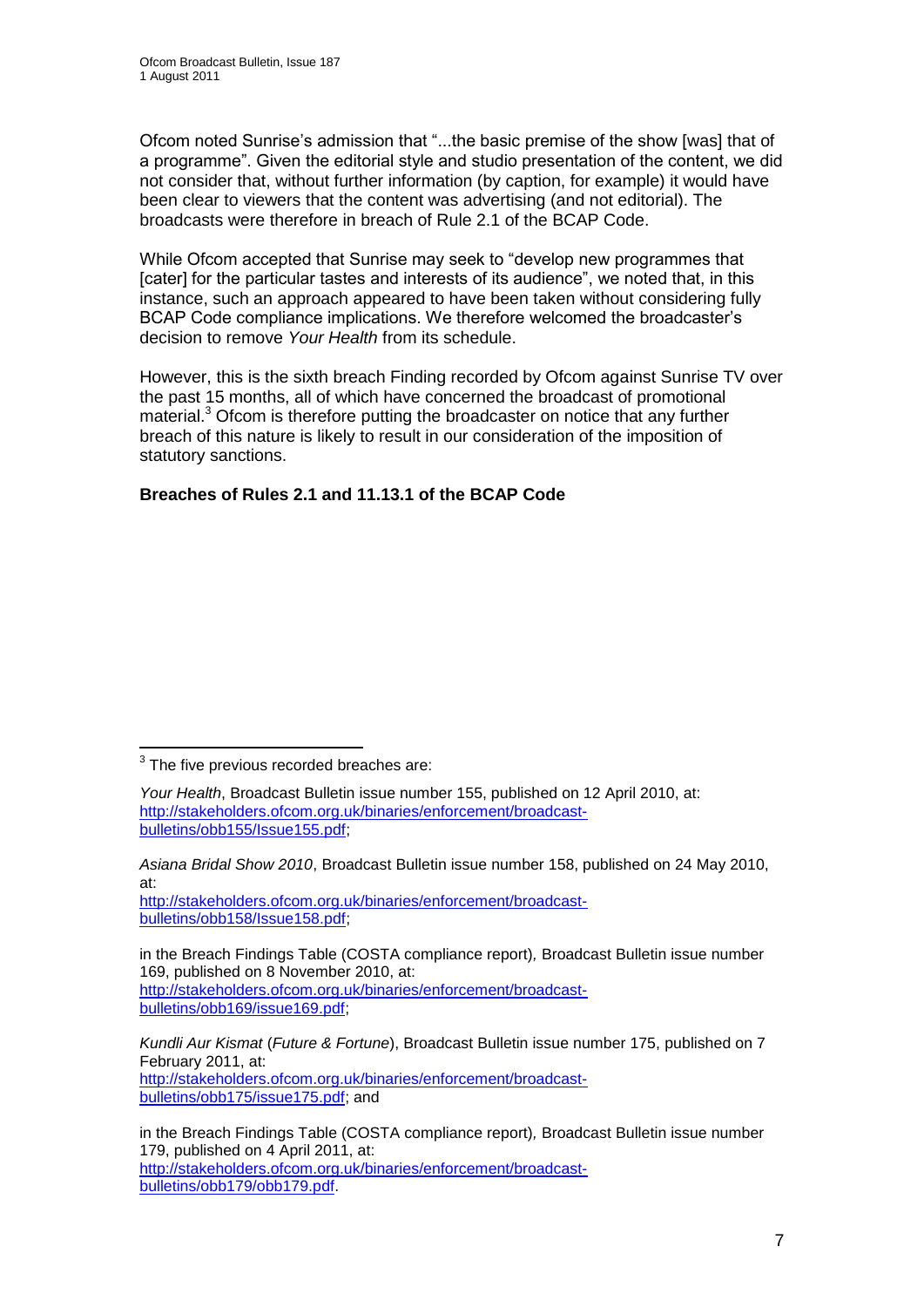# **In Breach**

## **Provision of recordings**

*South For You, 4 April 2011, 18:00*

## **Introduction**

South For You provides a general entertainment service aimed at a Tamil audience in India.

As part of Ofcom"s routine monitoring of broadcasters" compliance with COSTA, Ofcom formally asked South For You to provide recordings of its output of 4 April 2011 between 18:00 and 23:00. The Licensee failed to acknowledge Ofcom"s request or provide recordings of the programmes requested by Ofcom on three occasions.

Given the Licensee"s failure to provide recordings as requested, Ofcom considered the case raised issues warranting investigation under Conditions 11(2)(a) and 11(2)(b) of South For You"s Television Licensable Content Service ("TLCS") licence, which state that:

"11(2) In particular the Licensee shall:

- (a) Make and retain or arrange for the retention of a recording in sound and vision of every Licensed service for a period of 60 days from the date of its inclusion therein; and
- (b) At the request of Ofcom forthwith produce to Ofcom any such recording for examination or reproduction."

We requested South For You"s comments under these Licence Conditions and provided a final opportunity for the Licensee to provide the recordings.

The Licensee did provide the recordings to Ofcom at a later date.

## **Response**

South For You said that recordings for all programmes had been made and retained as demanded by its TLCS licence, but that these were retained in India, which was the reason it experienced some logistical problems in bringing these to the UK.

South For You fully accepted that this resulted in a failure to promptly deliver the data requested by Ofcom and appreciated the implications of not complying diligently with Ofcom requests. The Licensee assured Ofcom that this was unlikely to occur again, and undertook that, in the future, all requested data would be made available promptly upon request.

## **Decision**

Ofcom noted that it formally asked South For You on several occasions to provide recordings of the output at the date and time specified so that Ofcom could view them and decide whether they raised issues under COSTA. The Licensee failed to provide the recordings forthwith on Ofcom"s request, as required by its licence, and, in Ofcom"s view, it did not provide valid reasons to justify its repeated failure in this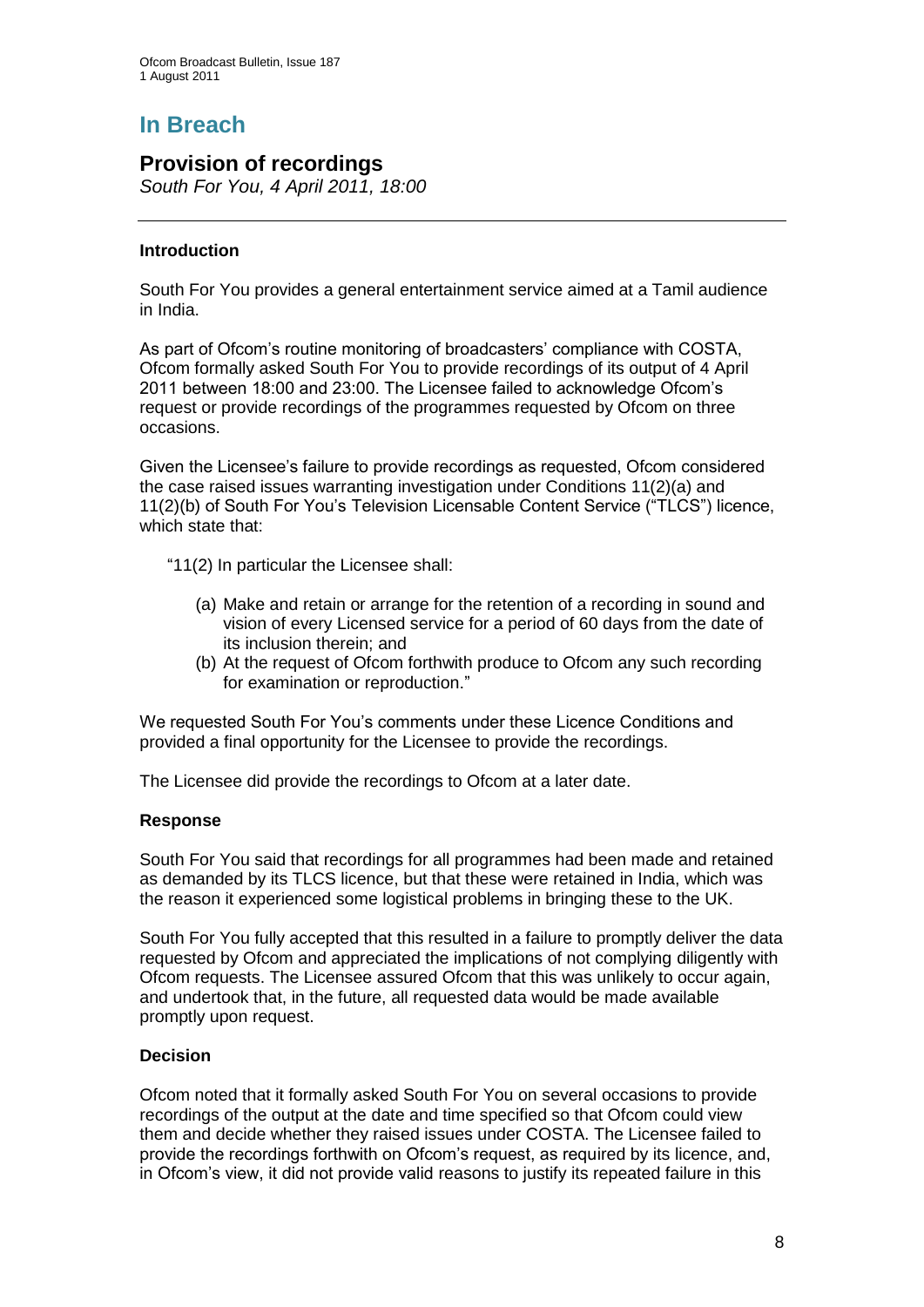respect. We therefore concluded that South For You had breached Condition 11(2)(b) (production of recordings forthwith) of its licence to broadcast.

All breaches of Condition 11 are serious because they impede Ofcom"s ability to assess whether a particular broadcast raises potential issues under the relevant codes. This therefore affects Ofcom"s ability to carry out its statutory duties in regulating broadcast content.

Ofcom notes South For You"s apology and assurances, but nevertheless intends to monitor the Licensee"s compliance with its Licence Conditions closely in the future.

## **Breach of Licence Condition 11(2)(b)**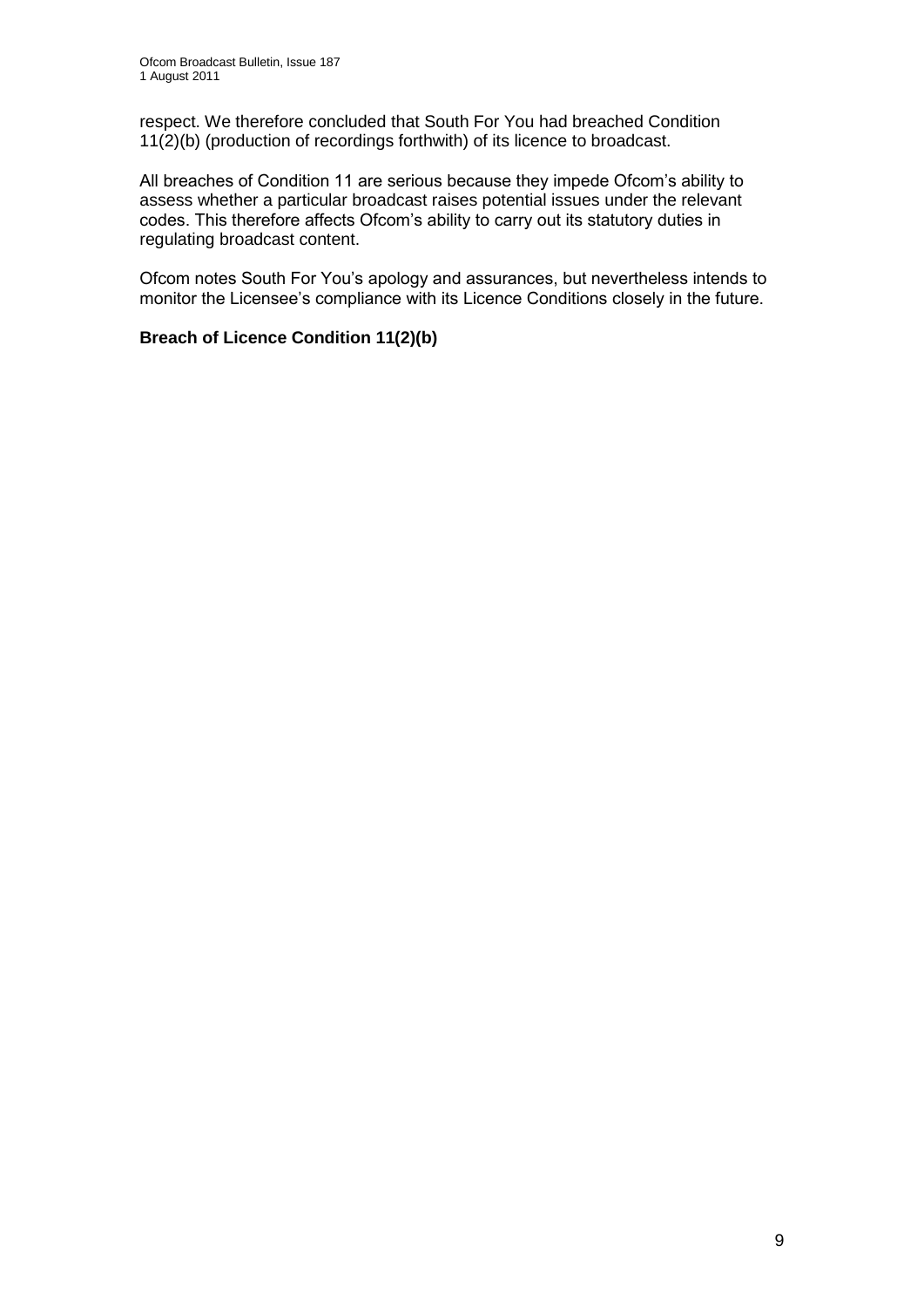# **Not in Breach**

## **EastEnders**

*BBC 1, 31 December 2010, 20:00, 1 January 2011, 20:30; and various episodes to 14 April 2011, 19:30* 

## **Introduction**

*EastEnders* is a long-running and well established drama with a record of tackling controversial and, at times, highly sensitive social issues.

Over two episodes of the programme, broadcast at 20:00 on New Year"s Eve 2010 and 20:30 on New Year"s Day 2011, the character Ronnie Branning lost her new born son James to Sudden Infant Death Syndrome ("SIDS" or "cot death"). The programme showed the stunned Ronnie cradling her dead child in Albert Square as the New Year festivities went on around her. On being alerted to the sound of another new born baby boy crying in the Queen Vic pub, Ronnie entered the building and made her way to the crying baby, Tommy, who had just been born to the character Kat Moon. Ronnie then swapped her dead baby for Tommy. The episodes that followed explored the experience of the characters Kat and Alfie Moon, who believed it was their baby Tommy who had died of cot death, and Ronnie became withdrawn and tearful.

Ofcom received 1,044 complaints from viewers, most of which were received in the days following the episodes broadcast on New Year"s Eve and New Year"s Day. Complainants were concerned that the baby swap storyline was an inaccurate, insensitive and sensationalised portrayal of the behaviour of a mother who has lost a baby from cot death. Others commented that, in addition to the storyline being "distressing" and "horrific" particularly for those parents affected by SIDS, the scheduling of the broadcast was inappropriate, particularly given it was broadcast pre-watershed on New Year"s Eve.

Ofcom considered that in this case it would not be possible to assess whether the Code had been breached until the storyline had concluded. This was because Ofcom needed to take into account the full context in which the baby swap storyline was featured. The storyline concluded in April 2011 when Ronnie could no longer cope with her actions and confessed to Kat and Alfie, returned baby Tommy to them and turned herself in to the police.

Given the complaints were overwhelmingly referred to what complainants regarded as the offensive nature of the broadcast we considered the material with reference to Rule 2.3 of the Code:

"In applying generally accepted standards broadcasters must ensure that material which may cause offence is justified by context ... Such material may include, but is not limited to, ... distress ... Appropriate information should also be broadcast where it would assist in avoiding or minimising offence."

Ofcom did not consider it necessary to seek the BBC"s formal comments before reaching a decision in this case. The broadcaster did, however, provide Ofcom with some background information.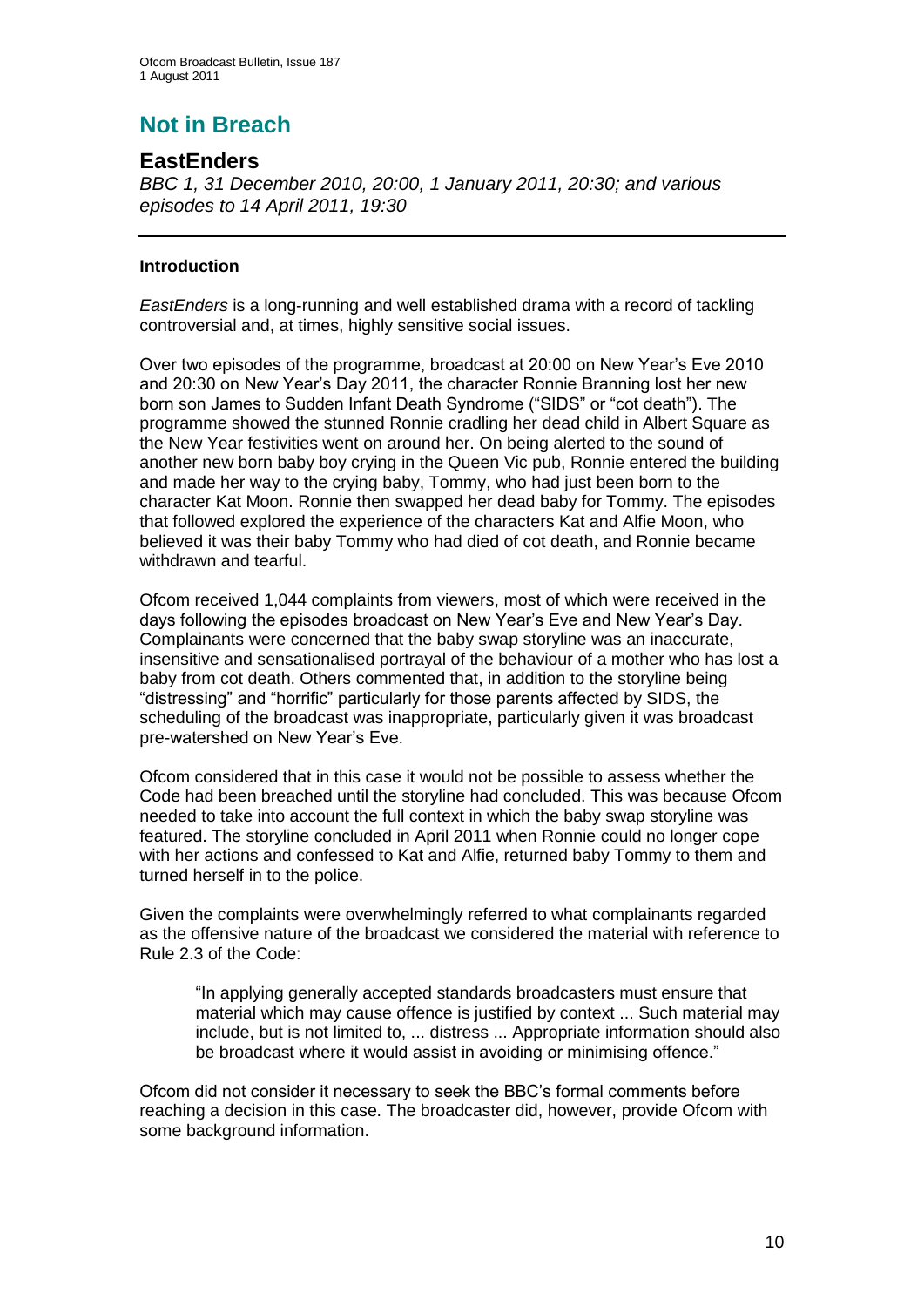## **Decision**

Under the Communications Act 2003, Ofcom has a statutory duty to set standards for broadcast content as appear to it best calculated to secure the standards objectives. One of these objectives requires the application of standards that "provide adequate protection for members of the public from…offensive and harmful material".

Rule 2.3 requires broadcasters to ensure that material which may cause offence is justified by context.

The main issue raised by the baby swap storyline, as referred to by complainants, was that the drama presented the baby swap in an offensive manner because it appeared to suggest that a mother who has suddenly and tragically lost a baby through cot death would react by stealing another baby to replace that loss. This was considered to have the potential to generate great distress. Any offence was potentially heightened not just by the time of the broadcast, which was prewatershed, but also because it was scheduled on New Year"s Eve. Ofcom acknowledged that the broadcast on New Year"s Eve, when taken in isolation, was clearly capable of causing offence.

Ofcom went on to consider whether the material which had the potential to generate offence was justified by the context provided by the broadcaster. Context includes, but is not limited to, the editorial content of the programme, the time of broadcast, the extent to which the material can be brought to the attention of the potential audience, and the overall degree of harm and offence likely to be caused by the inclusion of the material in the programme.

Ofcom first considered the character of Ronnie as depicted in the programme and whether the storyline did suggest that it was the loss of her baby alone that was critical in her motivation for swapping the baby. While Ofcom noted that this was the immediate shocking event that preceded the baby swap, there had also been a number of other events in the storyline leading up to her taking this action which arguably contributed to her behaviour. These included: her losing the daughter she had been forced to give up for adoption at 14, her desperation to have a baby and the tragedy she had experienced when she had miscarried, and the recent revelation of sexual abuse by her father. Ronnie's state of mind at the time of the swap was revealed in full to viewers in the episode following the handing back of baby Tommy to his mother Kat, when Ronnie talked to a police psychiatrist and discussed her personal history.

Ofcom also noted that there was another "bereaved" mother involved in the storyline, the character Kat, who believed it was her baby who had died of SIDS. The broadcaster did not present her reaction to the sudden loss of her baby in the same way as Ronnie. The storyline presented her grief, disbelief and anger and the temporary breakdown of her relationship as well as her gradual coming to terms with her loss and the efforts to re-build her life following the tragedy. This underlined the fact to viewers that whilst the loss of baby James was a catalyst, Ronnie's reaction was born out of extreme personal trauma in her life and not as the direct and sole consequence of losing her baby. It is Ofcom"s view that the broadcaster did not intend the storyline to suggest that her actions were a typical response of a mother who had experienced SIDS and therefore sufficient editorial context was provided to viewers.

Ofcom acknowledges that *EastEnders* is a drama and therefore the storyline must have scope to present issues and subjects in a fictionalised manner. On the other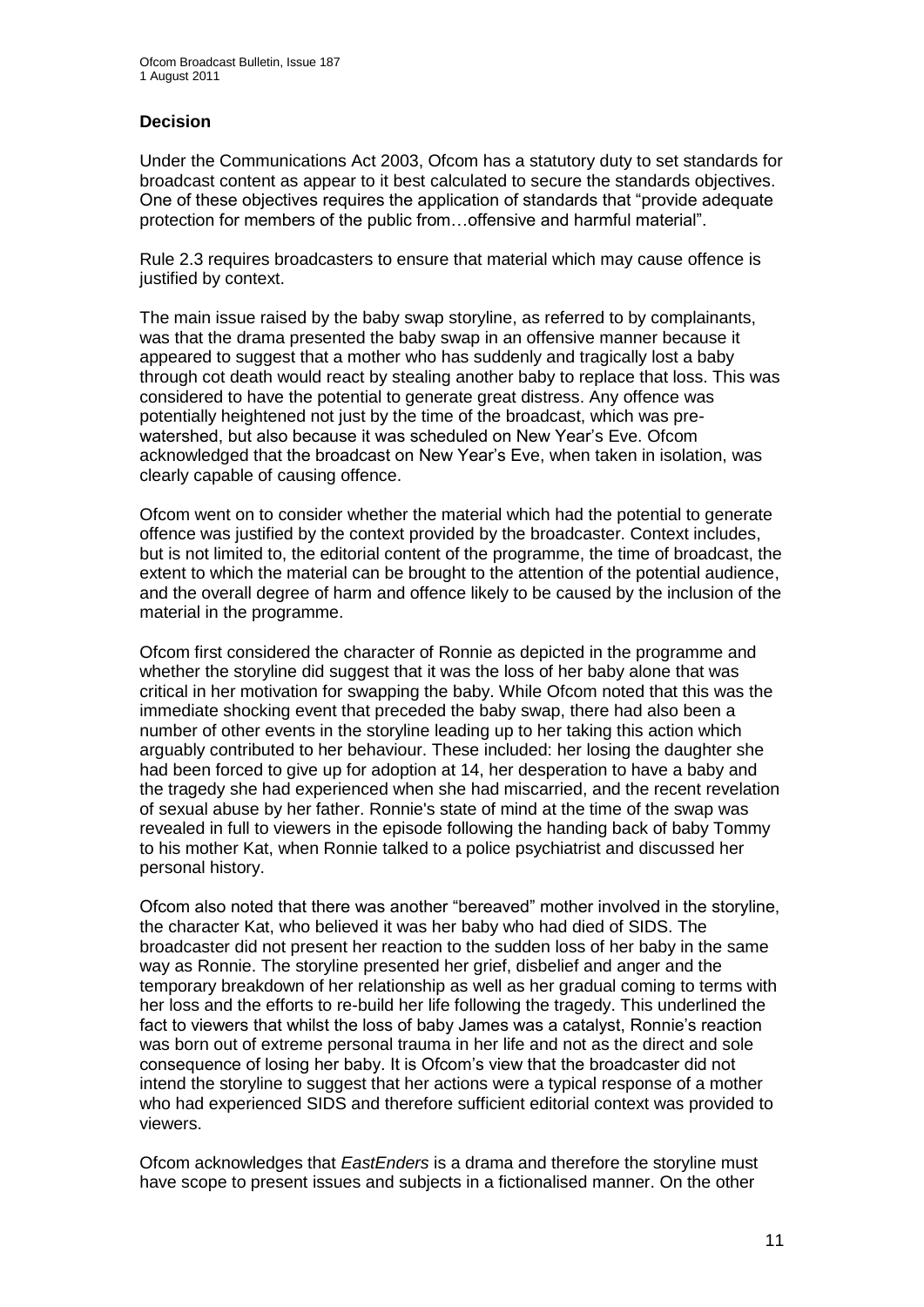hand, Ofcom also anticipates that where such sensitive issues are aired, there is a need to ensure realism because viewers will personally relate to the experiences of the characters. Therefore, Ofcom asked the BBC for information on what steps were taken to ensure the editorial credibility of the script.

The BBC advised that the programme makers consulted the Foundation for the Study of Infant Death ("FSID"). FSID advised on the cot death aspect of the storyline and script, and put *EastEnders* in touch with parents who had lost babies through cot death. Those parents met with the cast members involved and the story producer, and all parents expressed support for the storyline. In addition, a BBC Action line contact number was included after the programmes to support viewers who may have been affected by the issues raised.

It is Ofcom"s view that the scenes involving the baby"s immediate death were limited and the sadness at the heart of the storyline was juxtaposed throughout against other lighter continuing storylines and scenes of the other regular *EastEnders* characters enjoying the festivities and fun of New Year"s Eve. While the storyline was about a sensitive and emotive issue, it is Ofcom"s view that the actual scenes broadcast were not unduly disturbing or graphic.

The broadcaster also provided advanced information so that the storyline was brought to viewers" attention before the broadcast so viewers could choose whether this was an appropriate programme to view with children and on New Year"s Eve. The storyline had been signalled extensively in advance in pre-programme publicity and featured in TV listings magazines and newspapers prior to the actual episodes featuring the storyline. In addition, the information provided immediately before the start of the programme on New Year"s Eve said : *"...as the babies come home, one new mum has her new found joy cut short."* 

Ofcom considered that for the regular *EastEnders* audience, the storyline would not have exceeded their expectations given that the soap is known for presenting a range of challenging and, at times, controversial issues. For those less familiar with the programme it is Ofcom"s view that the publicity surrounding the storyline and the guidance provided by the broadcaster before the start of the programme would have provided additional context thereby limiting the degree of offence likely to be caused by the baby swap storyline.

For the reasons set out above, Ofcom concluded that the broadcaster provided sufficient context overall to justify the potential offence. Consequently, there was no breach of Rule 2.3.

## **Not in Breach**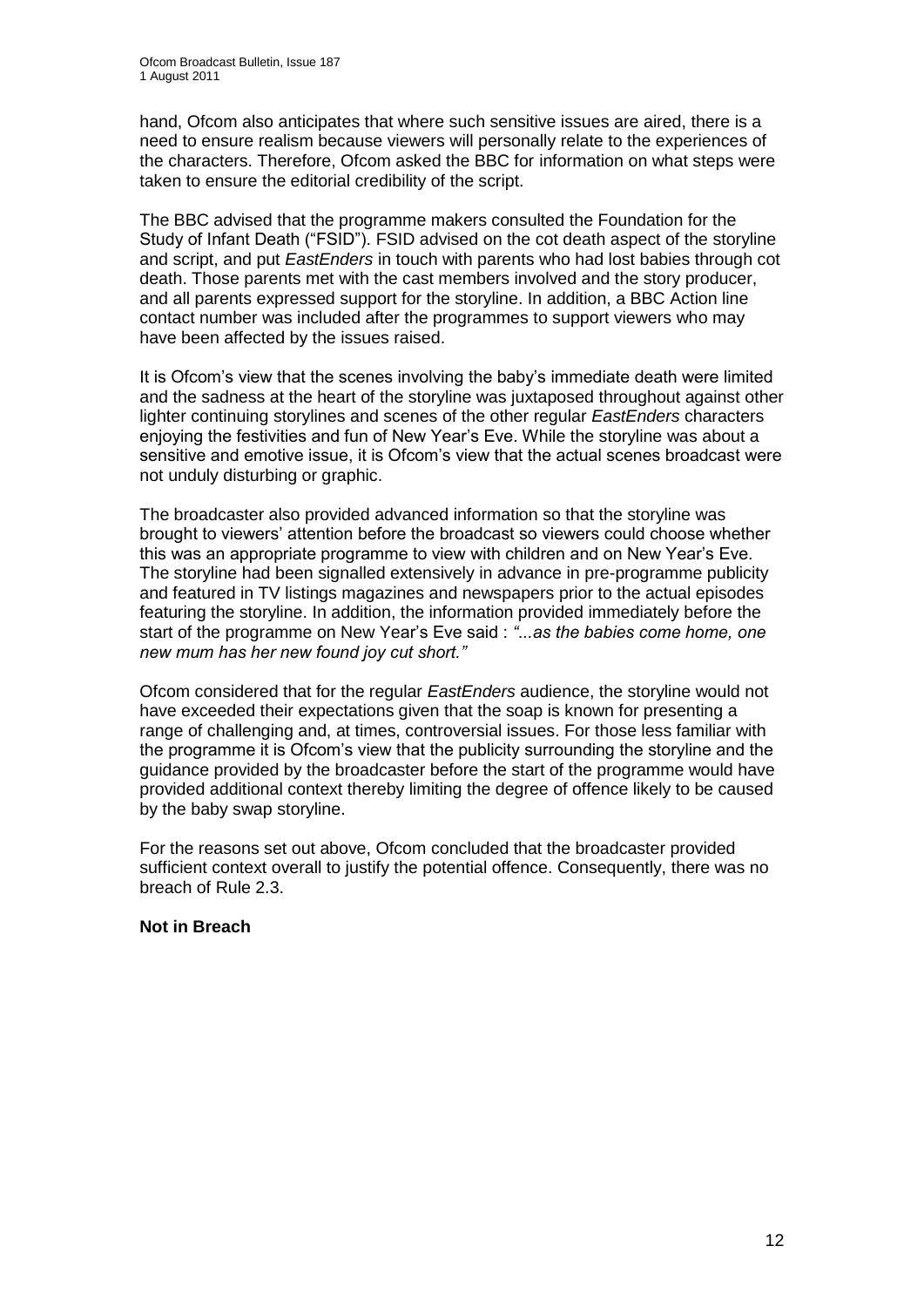# **Advertising Scheduling cases**

## **In Breach**

## **Advertising minutage**

*NME TV, 11 May 2011, 13:00*

## **Introduction**

Rule 4 of the Code on the Scheduling of Television Advertising ("COSTA") states:

"time devoted to television advertising and teleshopping spots on any channel in any one hour must not exceed 12 minutes."

Chart Show TV, the Licensee which is responsible for the compliance of NME TV and other music channels, contacted Ofcom on 11 May 2011 to alert us to the fact that it had shown 15 minutes of advertising within a single clock hour on that same day.

Ofcom therefore sought formal comments about this incident from Chart Show TV under Rule 4 of COSTA.

## **Response**

Chart Show TV said one of the broadcast technicians was running a check on a test channel from one of its other music stations, Scuzz, when the live NME channel was "inadvertently" accessed and three videos from the live schedule were deleted by mistake. The Licensee said the technician tried to correct the situation as soon as he realised what had occurred, but "it was too late and the ads had gone out".

Chart Show TV said this meant that one 3 minute 30 second break "suddenly leapt forward" and pulled the ad break into the earlier hour, causing 15 minutes of adverts to shown in the 13:00 clock hour.

The Licensee said this was a "highly unusual situation" and that it implemented new restriction controls "immediately" to "prevent a user from repeating this one-off error." It hoped Ofcom would take into account that Chart Show TV proactively alerted Ofcom to the situation when reaching a decision.

## **Decision**

Under the Communications Act 2003, Ofcom has a statutory duty to set standards for broadcast content which it considers are best calculated to secure a number of standards objectives. One of these objectives is that "the international obligations of the United Kingdom with respect to advertising included in television and radio services are complied with".

Articles 20 and 23 of the EU Audiovisual Media Services (AVMS) Directive set out strict limits on the amount and scheduling of television advertising. Ofcom has transposed these requirements by means of key rules in COSTA. Ofcom undertakes routine monitoring of all of its licensees' compliance with COSTA.

In this case, Ofcom found that the amount of advertising broadcast on NME TV was in breach of Rule 4 of COSTA.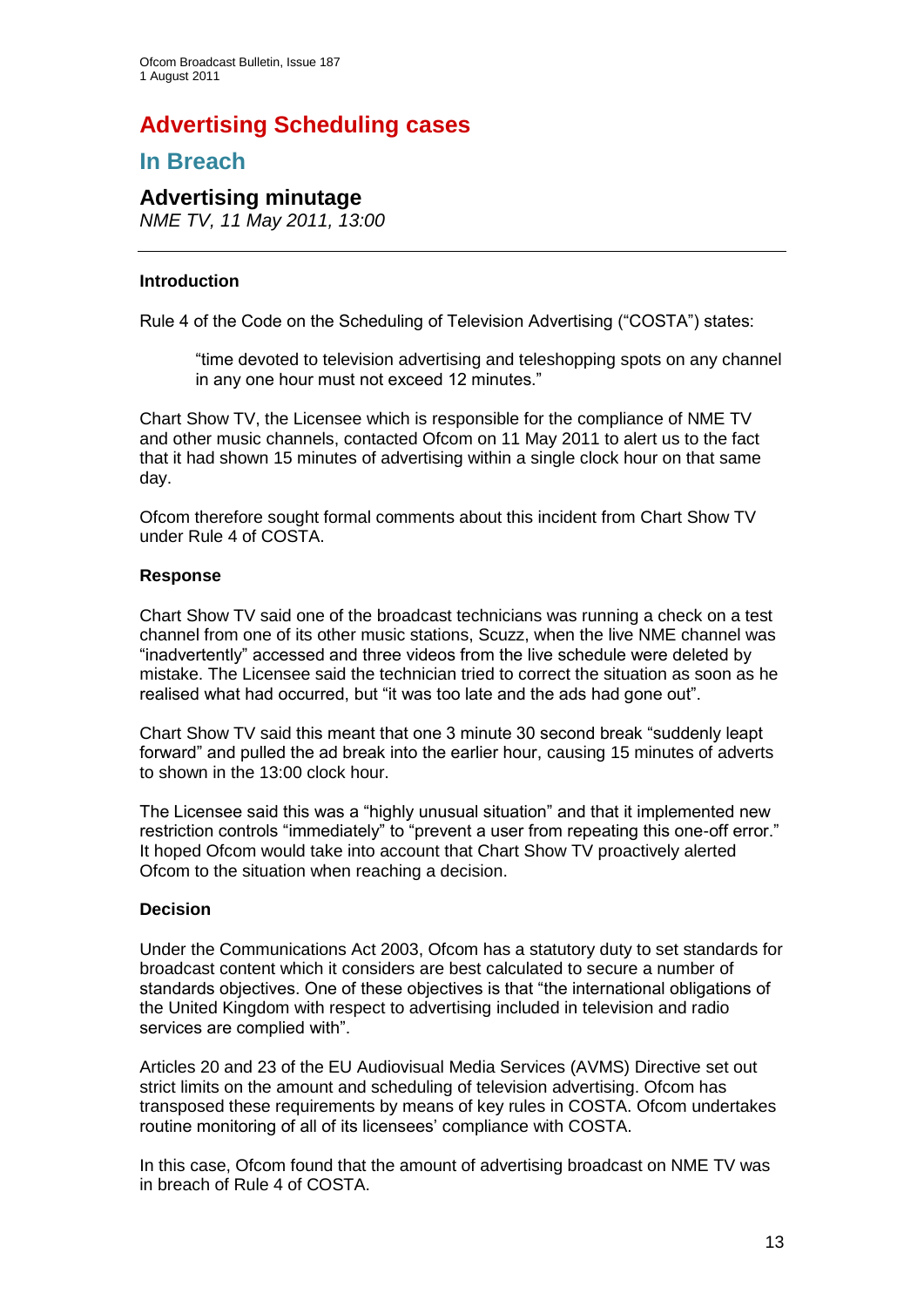Ofcom noted that Chart Show TV explained that the incident was the result of an unusual human error, which it had taken steps to remedy, and that the Licensee alerted us to the situation on the day it took place.

However, Ofcom also noted that NME TV exceeded the maximum allowance of 12 minutes by a full 3 minutes and this was a significant overrun. Accordingly, Ofcom does not expect any similar occurrences of this nature in the future.

## **Breach of Rule 4 of COSTA**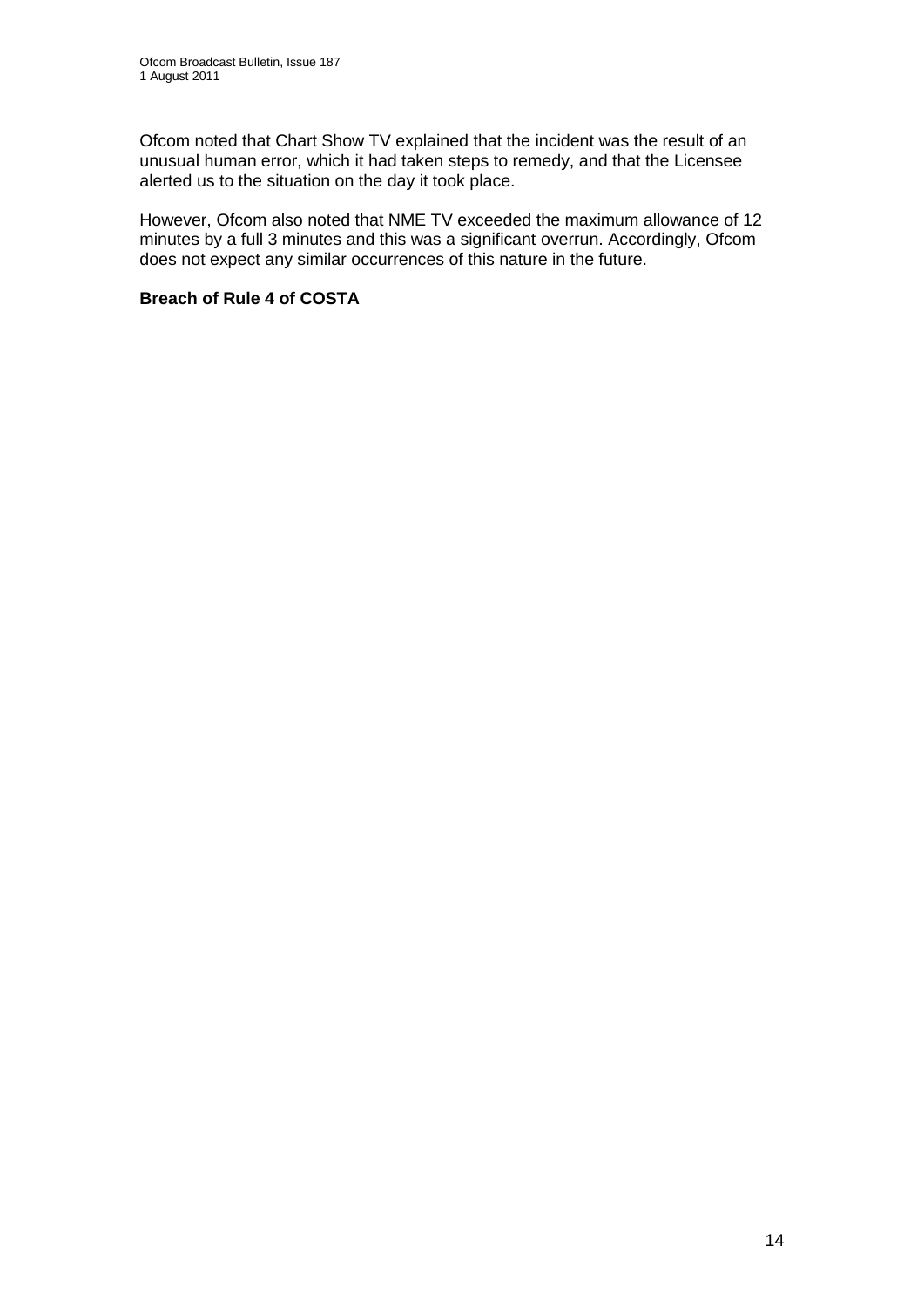# **In Breach**

## **Breach findings table**

*Code on the Scheduling of Television Advertising compliance reports*

Rule 4 of the Code on the Scheduling of Television Advertising ("COSTA") states:

"... time devoted to television advertising and teleshopping spots on any channel must not exceed 12 minutes."

| <b>Channel</b>           | <b>Transmission</b><br>date and time                                       | Code and rule /<br>licence<br>condition | <b>Summary finding</b>                                                                                                                                                                  |
|--------------------------|----------------------------------------------------------------------------|-----------------------------------------|-----------------------------------------------------------------------------------------------------------------------------------------------------------------------------------------|
| <b>Attheraces</b>        | 27 April 2011,<br>22:00:<br>1 May 2011,<br>22:00;<br>20 May 2011,<br>22:00 | <b>COSTA Rule 4</b>                     | Ofcom noted, during<br>monitoring, that<br>Attheraces exceeded<br>the permitted<br>advertising allowance<br>by 70, 84 and 30<br>seconds respectively.<br><b>Finding: Breach</b>         |
| Ayngaran-Kalaignar<br>TV | 4 April 2011,<br>21:00                                                     | <b>COSTA Rule 4</b>                     | Ofcom noted, during<br>monitoring, that<br>Ayngaran-Kalaignar<br>TV exceeded the<br>permitted advertising<br>allowance by 43<br>seconds in one clock<br>hour.<br><b>Finding: Breach</b> |
| Sky Sports 1             | 24 April 2011,<br>18:00                                                    | <b>COSTA Rule 4</b>                     | Ofcom noted, during<br>monitoring, that Sky<br>Sports 1 exceeded the<br>permitted advertising<br>allowance by one<br>minute and 33<br>seconds.<br><b>Finding: Breach</b>                |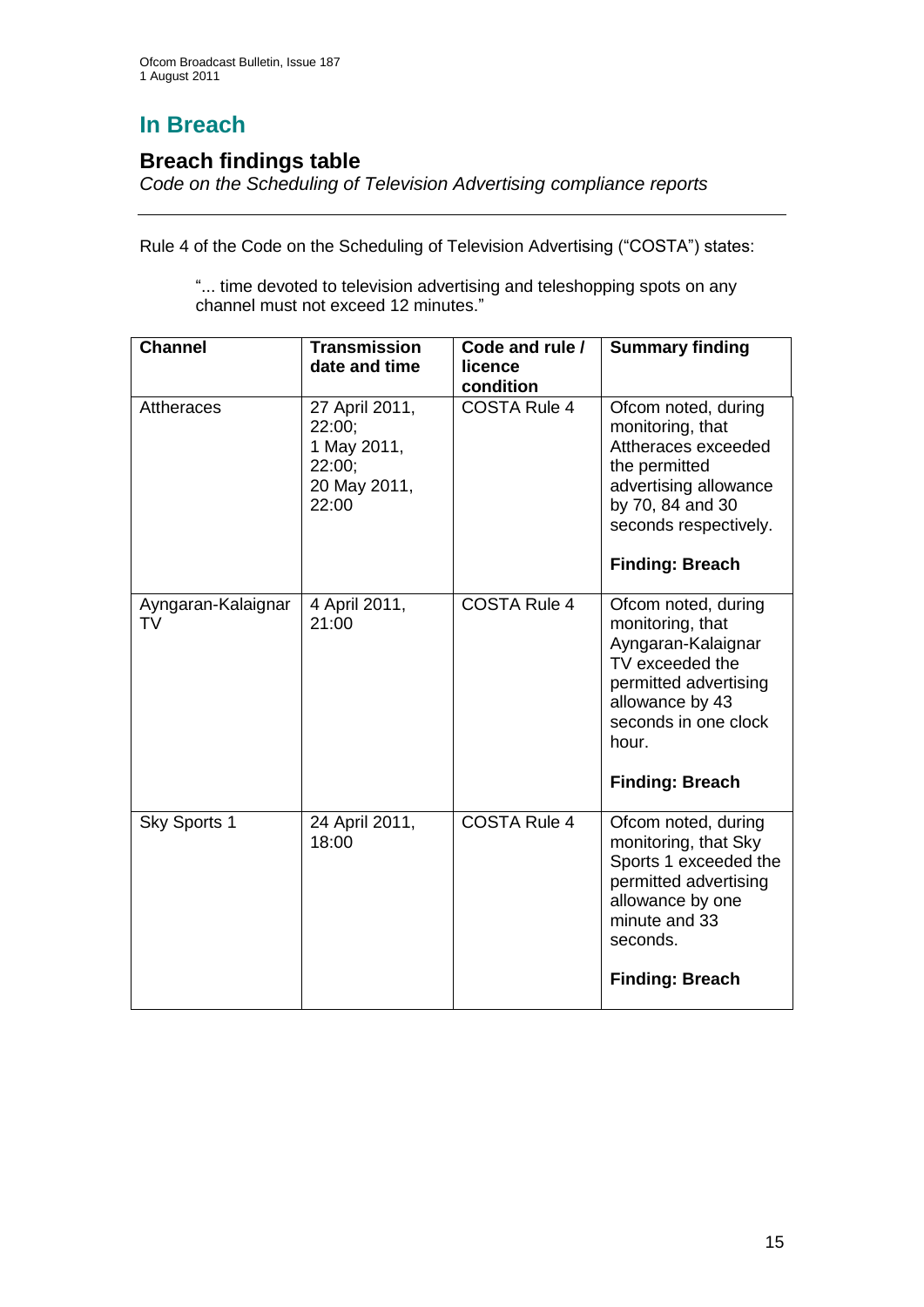Rule 17 of COSTA stipulates the maximum number of internal breaks programmes (other than those exceptions in Rule 15) may contain:

| <b>Scheduled duration of programme</b><br>(on non-PSB channels) | <b>Number of breaks</b> |
|-----------------------------------------------------------------|-------------------------|
| < 26 minutes                                                    | One                     |
| $26 - 45$ minutes                                               | Two                     |
| $46 - 65$ minutes                                               | <b>Three</b>            |
| $66 - 85$ minutes                                               | Four                    |
| $86 - 105$ minutes                                              | Five                    |
| $106 - 125$ minutes*                                            | <b>Six</b>              |

\*for every additional 20 minutes of programming, a further break is permitted.

| <b>Channel</b> | <b>Transmission</b><br>date and time | Code and<br>rule /<br>licence<br>condition | <b>Summary finding</b>                                                                                                                                                                               |
|----------------|--------------------------------------|--------------------------------------------|------------------------------------------------------------------------------------------------------------------------------------------------------------------------------------------------------|
| Bloomberg      | 4 April 2011,<br>18:00               | <b>COSTA</b><br>Rule 17                    | Ofcom noted, during monitoring,<br>that Bloomberg included three<br>internal breaks in a 30 minute<br>programme; and eight internal<br>breaks in a 90 minute<br>programme.<br><b>Finding: Breach</b> |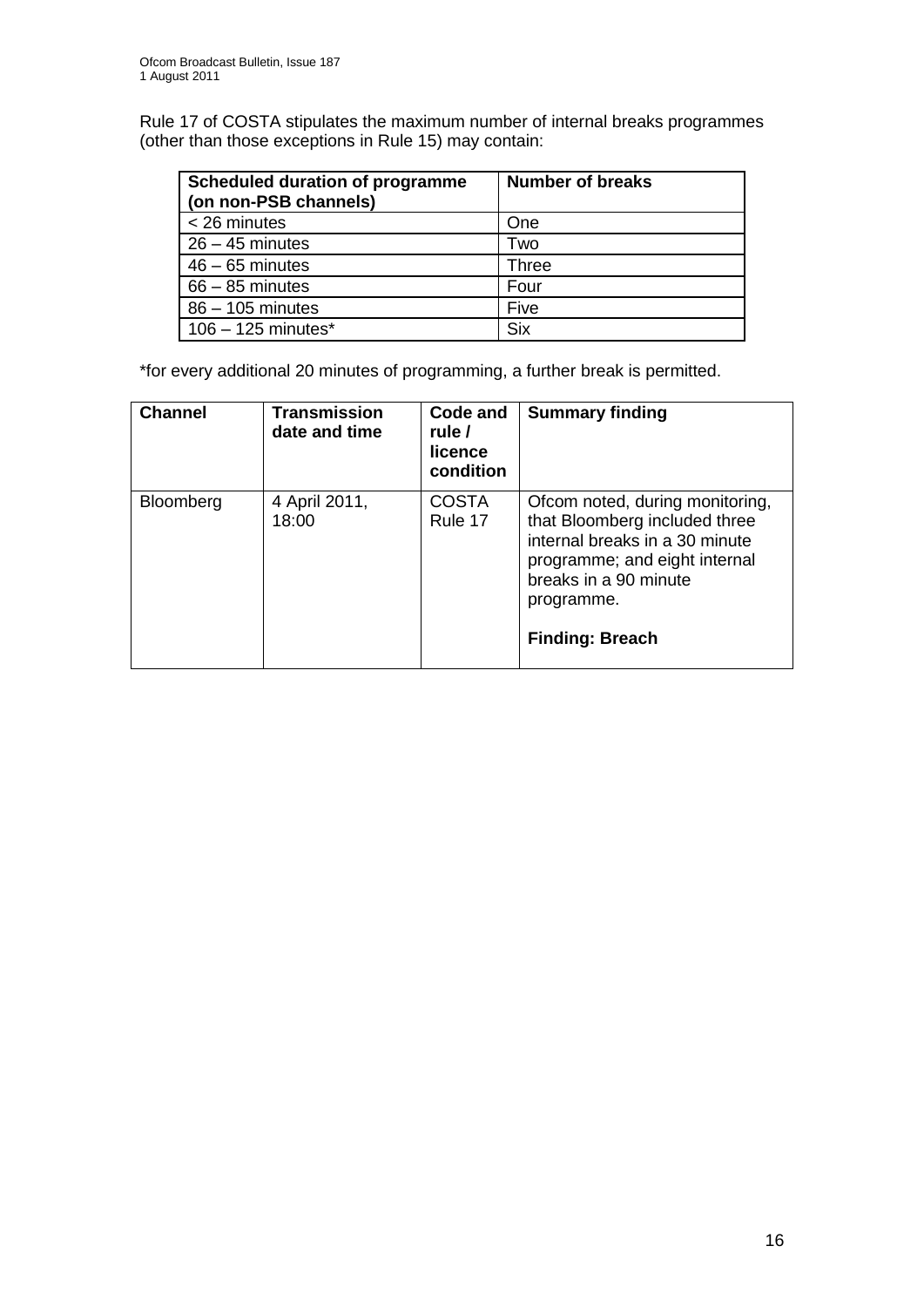# **Resolved**

## **Resolved findings table**

*Code on the Scheduling of Television Advertising compliance reports*

Rule 4 of the Code on the Scheduling of Television Advertising ("COSTA") states**:**

"... time devoted to television advertising and teleshopping spots on any channel must not exceed 12 minutes."

| <b>Channel</b>                                                            | <b>Transmission</b><br>date and time                                                                                  | Code and<br>rule /<br>licence<br>condition | <b>Summary finding</b>                                                                                                                                                                                                                                                                                                                                                                                                                                                                                                                                                                                   |
|---------------------------------------------------------------------------|-----------------------------------------------------------------------------------------------------------------------|--------------------------------------------|----------------------------------------------------------------------------------------------------------------------------------------------------------------------------------------------------------------------------------------------------------------------------------------------------------------------------------------------------------------------------------------------------------------------------------------------------------------------------------------------------------------------------------------------------------------------------------------------------------|
| Quest,<br>Animal<br>Planet,<br><b>Discovery</b><br>Channel<br>(Discovery) | 20 June 2011:<br>Quest: 07:00 and<br>18:00<br><b>Animal Planet:</b><br>09:00<br>Discovery Channel:<br>08:00 and 09:00 | <b>COSTA</b><br>Rule 4                     | Discovery notified Ofcom that<br>Quest, Animal Planet and<br>Discovery had all exceeded the<br>permitted advertising allowance<br>by 20 seconds in each of the<br>clock hours listed.<br>Ofcom noted that Discovery<br>notified us swiftly of this overrun<br>and took speedy action to redress<br>it, by reducing the amount of<br>advertising that it broadcast on<br>these three channels by a total of<br>one minute and 30 seconds on 6<br>July 2011 to compensate.<br>Discovery has also assured us<br>that it has improved the clarity in<br>communications with its sales<br>house in this area. |
|                                                                           |                                                                                                                       |                                            | <b>Finding: Resolved</b>                                                                                                                                                                                                                                                                                                                                                                                                                                                                                                                                                                                 |
| Nick Jr                                                                   | 2 May 2011, 19:00                                                                                                     | <b>COSTA</b><br>Rule 4                     | Ofcom noted, during monitoring,<br>that Nick Jr exceeded the<br>permitted advertising allowance<br>by nine seconds in one clock<br>hour.<br>Nickelodeon explained that this<br>was caused by human error<br>following 40 schedule changes<br>over the bank holiday when staff<br>were limited, and assured Ofcom<br>that it would look into staff levels<br>to ensure appropriate cover and<br>minimise the need for last minute<br>schedule changes. We note that<br>compliance staff will be reminded<br>of the necessity to remain                                                                    |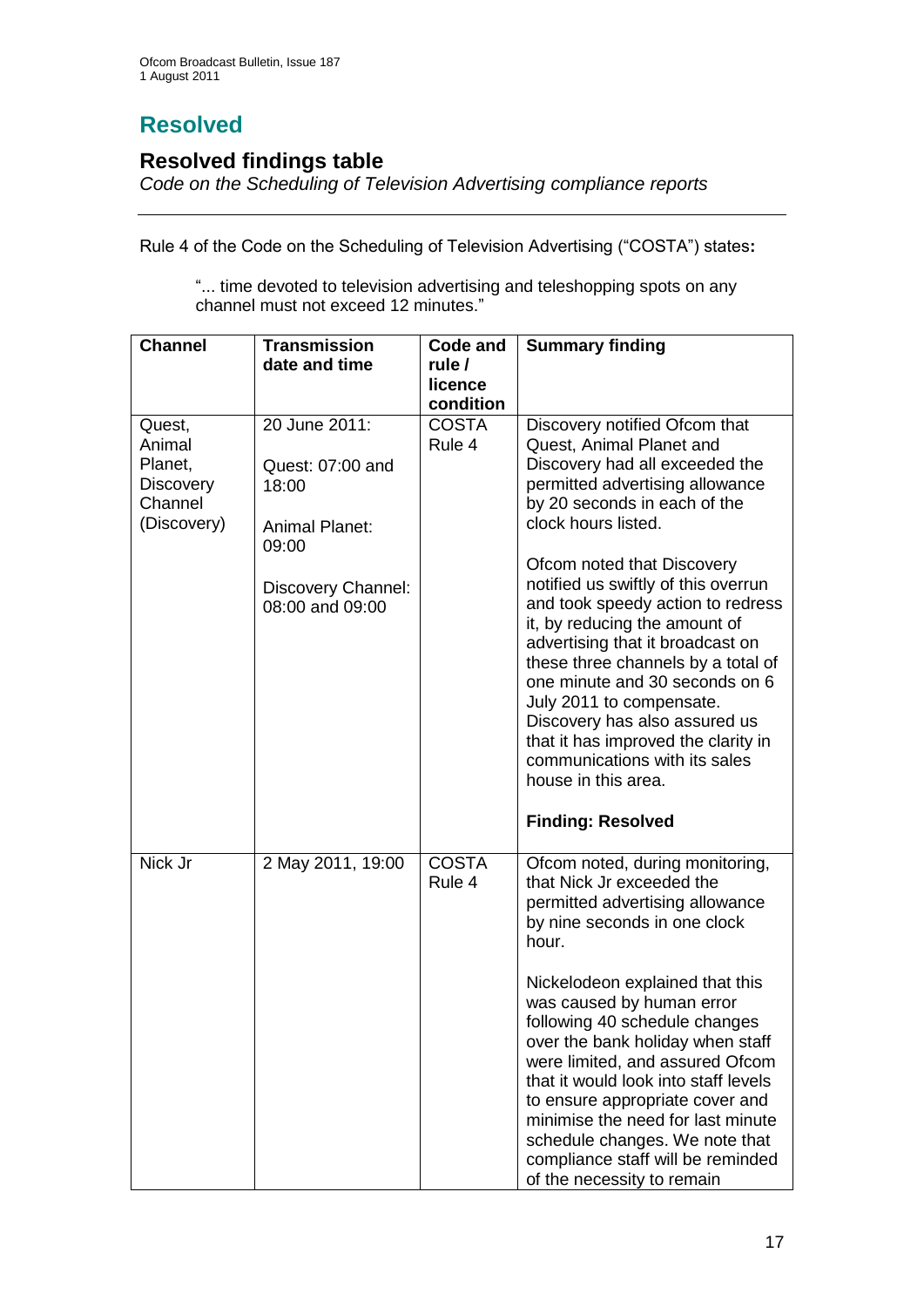|                                  |                         |                        | compliant with COSTA.                                                                                                                                                                                                                                                                                                                                                                                                                                                                                                                                                                                                  |
|----------------------------------|-------------------------|------------------------|------------------------------------------------------------------------------------------------------------------------------------------------------------------------------------------------------------------------------------------------------------------------------------------------------------------------------------------------------------------------------------------------------------------------------------------------------------------------------------------------------------------------------------------------------------------------------------------------------------------------|
|                                  |                         |                        | <b>Finding: Resolved</b>                                                                                                                                                                                                                                                                                                                                                                                                                                                                                                                                                                                               |
| Sky1                             | 7 May 2011, 11:00       | <b>COSTA</b><br>Rule 4 | Ofcom noted during monitoring<br>that Sky1 exceeded the permitted<br>advertising allowance by 20<br>seconds.                                                                                                                                                                                                                                                                                                                                                                                                                                                                                                           |
|                                  |                         |                        | Sky said that the overrun was<br>caused by a technician trying to<br>overcome a playout fault on Sky1<br>during a simultaneous<br>transmission of Soccer AM on<br>Sky1 and Sky Sports1, which had<br>caused the transmission to lose<br>sync with Sky Sports1. The<br>technician mistakenly manually<br>added 20 seconds of advertising<br>in order to correct the link to Sky<br>Sports1. Sky has reminded<br>transmission staff of the correct<br>procedure to follow and the<br>technical fault which caused the<br>loss of sychronisation has been<br>fixed.                                                       |
|                                  |                         |                        | <b>Finding: Resolved</b>                                                                                                                                                                                                                                                                                                                                                                                                                                                                                                                                                                                               |
| <b>Sky Sports</b><br><b>News</b> | 12 April 2011,<br>22:00 | <b>COSTA</b><br>Rule 4 | Ofcom noted, during monitoring,<br>that Sky Sports News exceeded<br>the permitted advertising<br>allowance by 16 seconds in a<br>single clock hour.<br>Ofcom noted Sky's explanation<br>that a live programme overran,<br>resulting in 16 seconds of the last<br>commercial being played in the<br>22:00 clock hour; that the mistake<br>should have been picked up by its<br>transmission system; and that the<br>technical problem was being<br>investigated. We also noted that<br>the problem was being<br>investigated to ensure such<br>issues are corrected before<br>transmission.<br><b>Finding: Resolved</b> |
|                                  |                         |                        |                                                                                                                                                                                                                                                                                                                                                                                                                                                                                                                                                                                                                        |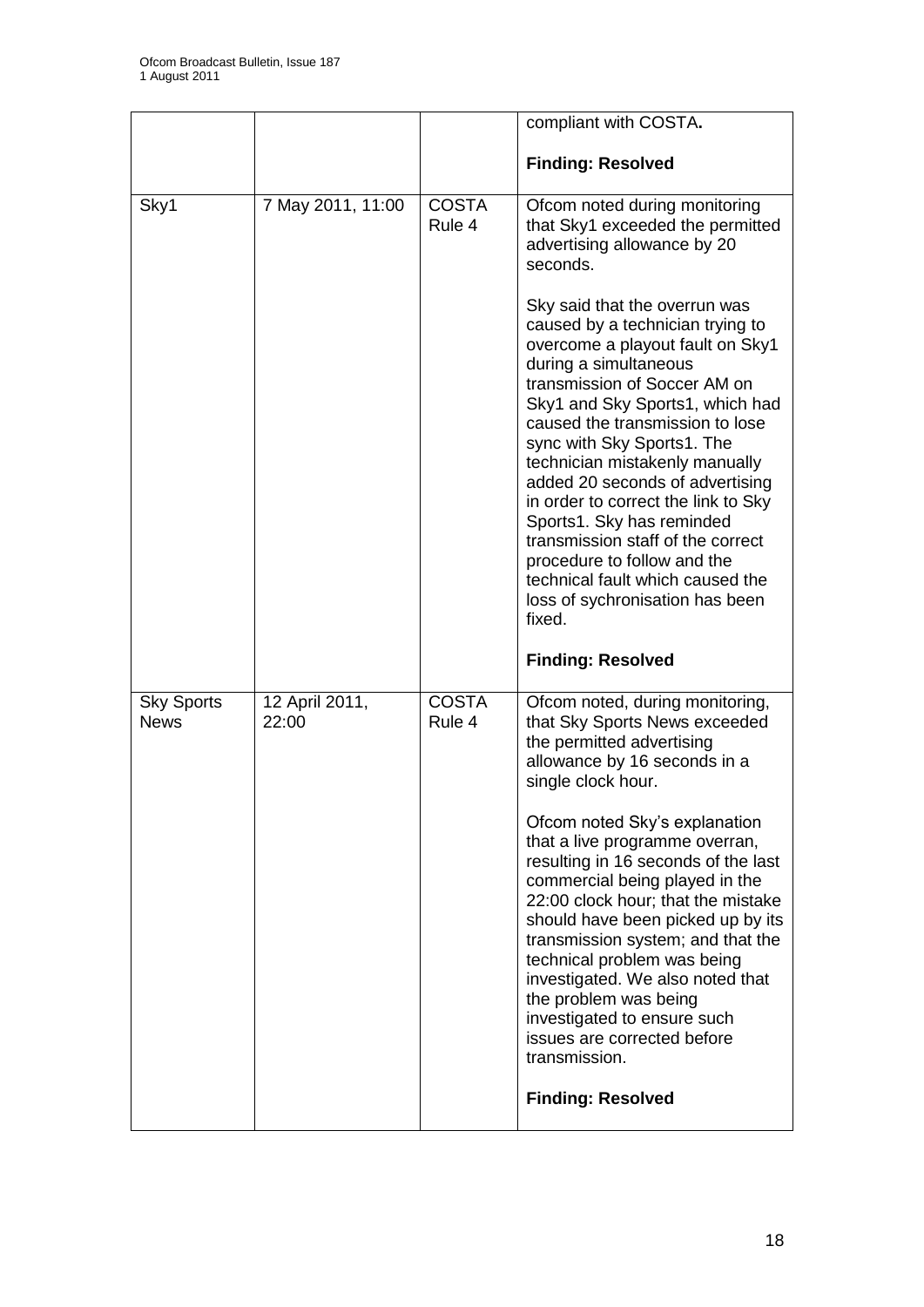Rule 16 of COSTA states that

"Restrictions apply when inserting advertising breaks during the following programmes;

a) Films and news programmes may only include one advertising or teleshopping break for each scheduled period of at least 30 minutes.

Additionally, Rule 3 f) of COSTA states that

""films" means cinematographic works and films made for television."

Rule 17 of COSTA stipulates the maximum number of internal breaks programmes (other than those exceptions in Rule 15) may contain:

| <b>Scheduled duration of programme</b><br>(on non-PSB channels) | <b>Number of breaks</b> |
|-----------------------------------------------------------------|-------------------------|
| < 26 minutes                                                    | One                     |
| $26 - 45$ minutes                                               | Two                     |
| $46 - 65$ minutes                                               | Three                   |
| $66 - 85$ minutes                                               | Four                    |
| 86 - 105 minutes                                                | Five                    |
| $106 - 125$ minutes*                                            | <b>Six</b>              |

\*for every additional 20 minutes of programming, a further break is permitted.

| <b>Channel</b> | <b>Transmission</b><br>date and time                                                              | Code and<br>rule /<br>licence<br>condition | <b>Summary finding</b>                                                                                                                                                                                                                                                                                                                                                                                                                                                                                                                                                                                                                                                                                     |
|----------------|---------------------------------------------------------------------------------------------------|--------------------------------------------|------------------------------------------------------------------------------------------------------------------------------------------------------------------------------------------------------------------------------------------------------------------------------------------------------------------------------------------------------------------------------------------------------------------------------------------------------------------------------------------------------------------------------------------------------------------------------------------------------------------------------------------------------------------------------------------------------------|
| <b>BET</b>     | 28 February 2011<br>4 March 2011<br>8 March 2011<br>18 March 2011<br>4 April 2011<br>6 April 2011 | <b>COSTA</b><br>Rule $16(a)$               | During monitoring, Ofcom noted<br>that between 28 February and 6<br>April 2011, BET broadcast six<br>films that contained more internal<br>breaks than permitted by Rule<br>16(a) of COSTA. Five of these<br>films had a scheduled duration of<br>120 minutes and contained five<br>internal breaks. One film had a<br>scheduled duration of 150<br>minutes and contained seven<br>internal breaks.<br>BET explained that it was not<br>aware that these broadcasts fell<br>within the scope of Rule 16(a).<br>Ofcom noted the broadcaster's<br>assurance that upon being made<br>aware of the issue, it adjusted its<br>advertising scheduling to fully<br>comply with COSTA.<br><b>Finding: Resolved</b> |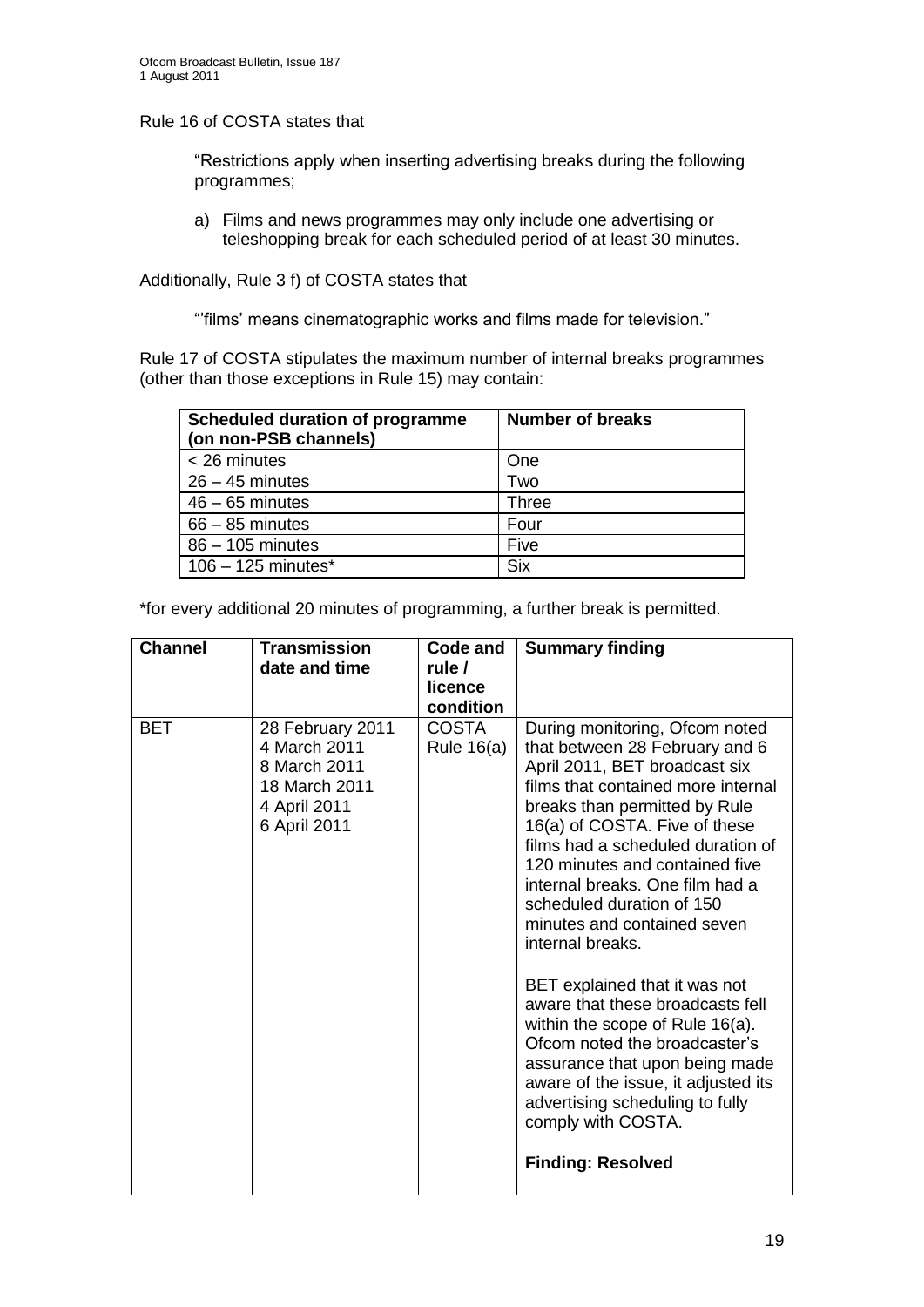## **Fairness and Privacy cases**

# **Not Upheld**

## **Complaint by Mr Chris Elliott**

*Channel Report, ITV1 (Channel Television), 2 February 2011*

**Summary:** Ofcom has not upheld this complaint of unfair treatment made by Mr Chris Elliott.

The programme reported on the relocation of Mr Elliott, Guernsey"s Director of Marketing and Tourism, from Guernsey to the UK mainland. The report included "vox pop" style interviews with three members of the public about whether it mattered that Mr Elliott did not live on the island he promoted. Two of the three interviewees said that it did matter, while the third said that it did not *"look good if the guy who promotes the place doesn't live here, but Guernsey has so much going for it that it doesn't really matter"*. Mr Elliott was then interviewed in the studio where he was asked about his move and whether he could continue to promote the island in his role when not living on it.

Mr Elliott complained to Ofcom that he was treated unfairly in the programme as broadcast.

Ofcom found that Mr Elliott"s position on his move to the UK mainland, and his response to the criticism that it had given rise to, had been presented fairly in the programme. It also considered that the "vox pop" interviews in the report had illustrated the widely reported criticism surrounding Mr Elliott's move and that Mr Elliott had addressed this criticism in his subsequent interview in the programme. Ofcom concluded therefore that the programme did not portray Mr Elliott in a way that was unfair to him and that viewers would have been able to form their own opinion of him and his position on his move to the UK mainland.

## **Introduction**

On 2 February 2011, Channel Television broadcast on ITV1 an edition of its regional early evening news programme, *Channel Report*, which reported on the relocation of Mr Chris Elliott, Director of Marketing and Tourism for the States of Guernsey, from Guernsey to the UK mainland.

The report included "vox pop" style interviews with three members of the public on their views about whether it mattered that Mr Elliott did not live on the island he promoted. Two of the three interviewees said that it did matter, while the third said that it did not *"look good if the guy who promotes the place doesn't live here, but Guernsey has so much going for it that it doesn't really matter"*. The programme then included a studio interview with Mr Elliott, who was asked by the programme"s presenter about his relocation and whether he could continue to promote the island in his role when not living on Guernsey. Mr Elliott explained that he was relocating because of his wife"s career and that his employers had agreed to the move. He also made it clear that his salary would not be increased to meet his travel and accommodation costs, which he would meet himself, and that he would continue to pay tax on the island as well as UK mainland tax.

Following the broadcast of the programme, Mr Elliott complained to Ofcom that he was treated unfairly in the programme as broadcast.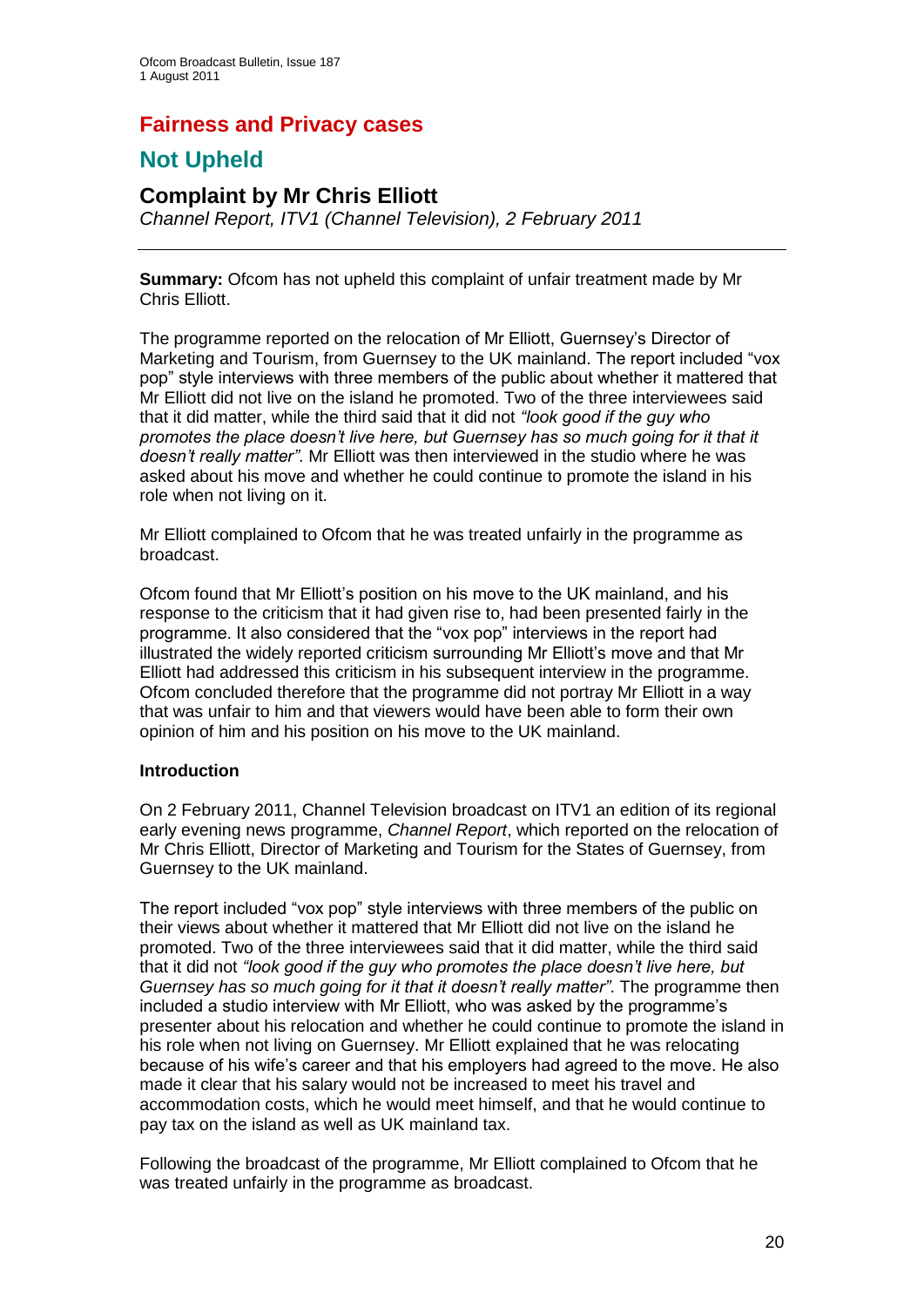## **The Complaint**

## **Mr Elliott's case**

In summary, Mr Elliott complained that he was treated unfairly in the programme as broadcast in that:

a) He was misled by the programme makers as to the nature and format of the programme.

Mr Elliott said that on the day of the broadcast, he had agreed with the programme makers that he would give an interview and that he would respond only to questions from the presenter, who would raise some of the issues that had been reported in the local media over the previous couple of days about his impending move. Mr Elliott said that the programme makers had confirmed that he would not be responding to any interviews with other people, since no one else was being interviewed for the programme in relation to the story.

However, Mr Elliott said that when he arrived at the studio later that day, he was informed by the programme makers that a series of "vox pop" interviews was being made on the streets of Guernsey in which members of the public were being asked what they thought about the fact that the Director of Tourism was not going to live on the island. Mr Elliott said that he had asked the programme makers to revert to the originally agreed format or to give him an opportunity to give a summary response to any points raised by the "vox pop" interviewees in his interview. Mr Elliott said that he was told by Channel Television"s news editor that the programme would not revert to the original format and that the "vox pops" would be used. Mr Elliott said that he told the news editor that he was unwilling to take part in the programme due to the unilateral change in the agreed format, but that the news editor said that if Mr Elliott did not take part that the programme would state, prominently, that he had refused to be interviewed. Mr Elliott said that a suggestion of refusal to take part, along with the negative "vox pop" interviews would have reflected badly on him.

Mr Elliott said that he had been manipulated into taking part in a programme where the format had been fundamentally changed from what he had agreed, to his disadvantage. Mr Elliott said that he believed that he had been lied to about the format of the programme and subsequently "blackmailed" into proceeding with his participation in it.

b) The inclusion of the negative "vox pop" interviews at the beginning of the programme was unbalanced, detrimental and unfair to him, in that the reporter could not have presented the interviewees with balanced case to which they could respond.

## **Channel Television's case**

In summary, Channel Television responded to the complaint of unfair treatment as follows:

a) Channel Television said that on 2 February 2011, it sought an interview with Mr Elliott in relation to his planned move to the UK mainland, which had attracted public criticism in Guernsey. Stories about his planned move had been printed in Guernsey"s daily newspaper and broadcast on the island"s two radio stations.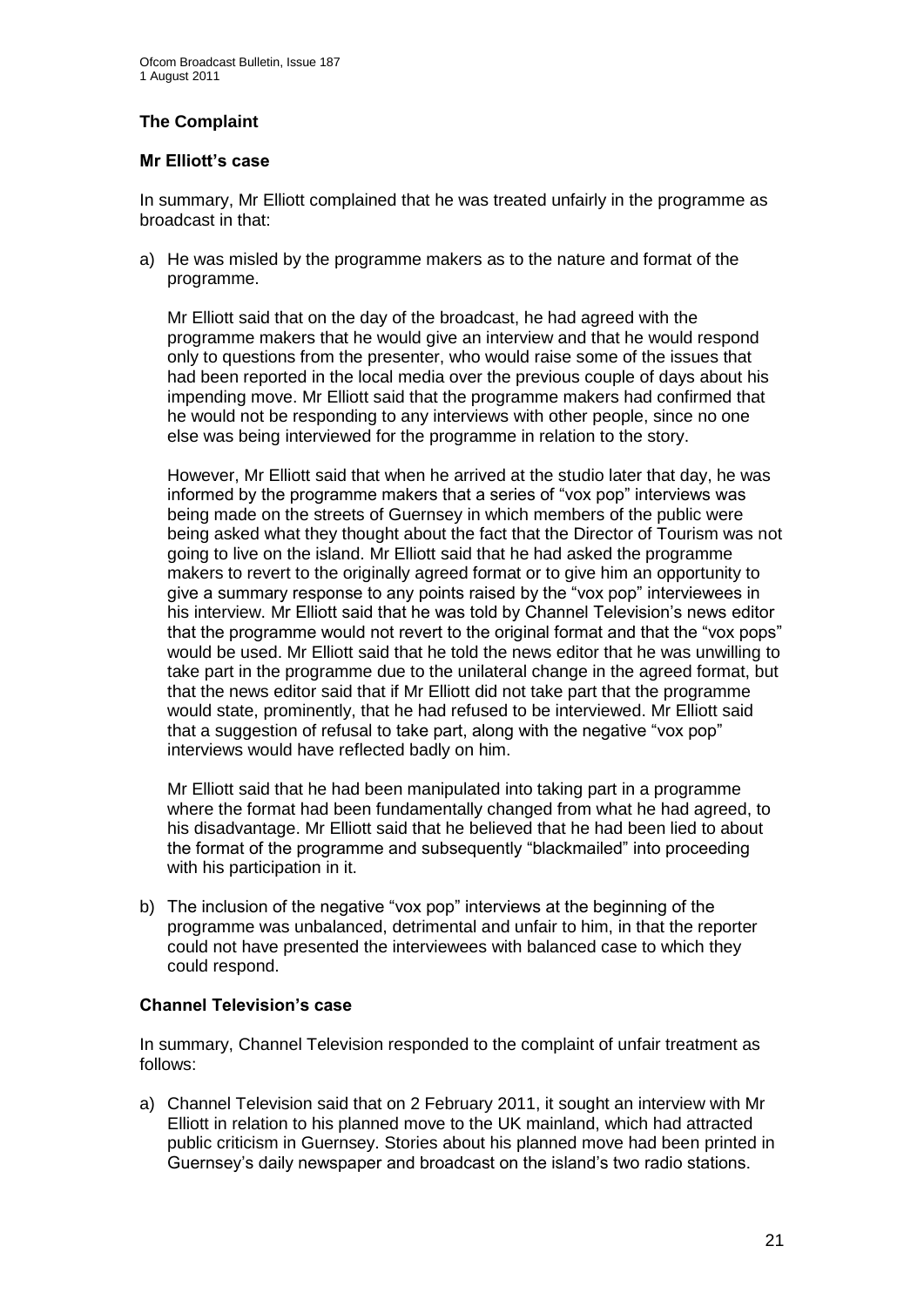Channel Television maintained that it did not mislead Mr Elliott as to the nature and format of the programme. It said that Mr Elliott was not directly involved in any discussion with the programme's reporter or the production team over the format of the programme or any agreement regarding "terms of engagement". Channel Television said that it was a colleague of Mr Elliott, Ms Wendy Crame, who had spoken to the reporter and that only stipulation was that any interview with Mr Elliott should not be pre-recorded and then edited. The interview would also only be granted if it was to be broadcast in full. Channel Television said that owing to technical reasons that evening, it would not have been possible to accommodate a live interview in the Guernsey studio during the programme. However, it said that the programme's producer agreed to conduct an "as live". pre-recorded two minute studio interview which would be broadcast in full.

Channel Television said that Mr Elliott"s statement in his complaint that "it was specifically agreed and later reconfirmed by [the reporter] on Guernsey that I would not be responding to any interviews with others since no-one else was being interviewed for the programme", was incorrect. Channel Television said that the reporter did not speak directly to Mr Elliott prior to the interview, but did confirm to Ms Crame that the "as live" interview would be a "one-to-one" with the programme"s presenter and that no other interviewees would be present in the studio, i.e. it would not be a "double headed" interview with any critic of Mr Elliott. Channel Television said that it was not its policy to give any undertakings to prospective interviewees that no other interviews would be conducted as part of a news story and that it was inappropriate and unreasonable for a person who was the subject of a news story to make demands as to how a news item was produced.

Channel Television said that when Mr Elliott arrived at the studio, the editorial team openly provided information about a brief report that was being produced on the issue for broadcast as a lead in to Mr Elliott"s interview. The editorial team referred to the inclusion of "vox pop" interviews so that Mr Elliott would be aware of the area of questioning by the presenter and would have an opportunity to respond to the concerns and criticisms being voiced by members of the public. Channel Television said that the inclusion of the "vox pop" interviews within the report did not contravene any previously agreed term of engagement since no such term had been discussed or approved by the editorial team.

Channel Television said that when Mr Elliott objected to the inclusion of "vox pop" interviews, he was referred to the news editor, who informed him that if he withdrew his consent to the interview, the report would need to clearly state his refusal in order to confirm to viewers that Channel Television was not broadcasting a report that could be seen as unbalanced or biased and that efforts had been made to seek his comment.

b) Channel Television said that the issue of Mr Elliott's move to the UK mainland had been debated in the island"s other media during the preceding days and was the subject of much public comment and some criticism.

#### **Mr Elliott's comments**

In summary and in response to Channel Television's response to the complaint, Ms Crame, of the media team of Mr Elliott"s department, responded on behalf of Mr Elliott.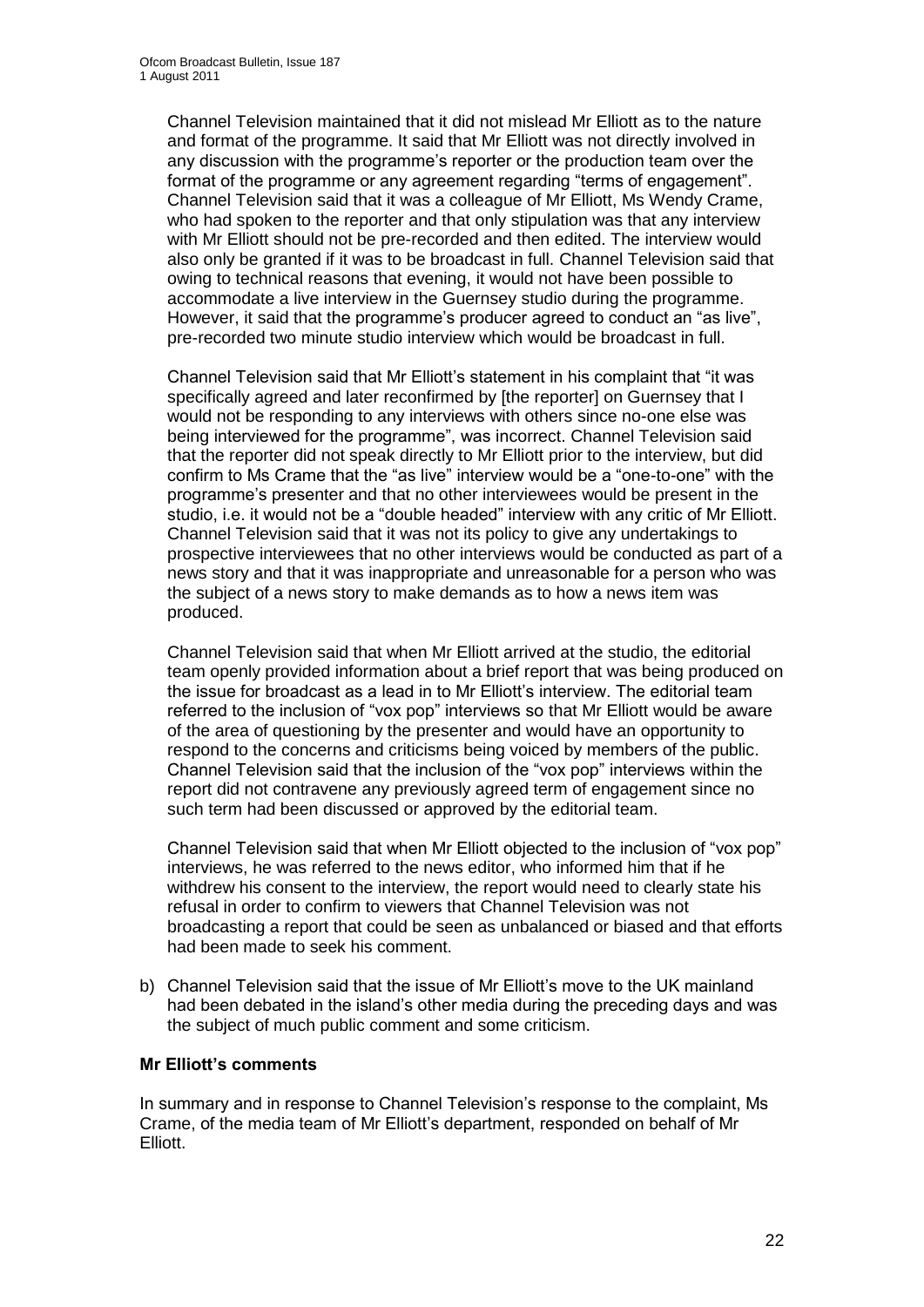Ms Crame said that the reporter contacted the media team with a request to interview Mr Elliott for the evening news programme about his relocation to the UK, why was this happening and what would the "tourists"" view be. Ms Crame said that this was a sensitive issue for Mr Elliott and that it was important to be clear on the format of the interview. Ms Crame said that she had needed to understand whether the interview would be a "one-to-one" interview with the presenter or whether other parties would be involved. Ms Crame said that she was told that there would not be any other interviewees and she was not told about the "vox pop" interviewees.

Ms Crame said that, as Mr Elliott's interview was not going to be a live interview, but an "as live" interview, she needed to ensure that no editing would be involved and that the interview would go out as recorded, which was agreed. However, she said that it became apparent, after the broadcast, that the recording of the "vox pop" interviews would have been underway, though at no time was this mentioned.

## **Channel Television's final comments**

In summary, Channel Television responded to Ms Crame"s comments as follows:

Channel Television said that the programme makers had answered Ms Crame"s enquiries regarding the requested interview with Mr Elliott clearly and with no attempt to mislead. They had understood her to be asking if Mr Elliott would be responding to other interviewees (i.e. present in the studio) during his interview. Ms Crame was therefore told that Mr Elliott would not be responding to anyone else during his interview, but would be answering questions from the presenter only.

Channel Television said that at no stage did Ms Crame ask if anyone else was being interviewed as part of the report leading into the "as live" interview with Mr Elliott. Notwithstanding this, Channel Television maintained that it was not obliged to outline the content of such reports to a prospective interviewee for approval. It said that the programme makers were very open about the inclusion of "vox pop" interviews when asked directly by Mr Elliott when he arrived to record the interview.

Channel Television also said that it was not under any obligation to broadcast the interview with Mr Elliott "live" or to run the interview unedited and in full. However, Channel Television said that it did agree to broadcast an "as live" interview in full as it wished to be completely fair to Mr Elliott and recognised his wish to fully explain his position.

## **Decision**

Ofcom"s statutory duties include the application, in the case of all television and radio services, of standards which provide adequate protection to members of the public and all other persons from unfair treatment and unwarranted infringement of privacy in, or in the making of, programmes included in such services.

In carrying out its duties, Ofcom has regard to the need to secure that the application of these standards is in the manner that best guarantees an appropriate level of freedom of expression. Ofcom is also obliged to have regard, in all cases, to the principles under which regulatory activities should be transparent, accountable, proportionate and consistent and targeted only at cases in which action is needed.

In reaching its decision, Ofcom considered all the relevant material provided by both parties. This included a recording of the programmes as broadcast, a transcript of the report and written submissions and supporting material from both parties.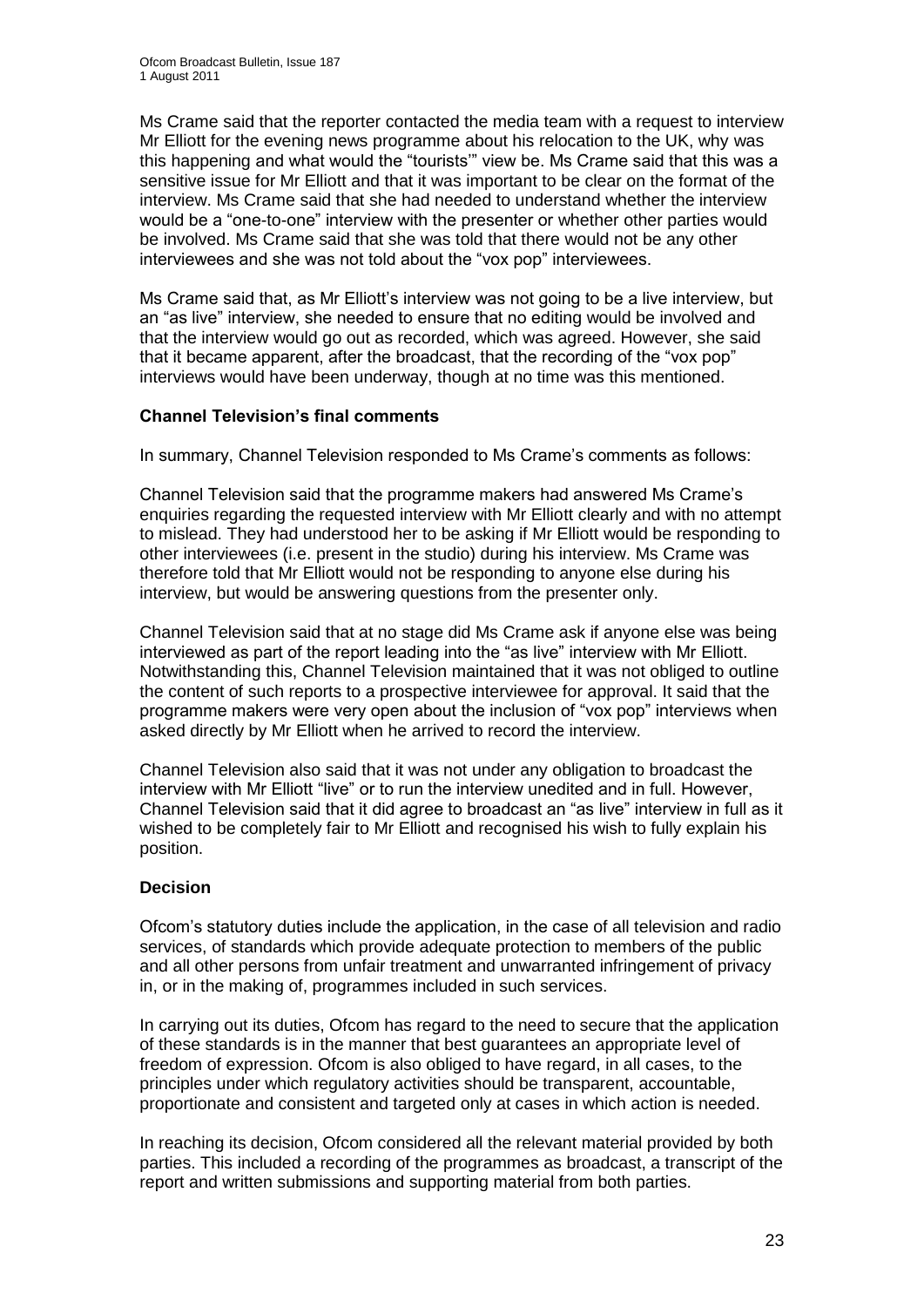When considering complaints of unfair treatment, Ofcom has regard to whether the broadcaster"s actions ensured that the programme as broadcast avoided unjust or unfair treatment of individuals and organisations, as set out in Rule 7.1 of Ofcom"s Broadcasting Code ("the Code"). Ofcom had regard to Rule 7.1 when reaching its decisions on the individual heads of complaint detailed below.

Owing to the overlapping nature of some of the factors and issues related to both heads of Mr Elliott's complaint, Ofcom considered heads a) and b) together.

#### a) & b)

Ofcom considered together Mr Elliott"s complaints that he was misled as to the nature and format of the programme and that the inclusion of the negative "vox pop" interviews at the beginning of the programme was unbalanced, detrimental and unfair to him, in that the reporter could not have presented the interviewees with balanced case to which they could respond.

When considering this head of complaint, Ofcom had regard to whether the broadcaster was fair in their dealings with Mr Elliott as a potential contributor to the programme (as outlined in Practice 7.2 of the Code). In particular, it considered whether Mr Elliott gave his informed consent to participate in the programme, as outlined in Practice 7.3 of the Code which sets out that in order for a potential contributor to a programme to be able to make an informed decision about whether to take part, he should be given sufficient information about: the programme"s nature and purpose; his likely contribution; the areas of questioning and wherever possible, the nature of other likely contributions; and, any changes to the programme that might affect his decision to contribute. Ofcom also had regard to whether the inclusion of the "vox pop" interviews were consistent with the broadcaster"s obligation to ensure that material facts had not been presented, omitted or disregarded in a way which was unfair to Mr Elliott (as outlined in Practice 7.9 of the Code).

Having carefully considered the submissions of the parties (summarised in detail in "The Complaint" above), Ofcom recognised that there was a conflict between the recollection of Mr Elliott and Ms Crame and that of the programme makers as to the precise nature and format the report and interview would take. It was also aware that there was no further documentary material, such as contemporaneous notes made of the various conversations that apparently took place, that assisted it as to what assurances were, or were not, given to Mr Elliott and Ms Crame by the programme makers. However, Ofcom"s remit is to consider and adjudicate on complaints of unfair treatment (and unwarranted infringement of privacy) and as such is not required to resolve conflicts of evidence as to the nature or accuracy of particular accounts of events. Its role is to adjudicate on whether the complainant has been treated unfairly in the programme as broadcast.

Ofcom considered that there was a genuine public interest of the local community in the programme"s reporting of Mr Elliott"s intended move to live on the UK mainland, given his position as Guernsey"s Director of Marketing and Tourism. It also recognised that it was legitimate for the broadcaster to select material for the report and to include it in the programme. This is an editorial decision and would be, in Ofcom"s view, unreasonable for an individual contributing to a programme to expect a broadcaster to cede editorial control. However, the use of such material must be done in a fair manner.

Ofcom noted that the report began with an introduction to the topic of Mr Elliott"s intended relocation to the UK mainland and the question was posed whether it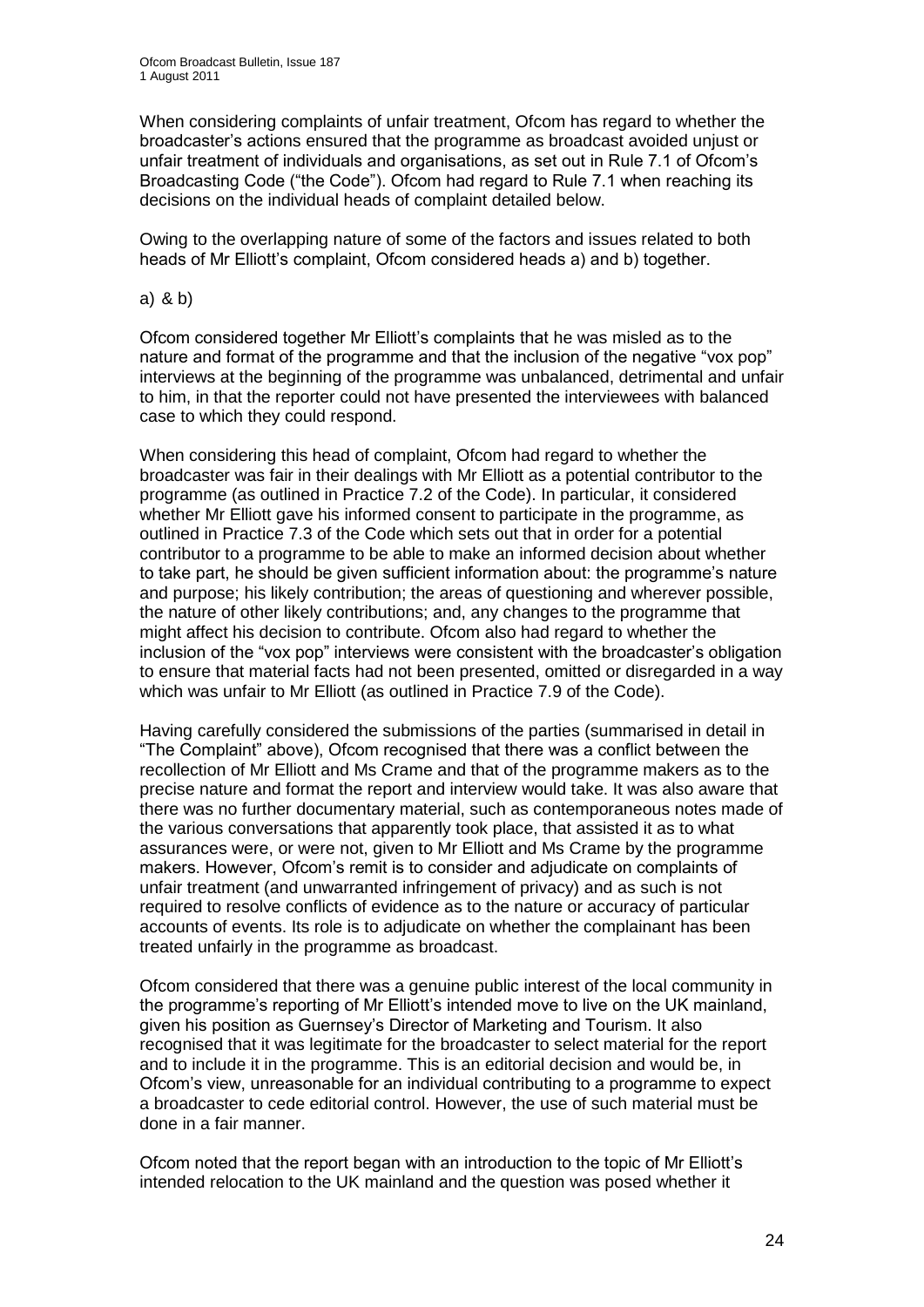mattered that Guernsey"s *"Head of Tourism"* did not live on the island he promoted. Immediately following this question, brief "vox pop" interview footage of three members of the public was shown and who responded to the question as to whether Mr Elliott's move mattered as follows:

- Vox Pop 1: *"I think so, it just seems very odd, it seems to be you go there, I'll stay here*.
- Vox Pop 2: *I don't think it looks good if the guy who promotes the place is not prepared to live here, but I think Guernsey's got so much going for it does it really matter?*
- Vox Pop 3: *I still think it's important for someone local to do it, I think we need to keep our roots"*.

After this part of the report, Mr Elliott joined the presenter in the studio to discuss the issues surrounding his move to the UK mainland. The presenter asked Mr Elliott three questions relating to: the reasons for his move; the public criticism about him not living on the island that he promoted; and whether he would be getting paid more because of the extra tax and accommodation costs his move would incur.

Ofcom noted that Mr Elliott explained that the reason for his move was personal (i.e. his wife"s employment commitments) and that he had sought and had obtained approval from his employers, who agreed that he could commute from the UK mainland to Guernsey. He went on to explain that many hundreds of thousands of people visited Guernsey each year, the majority of whom were unlikely to know he existed. Mr Elliott said that visitors to the island would not know where he lived and would not care whether he slept on the island at the weekend or not. Towards the end of the interview, Ofcom noted that Mr Elliott made it very clear that he had not been given a pay rise to cover the extra cost of living off the island. He said that he would be paying tax on Guernsey and on the UK mainland and would be paying for his airfares, accommodation and food. Mr Elliott also said that, if anything, his move would contribute to the economy of Guernsey in that he would be paying full tax and not educating his children on the island.

Ofcom considered that the presenter"s questioning of Mr Elliott had been polite and non-accusatory in nature and took the view that Mr Elliott was confident and articulate in his response and was able to make his points fully and clearly, without undue interruption. Ofcom considered that Mr Elliott"s reasons for moving and his response to criticisms levelled against him were adequately represented in the report and that viewers would have been left in no doubt as to his position on the matter.

In relation to the inclusion of the "vox pop" interviews in the report, Ofcom considered that the broadcaster was not obliged to disclose or discuss the nature of other contributions, whether "vox pop" interviews or otherwise, unless failure to do so was likely to create unfairness to Mr Elliott. Ofcom was satisfied that the content of the contributions from the three members of the public consisted of nothing that could be reasonably construed as leading to unfairness to Mr Elliott in the broadcast, as they reflected widely held and widely reported views. Although Ofcom acknowledged that the details of the comments made by "vox pop" interviewees were not put to Mr Elliott, the comments had been, in Ofcom"s view, even-handed and echoed the public criticism and debate that had been reported widely reported comments and discussions in the press on Guernsey about whether or not it mattered that the Director of Marketing and Tourism did not live on the island. As set out above, Ofcom considered that Mr Elliott was able to respond directly and fully to that criticism and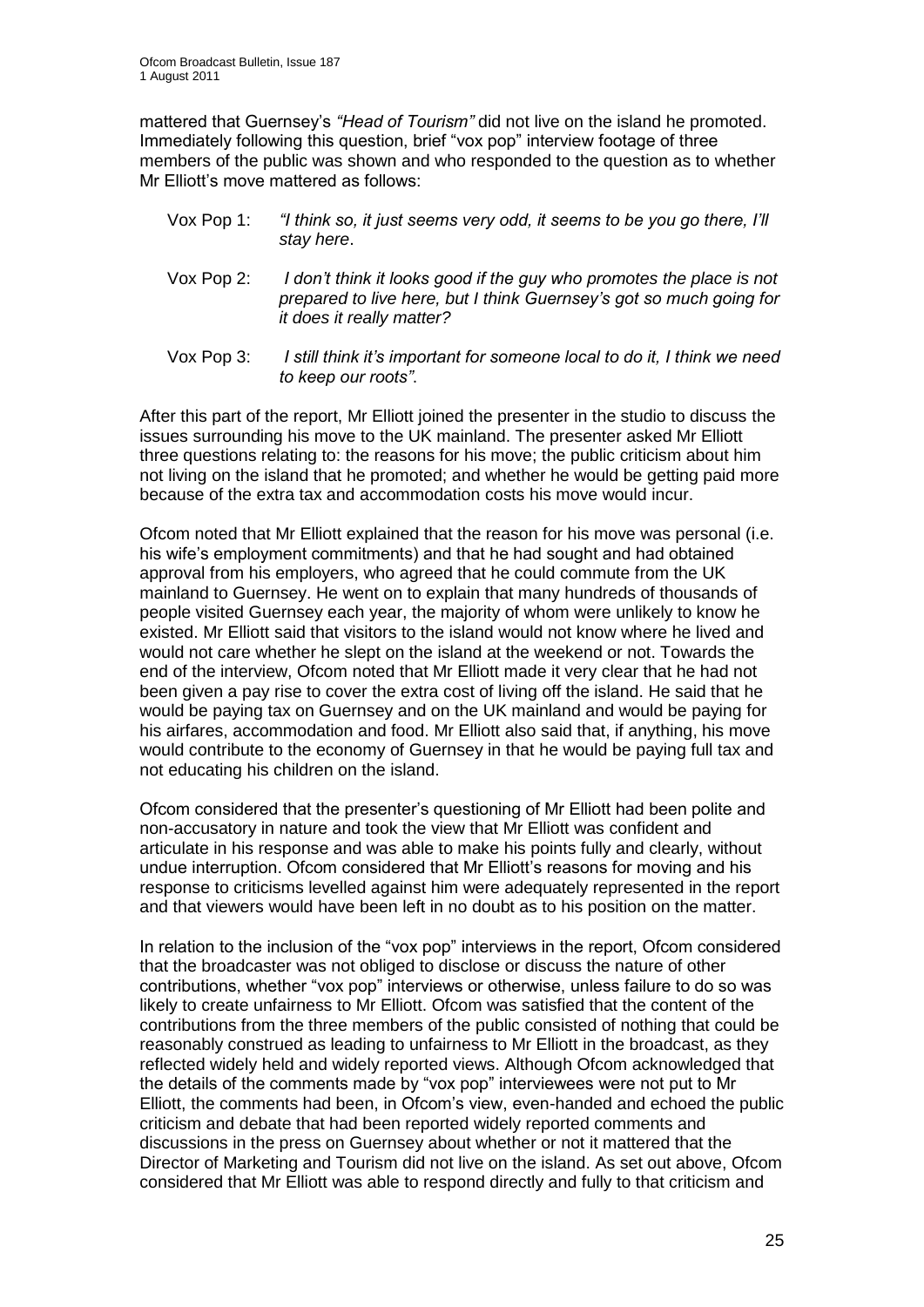that his response had been presented in the programme during his interview with the presenter.

While Ofcom acknowledged that Mr Elliott was unhappy at the way he perceived he was treated by the broadcaster in making the programme, it was satisfied that in the broadcast of the programme, Mr Elliott"s position and response to the criticism had been presented in the report fairly. Taking all the above factors into account, Ofcom concluded that the programme did not portray Mr Elliott in a way that was unfair to him and that viewers would have been able to form their own opinion of him and his position in relation to his move to the UK mainland. Ofcom therefore found no unfairness to Mr Elliott in the programme as broadcast.

**Accordingly, Ofcom has not upheld Mr Elliott's complaint of unfair treatment in the programme as broadcast.**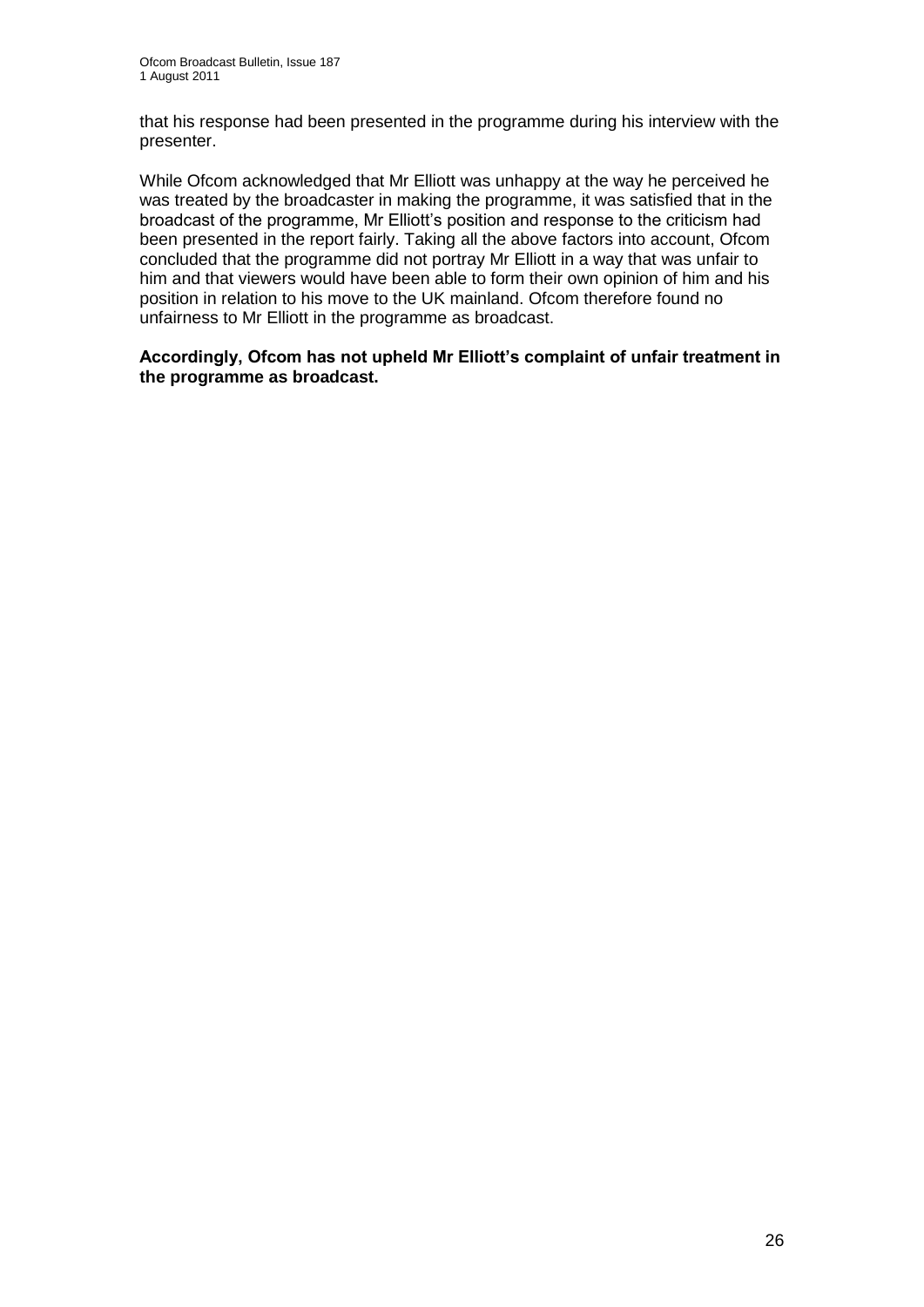# **Not Upheld**

## **Complaint by Mr Michael Gibbs**

*Central News, ITV1 (Central), 23 March 2011*

**Summary:** Ofcom has not upheld this complaint of unwarranted infringement of privacy in the programme as broadcast made by Mr Michael Gibbs.

An item in this regional news programme reported on the announcement by Friends Provident Life and Pensions Limited ("Friends Life") that it would be relocating from Coventry to Bristol and that 563 employees would be made redundant in 2012. Footage of Friends Life employees leaving the building where the redundancy announcement was made was included in the report. Mr Gibbs was shown, unobscured, amongst a group of employees walking away from the building.

Mr Gibbs complained to Ofcom that his privacy was unwarrantably infringed in the programme as broadcast in that footage of him was broadcast without his consent.

In summary, Ofcom found that Mr Gibbs did not have a legitimate expectation of privacy in relation the broadcast of the footage of him included in the programme as it had been filmed in a public place and it did not disclose any information about him of a sensitive or private nature.

## **Introduction**

On 23 March 2011, ITV1 Central broadcast an edition of its regional news programme, *Central News*. This reported on the announcement by a local employer, Friends Provident Life and Pensions Limited ("Friends Life"), that it would be relocating from Coventry to Bristol and that 563 employees would be made redundant in 2012.

The report included footage of a number of Friends Life employees leaving the building where the redundancy announcement was made and being asked for their reaction to the news by the programme's reporter. Mr Gibbs was shown, unobscured, amongst a group of people walking away from the building. No footage of Mr Gibbs speaking to the reporter was broadcast. The footage of Mr Gibbs was shown briefly in the item and it was also used at the beginning of the programme to illustrate the news headlines (amounting to approximately five seconds in total). Mr Gibbs was not named nor identified in any other way.

Following the broadcast of the programme, Mr Gibbs complained to Ofcom that his privacy was unwarrantably infringed in the programme as broadcast.

## **The Complaint**

Mr Gibbs complained that his privacy was unwarrantably infringed in the programme as broadcast in that footage of him was included in the programme as broadcast without his consent. Mr Gibbs said that his face was featured in the programme and that he was fully identifiable.

By way of background to the complaint, Mr Gibbs said that he was approached by the reporter for comment but that he had told him that he thought the programme makers" presence was not appropriate. Although footage of Mr Gibbs speaking to the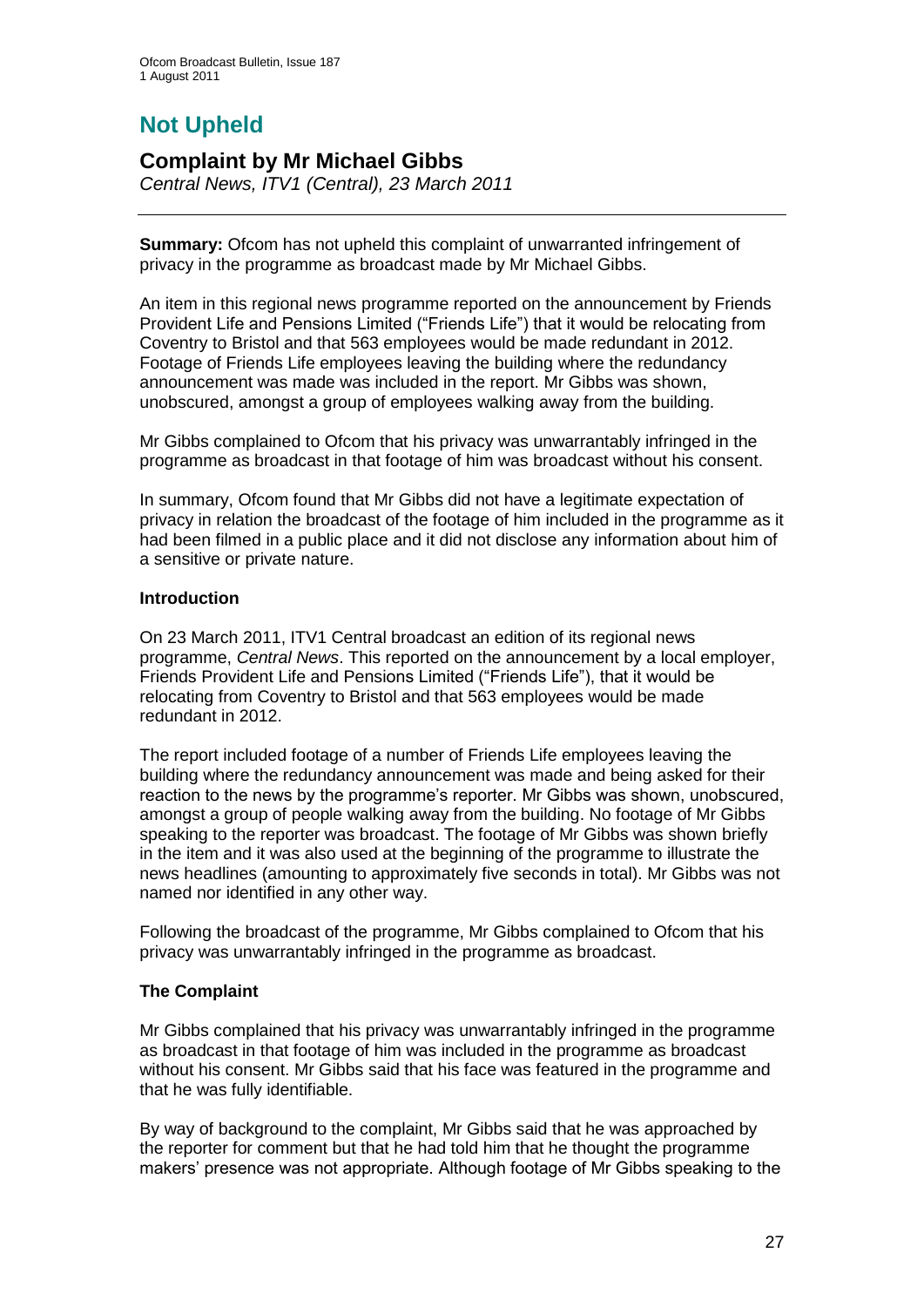reporter was not shown in the item, he said that the programme makers still assumed that they could use the footage of him leaving the building. Mr Gibbs explained that friends and family members had seen him in the programme, some of whom he had not told about his redundancy. Mr Gibbs said that he had wanted the opportunity to discuss his redundancy with his friends and family in his own time, but felt that his inclusion in the programme had taken this away from him.

Mr Gibbs said that he would not have taken issue with the broadcast if he had been part of a large crowd or if his face had been obscured. He said that many of his colleagues had been willing to talk to the reporter, therefore it was frustrating that they decided to use footage of him without his consent and knowing that he had shown his dissatisfaction at their presence.

## **ITV's Statement**

In summary and in response to Mr Gibbs" complaint that his privacy was unwarrantably infringed in the programme as broadcast, ITV said that it believed that Mr Gibbs had no legitimate expectation of privacy.

ITV said that at the time of broadcast, the information regarding the redundancies at Friends Life was already in the public domain. Friends Life had provided ITV with a press release detailing the redundancies before the announcement was made and was clearly anticipating some media attention on the story. ITV said that Mr Gibbs could not have controlled how that news would be disseminated after the announcement, whether it was by another employee or by a news report, nor was it reasonable for him to expect to do so. ITV said that the news was, in fact, already in the public domain and, given the public nature of the way the news was communicated to the employees, it was not so private that Mr Gibbs should be afforded a legitimate expectation of privacy.

ITV said that Mr Gibbs was filmed openly in a public place. He was neither named nor focused on, nor was any other specific information about him provided in the report. ITV noted that Mr Gibbs said that he would not have objected if he had been shown as part of a "large crowd". ITV acknowledged that the group he was shown in whilst leaving the cathedral was not a large one, but said that the venue was not so private or the location so sensitive that separate consent to broadcast should have been obtained from Mr Gibbs, whose inclusion in the report was brief and incidental.

ITV said that the news that the entire Coventry office was to be closed and all 563 jobs made redundant meant that it was likely that friends and family of Mr Gibbs would have been aware that he was being made redundant. Therefore, the risk that his family would hear this before he had an opportunity to discuss it with them was present regardless of whether or not he was seen in the television report.

However, ITV went on to state that should Ofcom consider that Mr Gibbs had a legitimate expectation of privacy, then it believed that any such infringement was warranted and that as such his consent for broadcast was not required.

ITV said that there was great public interest in reporting the news that 563 jobs in the Coventry area were to be made redundant in 2012, but particularly during a time of economic recession. The report of the redundancies was broadcast in the same news programme that reported the announcement of the 2011 Budget by the Chancellor of the Exchequer. Therefore, ITV said that the context in which the Friends Life redundancies were communicated was of great importance to viewers who were undoubtedly keen to understand economic developments in their local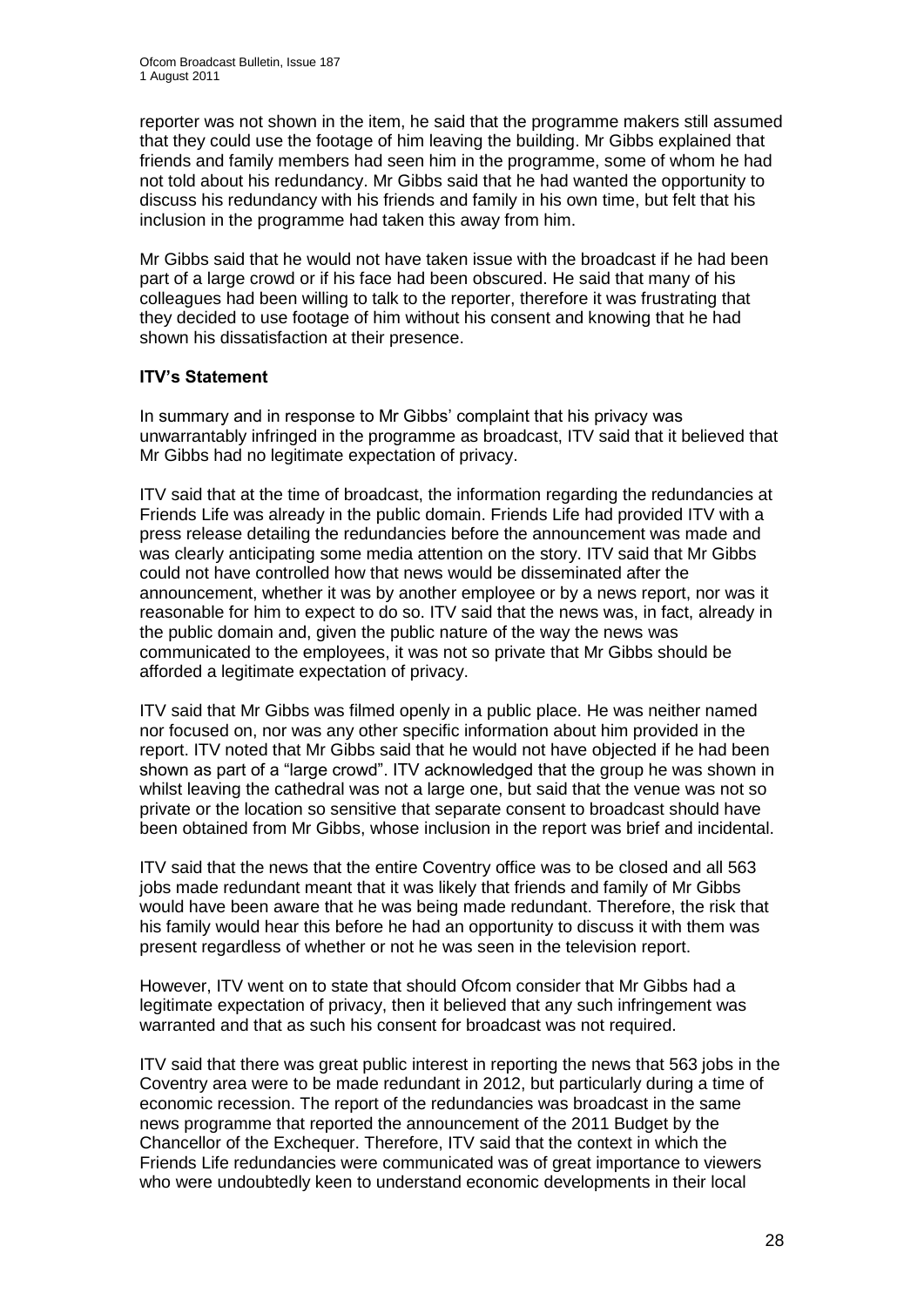community at such a sensitive time and within the context of the Government"s future economic plans.

ITV said that the camera crew had filmed and reported on the story with an appropriate degree of sensitivity to the staff affected by it. Prior to Friends Life"s press release, ITV was made aware by an anonymous text message that the redundancies would be announced in Coventry cathedral. ITV then contacted Friends Life and asked for more details. The news team agreed with Friends Life that they would not arrive at the cathedral before the announcement, so as not to upset any attendees nor would they broadcast any details until the employees had heard the announcement themselves. ITV said that the camera crew had adhered to this request and arranged to wait away from the immediate vicinity of the door through which people were leaving, providing them with an opportunity to see where the camera was situated and avoid it if they wished. ITV said that several Friends Life employees willingly contributed to the report. ITV said that Mr Gibbs was at no point placed under pressure to contribute and had an opportunity to object to being filmed but only said that he thought the news team"s presence was inappropriate. This exchange was not included in the report.

ITV said that the image of Mr Gibbs that was included in the report was brief and incidental and resulted from him being filmed openly in a public place. He was not named and no further personal information was given about him. Although he had expressed disquiet at the media presence at the venue, he did not ask that he not be filmed or included in the report. ITV said that obscuring Mr Gibbs or not showing his image at all would not have prevented family and friends from discovering that he had been made redundant before he had had an opportunity to tell them.

## **Decision**

Ofcom"s statutory duties include the application, in the case of all television and radio services, of standards which provide adequate protection to members of the public and all other persons from unfair treatment and unwarranted infringement of privacy in, or in the making of, programmes included in such services.

In carrying out its duties, Ofcom has regard to the need to secure that the application of these standards is in the manner that best guarantees an appropriate level of freedom of expression. Ofcom is also obliged to have regard, in all cases, to the principles under which regulatory activities should be transparent, accountable, proportionate and consistent and targeted only at cases in which action is needed.

In reaching its decision, Ofcom considered all the relevant material provided by both parties. This included a recording and transcript of the programme as broadcast and written submissions and supporting material from both parties.

Ofcom considered the complaint that Mr Gibbs" privacy was unwarrantably infringed in the programme as broadcast in that the programme included footage of him without his consent.

In Ofcom"s view, the individual"s right to privacy has to be balanced against the competing rights of the broadcaster to freedom of expression. Neither right as such has precedence over the other and where there is a conflict between the two, it is necessary to focus on the comparative importance of the specific rights. Any justification for interfering with or restricting each right must be taken into account and any interference or restriction must be proportionate.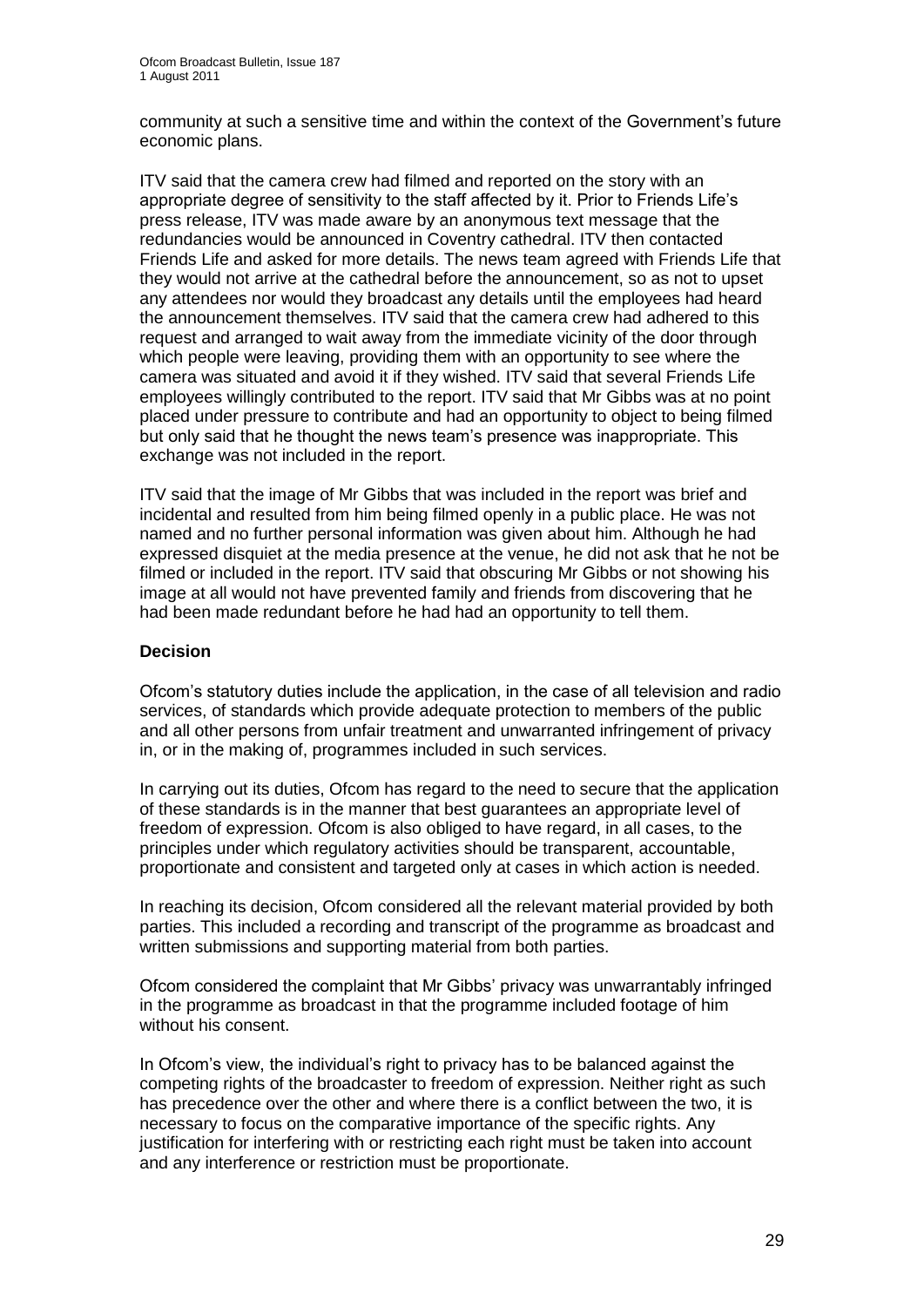This is reflected in how Ofcom applies Rule 8.1 of the Ofcom"s Broadcasting Code ("the Code"), which states that any infringement of privacy in programmes or in connection with obtaining material included in programmes must be warranted. Ofcom also had regard to Practice 8.6 of the Code which states that if the broadcast of a programme would infringe the privacy of a person or organisation, consent should be obtained before the relevant material is broadcast, unless the infringement of privacy is warranted.

In considering whether or not Mr Gibbs" privacy was unwarrantably infringed in the programme as broadcast, Ofcom first considered the extent to which he could have legitimately expected that the footage of him leaving a meeting in which he and his colleagues were told of redundancies by their employer would not be broadcast without his consent.

Ofcom noted that Mr Gibbs was filmed walking with a group of people leaving a meeting in which he, along with other colleagues from Friends Life, had been told that the company"s Coventry office would be closed and that 563 people would be made redundant in 2012. Having examined the footage, it was clear to Ofcom that the programme makers had filmed openly, in full view of those leaving the meeting, and that the filming had occurred in a public place where any member of the public could have seen Mr Gibbs. Ofcom noted that the footage in no way focused on Mr Gibbs and that it was brief, approximately five seconds in total. Notwithstanding that Mr Gibbs was leaving a meeting in which he and his colleagues had just been informed about redundancies, given that the nature of the announcement of the redundancies was to a large group of employees and that the filming took place in a public place, Ofcom"s view was that the broadcast footage of Mr Gibbs did not amount to information that could be regarded as either private or sensitive in nature.

Ofcom recognised that there was a genuine public interest to the local community in the programme reporting the announcement of the redundancies. It also appreciated that Mr Gibbs considered that the day of the announcement was a sensitive time for those involved. However, Ofcom considered that the circumstances in which he was filmed were not so sensitive so to attract a degree of privacy for those filmed in a public place and not engaged in activity that Mr Gibbs could have legitimately expected not to have been broadcast to a wider audience without his consent.

Ofcom noted that Mr Gibbs said that he had not given his consent for footage of him to be included in the broadcast programme. However, given the lack of any special circumstances in relation to filming of Mr Gibbs which gave rise to an expectation of privacy in the subsequent broadcast of the footage, Ofcom considered that his prior consent was not required.

Therefore, taking all the factors above into account, Ofcom did not consider that Mr Gibbs had a legitimate expectation of privacy in relation to broadcast of the footage of him leaving the meeting. It was also satisfied that the circumstances in which Mr Gibbs was filmed were such that his consent for the footage to be subsequently broadcast was not required. Given this conclusion, it was not necessary for Ofcom to consider whether any intrusion into Mr Gibbs" privacy was warranted.

Ofcom therefore found that there was no unwarranted infringement of Mr Gibbs" privacy in the programme as broadcast and has not upheld the complaint in this respect.

**Accordingly, Ofcom has not upheld Mr Gibbs' complaint of unwarranted infringement of privacy in the programme as broadcast.**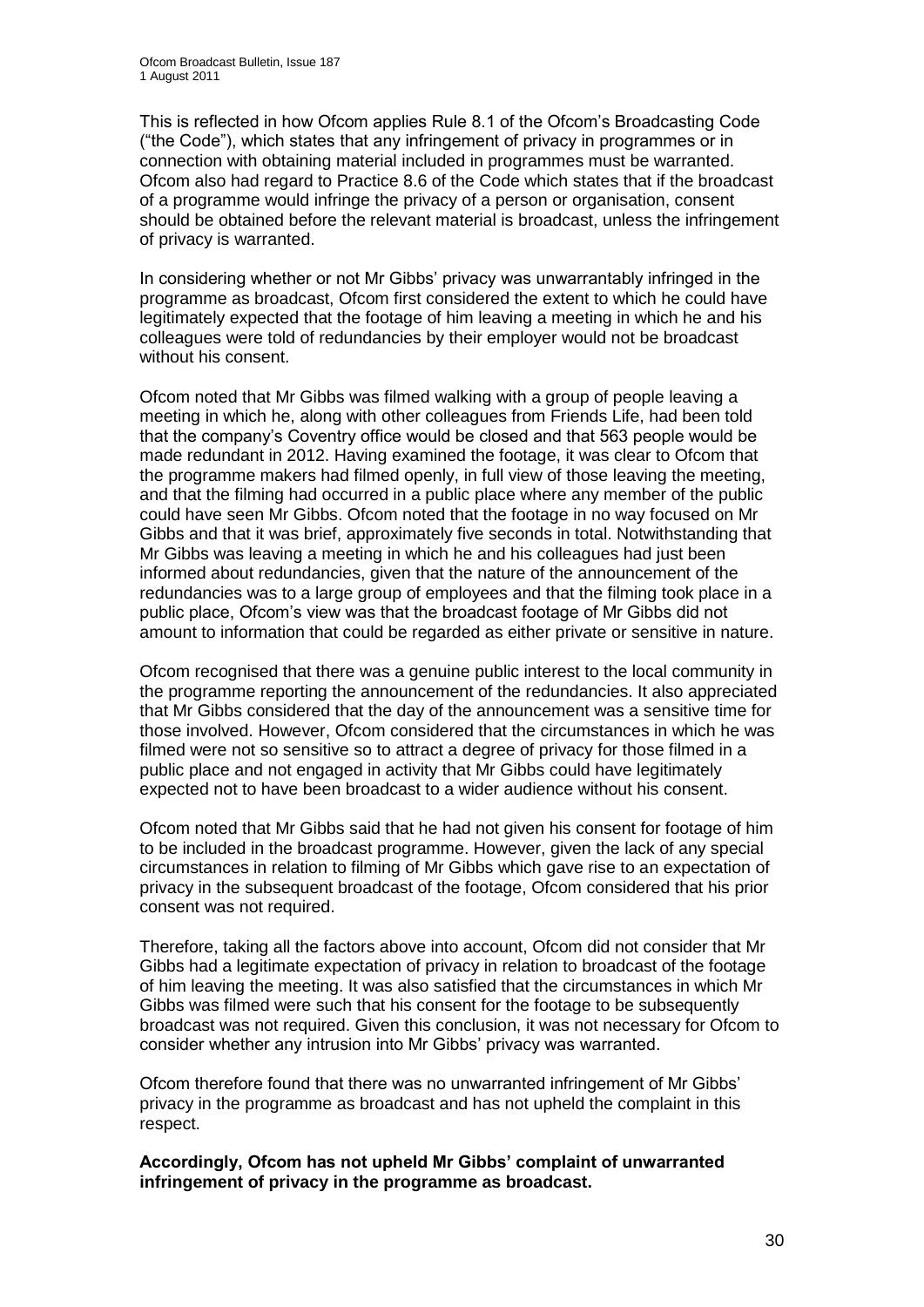# **Other Programmes Not in Breach**

# **Up to 11 July 2011**

| Programme                    | <b>Broadcaster</b>        | <b>Transmission</b><br>Date | <b>Categories</b>                           | <b>Number of</b><br>complaints |
|------------------------------|---------------------------|-----------------------------|---------------------------------------------|--------------------------------|
| Äntligen fredag              | TV <sub>3</sub>           | 29/04/2011                  | Sexual material                             |                                |
| Big Brother's Big<br>Mouth   | E4                        | 03/09/2010                  | Transgender<br>discrimination/offence       | 6                              |
| Cricket                      | ITV4                      | 16/04/2011                  | Product placement                           | 1                              |
| Home and Away<br>Competition | Channel 5                 | n/a                         | Competitions                                | 1                              |
| IslamiQA                     | <b>Islam Channel</b>      | 07/04/2011                  | Religious/Beliefs<br>discrimination/offence | 1                              |
| Missing                      | Pick TV                   | 01/06/2011                  | Materially misleading                       | 1                              |
| Morning Masala               | <b>B4U Music</b>          | 19/05/2011                  | Offensive language                          | 1                              |
| Psychic Interactive          | Psychic TV                | 14/04/2011                  | Participation TV -<br>Misleadingness        | 1                              |
| <b>Strange Sex Promo</b>     | <b>DMAX</b>               | 12/06/2011                  | Sexual material                             | 1                              |
| <b>Trailers</b>              | ITV <sub>1</sub>          | 29/05/2011                  | Violence and dangerous<br>behaviour         | 1                              |
| <b>Ultimate Big Brother</b>  | Channel 4                 | 24/08/2010                  | Generally accepted<br>standards             | 1                              |
| <b>Ultimate Big Brother</b>  | Channel 4                 | 03/09/2010                  | Generally accepted<br>standards             | $\overline{2}$                 |
| <b>Ultimate Big Brother</b>  | Channel 4                 | 03/09/2010                  | Transgender<br>discrimination/offence       | 17                             |
| Westwood                     | <b>BBC Radio</b><br>1Xtra | 20/05/2011                  | <b>Disability</b><br>discrimination/offence | 1                              |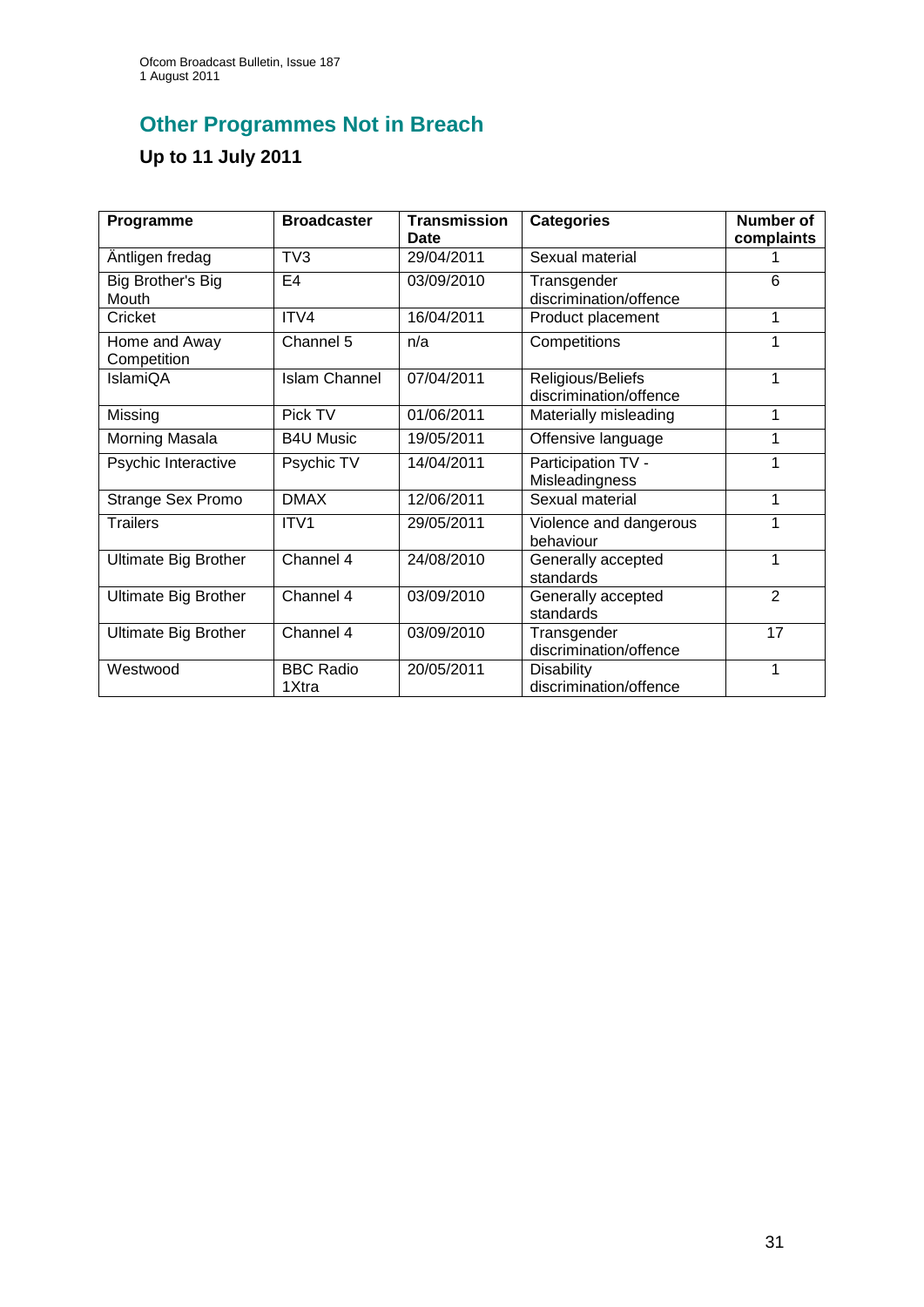## **Complaints assessed but not further investigated**

## **Between 28 June and 11 July 2011**

This is a list of complaints that, after careful assessment, Ofcom has decided not to pursue because they did not raise issues warranting investigation.

| Programme                                       | <b>Broadcaster</b>                          | <b>Transmission</b><br>Date | <b>Categories</b>                | Number of<br>complaints |
|-------------------------------------------------|---------------------------------------------|-----------------------------|----------------------------------|-------------------------|
| 8 Out of 10 Cats                                | Channel $\overline{4}$                      | 24/06/2011                  | Generally accepted<br>standards  | 3                       |
| 8 Out of 10 Cats                                | Channel 4                                   | 24/06/2011                  | Generally accepted<br>standards  | 1                       |
| 8 Out of 10 Cats                                | Channel 4                                   | 29/06/2011                  | Generally accepted<br>standards  | 1                       |
| 8 Out of 10 Cats                                | Channel 4                                   | 08/07/2011                  | Generally accepted<br>standards  | 1                       |
| Adrian Durham and<br>Darren Gough Drive<br>Time | Talksport                                   | 21/06/2011                  | Generally accepted<br>standards  | 1                       |
| Alan Carr: Chatty Man                           | Channel 4                                   | 24/06/2011                  | Product placement                | 1                       |
| Alan Robson                                     | Metro Radio                                 | 23/06/2011                  | Offensive language               | 1                       |
| Alien 3                                         | TV <sub>3</sub>                             | 19/06/2011                  | Advertising scheduling           | 1                       |
| Angry Boys                                      | BBC <sub>3</sub>                            | 09/07/2011                  | Under 18s in<br>programmes       | 1                       |
| <b>Arrested Development</b><br>(trailer)        | <b>FX</b>                                   | 06/06/2011                  | Gender<br>discrimination/offence | 1                       |
| <b>BBC News</b>                                 | BBC1                                        | 08/07/2011                  | Generally accepted<br>standards  | 1                       |
| Boxing                                          | Sky Box<br>Office/Sky Sports<br><b>News</b> | 02/07/2011                  | Other                            | 1                       |
| <b>Billy Falkner Show</b>                       | Channel 4                                   | 30/06/2011                  | Offensive language               | 1                       |
| Breaking a Female<br>Paedophile Ring            | Channel 4                                   | 26/05/2011                  | Generally accepted<br>standards  | 1                       |
| <b>Britain's Next Top</b><br>Model              | Sky Livingit                                | 22/06/2011                  | <b>Nudity</b>                    | $\mathbf{1}$            |
| Bruno Mars "The Lazy<br>Song"                   | <b>BBC Radio 1</b>                          | 20/04/2011                  | Sexual material                  | $\mathbf{1}$            |
| <b>Bruno Mars "The Lazy</b><br>Song"            | Chart Show TV                               | 21/04/2011                  | Sexual material                  | 1                       |
| Bruno Mars "The Lazy<br>Song"                   | <b>Heat Radio</b>                           | 25/04/2011                  | Sexual material                  | 1                       |
| <b>Bruno Mars "The Lazy</b><br>Song"            | <b>BBC Radio 1</b>                          | 28/04/2011                  | Sexual material                  | 1                       |
| Bruno Mars "The Lazy<br>Song"                   | Capital Radio                               | 05/05/2011                  | Sexual material                  | 1                       |
| Bruno Mars "The Lazy<br>Song"                   | <b>Capital Radio</b>                        | 10/05/2011                  | Sexual material                  | 1                       |
| Bruno Mars "The Lazy<br>Song"                   | 4Music                                      | 11/05/2011                  | Sexual material                  | 1                       |
| Bruno Mars "The Lazy<br>Song"                   | Rock FM                                     | 15/05/2011                  | Sexual material                  | 1                       |
| <b>Bruno Mars "The Lazy</b><br>Song"            | <b>BBC Radio 1</b>                          | 19/05/2011                  | Sexual material                  | 1                       |
| Bruno Mars "The Lazy<br>Song"                   | <b>BBC Radio 1</b>                          | 07/06/2011                  | Sexual material                  | 1                       |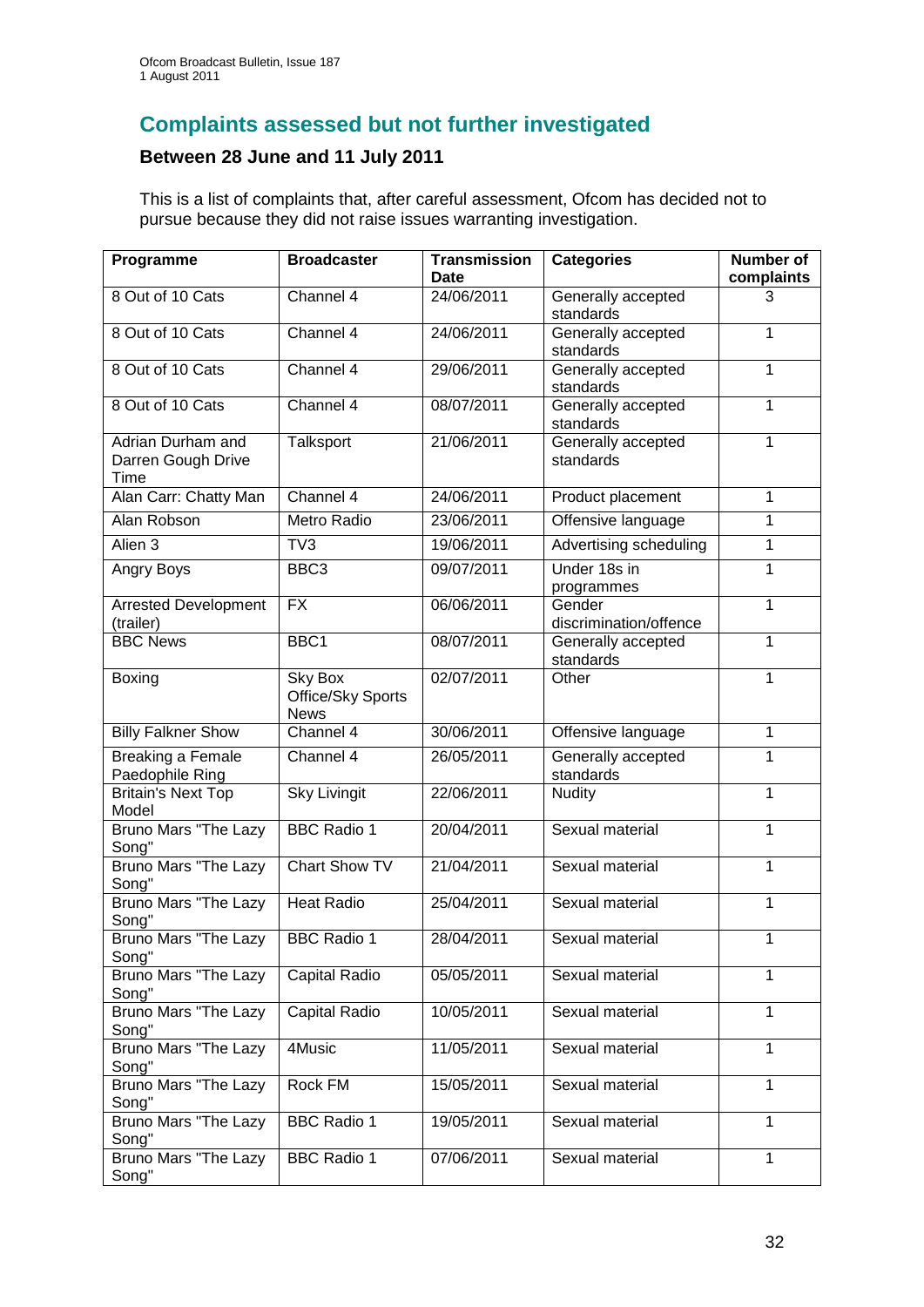| Bruno Mars "The Lazy<br>Song"                       | <b>Capital FM</b>     | 15/06/2011 | Offensive language                     | 1            |
|-----------------------------------------------------|-----------------------|------------|----------------------------------------|--------------|
| Bruno Mars "The Lazy<br>Song"                       | <b>BBC Radio 1</b>    | n/a        | Generally accepted<br>standards        | 1            |
| <b>BT</b> Vision's                                  | Channel 4             | 04/07/2011 | Materially misleading                  | 1            |
| sponsorship of Drama<br>on $4$                      |                       |            |                                        |              |
| Camelot                                             | Channel 4             | 11/06/2011 | Generally accepted<br>standards        | $\mathbf{1}$ |
| <b>Case Histories</b>                               | BBC1                  | 19/06/2011 | Generally accepted<br>standards        | 1            |
| <b>Channel Promotions</b>                           | <b>Comedy Central</b> | n/a        | Hypnotic and other<br>techniques       | $\mathbf{1}$ |
| <b>Comedy Central</b><br><b>Trailers</b>            | <b>Comedy Central</b> | n/a        | Outside of remit / other               | $\mathbf{1}$ |
| <b>Coronation Street</b>                            | ITV1                  | 24/06/2011 | Drugs, smoking,<br>solvents or alcohol | 1            |
| <b>Coronation Street</b>                            | ITV1                  | 27/06/2011 | Drugs, smoking,<br>solvents or alcohol | 1            |
| <b>Coronation Street</b>                            | ITV1                  | 27/06/2011 | Sexual material                        | $\mathbf{1}$ |
| <b>Coronation Street</b>                            | ITV1                  | 08/07/2011 | Generally accepted<br>standards        | $\mathbf 1$  |
| Cricket                                             | ITV4                  | 15/04/2011 | Advertising/editorial<br>distinction   | 1            |
| Danny Gallagher<br>Show                             | Moray Firth Radio     | 24/06/2011 | Generally accepted<br>standards        | 1            |
| Daybreak                                            | ITV1                  | 28/06/2011 | Scheduling                             | $\mathbf{1}$ |
| Deal or No Deal                                     | Channel 4             | 19/06/2011 | Generally accepted<br>standards        | 1            |
| <b>Dinner Date</b>                                  | ITV1                  | 27/06/2011 | Generally accepted<br>standards        | 1            |
| Dispatches                                          | Channel 4             | 04/07/2011 | Due accuracy                           | $\mathbf{1}$ |
| Dispatches                                          | Channel 4             | 04/07/2011 | Due impartiality/bias                  | $\mathbf{1}$ |
| Doctors                                             | BBC1                  | 06/07/2011 | Generally accepted<br>standards        | 1            |
| Don't Tell the Bride                                | BBC3                  | 13/06/2011 | Offensive language                     | 1            |
| Drive Time                                          | Talksport             | 29/06/2011 | Generally accepted<br>standards        | 15           |
| EastEnders                                          | BBC1                  | 01/05/2011 | Generally accepted<br>standards        | $\mathbf{1}$ |
| EastEnders                                          | BBC1                  | 07/07/2011 | Generally accepted<br>standards        | 1            |
| Eastenders                                          | BBC1                  | n/a        | Generally accepted<br>standards        | 1            |
| Eastenders                                          | BBC1                  | n/a        | Product placement                      | $\mathbf{1}$ |
| <b>Elite Nights</b>                                 | Elite TV              | 28/05/2011 | Participation TV -<br>Offence          | 1            |
| <b>Embarrassing Bodies</b>                          | Channel 4             | 22/06/2011 | <b>Nudity</b>                          | $\mathbf{1}$ |
| <b>Embarrassing Bodies</b>                          | Channel 4             | 29/06/2011 | <b>Nudity</b>                          | $\mathbf{1}$ |
| <b>Embarrassing Bodies:</b><br>Live from the Clinic | Channel 4             | 22/06/2011 | Materially misleading                  | 1            |
| Emmerdale                                           | <b>UTV</b>            | 21/06/2011 | Generally accepted<br>standards        | 1            |
| Emmerdale                                           | ITV1                  | 22/06/2011 | Generally accepted<br>standards        | $\mathbf{1}$ |
| Emmerdale                                           | <b>UTV</b>            | n/a        | Generally accepted                     | 1            |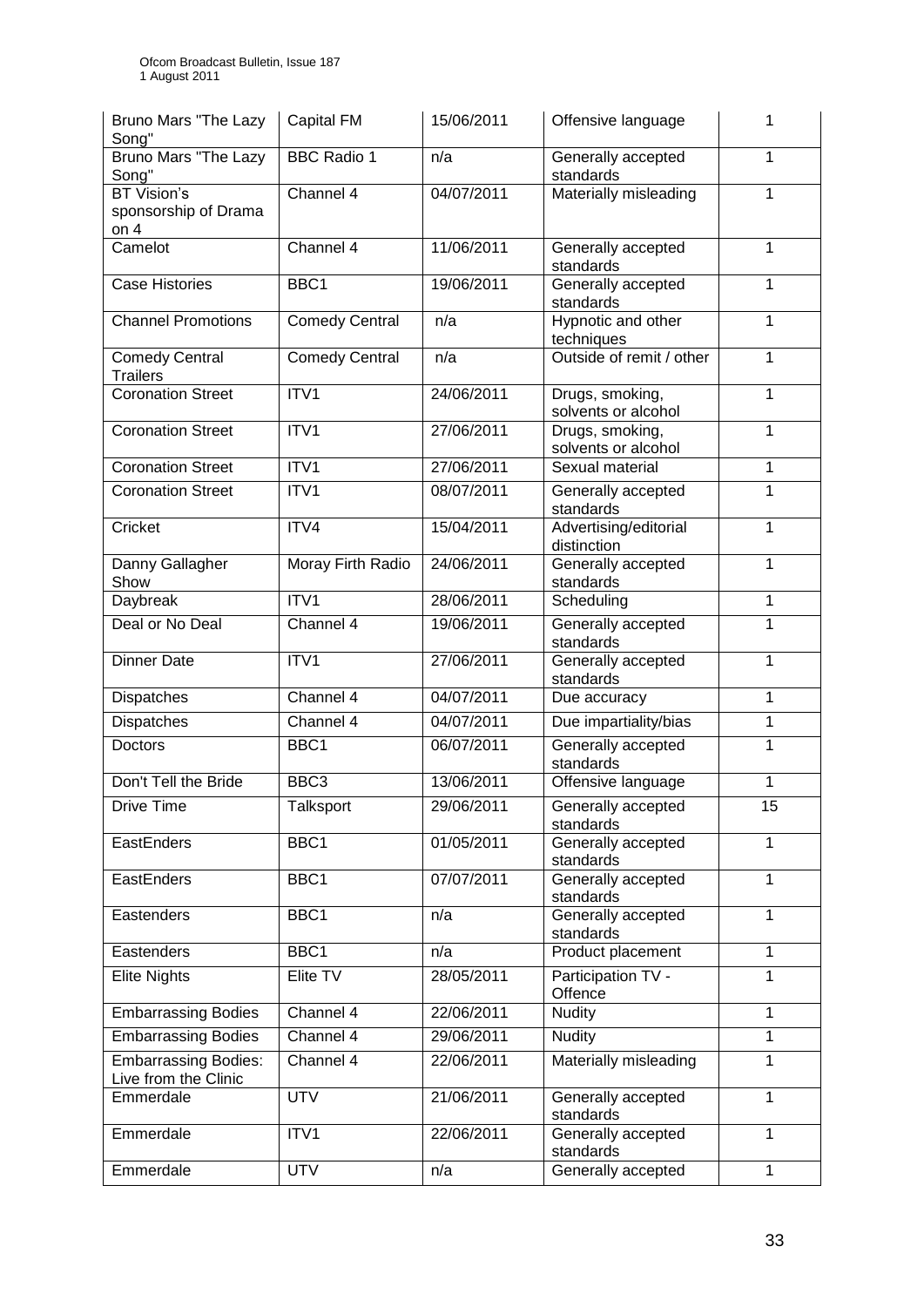|                                              |                                      |            | standards                        |              |
|----------------------------------------------|--------------------------------------|------------|----------------------------------|--------------|
| <b>Extreme Fishing with</b><br>Robson Green  | Channel 5                            | 25/06/2011 | Offensive language               | 1            |
| <b>Fox News</b>                              | <b>Fox News</b>                      | n/a        | Other                            | 1            |
| Fresh & Jo in the<br>Morning                 | Beacon Radio                         | n/a        | Competitions                     | $\mathbf{1}$ |
| <b>Great TV Mistakes</b>                     | BBC <sub>3</sub>                     | 18/06/2011 | Sexual material                  | 1            |
| Hollyoaks                                    | $E4+1$                               | 02/07/2011 | Generally accepted<br>standards  | $\mathbf{1}$ |
| In with the Flynns                           | BBC <sub>1</sub>                     | 06/07/2011 | Sexual material                  | 1            |
| Injustice (trailer)                          | ITV1                                 | 01/06/2011 | Generally accepted<br>standards  | 3            |
| <b>Inside Nature's Giants</b>                | Channel 4                            | 30/06/2011 | Animal welfare                   | 6            |
| <b>ITV News and</b><br>Weather               | ITV1                                 | 29/06/2011 | Crime                            | 1            |
| <b>ITV News and</b><br>Weather               | ITV1                                 | 01/07/2011 | Due impartiality/bias            | 1            |
| <b>ITV News and</b><br>Weather               | ITV1                                 | 01/07/2011 | Generally accepted<br>standards  | 1            |
| Johnny Vaughan                               | Capital Radio                        | 21/06/2011 | Generally accepted<br>standards  | $\mathbf{1}$ |
| <b>Kids Do The Funniest</b><br><b>Things</b> | ITV1                                 | 11/06/2011 | Under 18s in<br>programmes       | 1            |
| Little Man                                   | Sony TV                              | 09/07/2011 | Offensive language               | 1            |
| Loose Women                                  | ITV <sub>1</sub>                     | 17/06/2011 | Due impartiality/bias            | 1            |
| Loose Women                                  | ITV1                                 | 04/07/2011 | Generally accepted<br>standards  | $\mathbf{1}$ |
| Loose Women                                  | ITV <sub>2</sub>                     | 11/07/2011 | Gender<br>discrimination/offence | 1            |
| Love Actually                                | <b>Sky Movies</b><br>Drama / Romance | 11/06/2011 | Scheduling                       | 1            |
| <b>Matt Forde</b>                            | Talksport                            | 27/06/2011 | Generally accepted<br>standards  | 1            |
| <b>Midsomer Murders</b>                      | ITV1                                 | 09/06/2011 | <b>Nudity</b>                    | 1            |
| <b>Midsomer Murders</b>                      | ITV1                                 | 24/06/2011 | Scheduling                       | 1            |
| <b>Midsomer Murders</b>                      | ITV <sub>1</sub>                     | 08/07/2011 | Offensive language               | 3            |
| Murphy's War                                 | Film4+1                              | 27/06/2011 | Offensive language               | 1            |
| Music Video                                  | Starz TV                             | 18/06/2011 | Generally accepted<br>standards  | $\mathbf{1}$ |
| Night Owls                                   | <b>Metro Radio</b>                   | 20/06/2011 | Crime                            | 1            |
| No Output                                    | North Manchester<br>FM               | 01/07/2011 | Format                           | $\mathbf{1}$ |
| Odd One In                                   | ITV1                                 | 02/07/2011 | Race<br>discrimination/offence   | 1            |
| Only Fools and Horses                        | BBC1                                 | 06/07/2011 | Offensive language               | $\mathbf{1}$ |
| Penn and Teller: Fool<br>Us                  | ITV1                                 | 25/06/2011 | Harm                             | $\mathbf{1}$ |
| Pissed and Pregnant                          | <b>Sky Living</b>                    | 09/07/2011 | Generally accepted<br>standards  | $\mathbf{1}$ |
| <b>Points West News</b><br>update            | <b>BBC1 Bristol</b>                  | 20/04/2011 | Offensive language               | 1            |
| Radio Hafren                                 | Radio Hafren                         | 24/06/2011 | Format                           | $\mathbf{1}$ |
| Rage's sponsorship of<br>The Walking Dead    | Channel 5                            | 10/04/2011 | Advertising content              | 1            |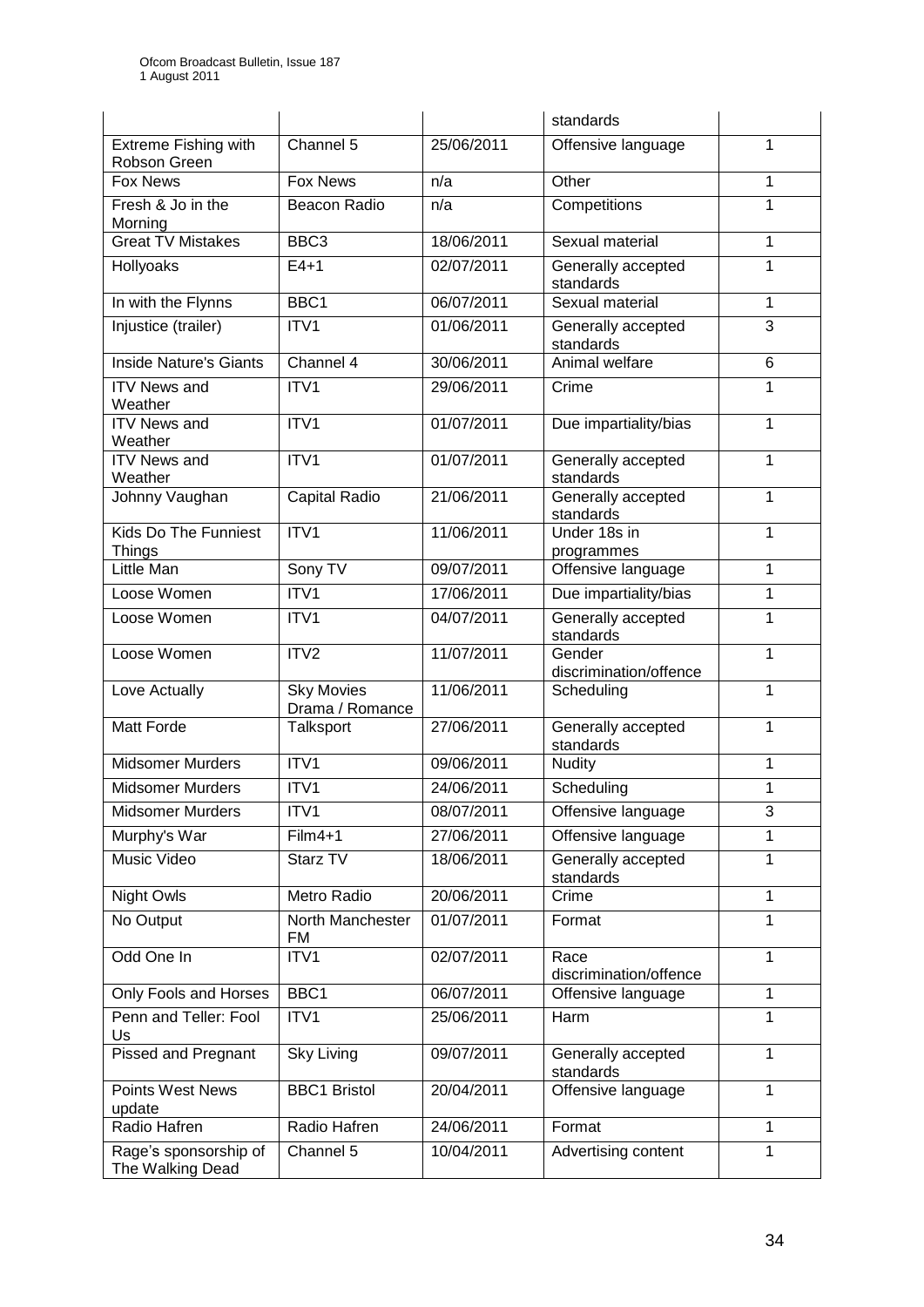| Regional News and<br>Weather                 | BBC <sub>1</sub>   | 30/06/2011 | Scheduling                                  | 1              |
|----------------------------------------------|--------------------|------------|---------------------------------------------|----------------|
| Repeats                                      | Various            | n/a        | Scheduling                                  | 1              |
| Saggers and Quinn                            | Talksport          | 30/06/2011 | Materially misleading                       | $\mathbf{1}$   |
| Sam on Buzz                                  | <b>Buzz Asia</b>   | 25/06/2011 | Offensive language                          | $\mathbf{1}$   |
| Scott and Bailey                             | ITV1               | 19/06/2011 | Violence and<br>dangerous behaviour         | 1              |
| <b>Shameless US</b>                          | More4              | 23/06/2011 | Animal welfare                              | $\mathbf{1}$   |
| <b>Sirens</b>                                | Channel 4          | 04/07/2011 | Offensive language                          | 1              |
| Sky Box Office promo<br>for Haye v Klitschko | Pick TV            | 17/06/2011 | Generally accepted<br>standards             | $\mathbf 1$    |
| Sky Box Office promo<br>for Haye v Klitschko | Sky Sports 1       | 18/06/2011 | Generally accepted<br>standards             | 1              |
| Sky Box Office promo<br>for Haye v Klitscho  | Pick TV            | 22/06/2011 | Generally accepted<br>standards             | $\mathbf{1}$   |
| Popular Drama                                | Various            | n/a        | Generally accepted<br>standards             | $\mathbf{1}$   |
| <b>Steve Allen</b>                           | <b>LBC 97.3FM</b>  | 19/06/2011 | Crime                                       | $\mathbf{1}$   |
| Stolen                                       | BBC1               | 03/07/2011 | Race<br>discrimination/offence              | 1              |
| <b>Sunrise</b>                               | <b>Sky News</b>    | 05/07/2011 | Generally accepted<br>standards             | $\mathbf{1}$   |
| T4 on the Beach                              | Channel 4          | 10/07/2011 | Offensive language                          | $\mathbf{1}$   |
| The Apprentice: You're<br>Fired!             | BBC <sub>2</sub>   | 06/07/2011 | Generally accepted<br>standards             | $\mathbf{1}$   |
| The Bubble                                   | Dave Ja Vu         | 10/07/2011 | Offensive language                          | 1              |
| The Choir That Rocks                         | ITV1               | 16/06/2011 | Promotion of<br>products/services           | 1              |
| The Chris Moyles<br>Show                     | <b>BBC Radio 1</b> | 13/06/2011 | Drugs, smoking,<br>solvents or alcohol      | 1              |
| The Killing (trailer)                        | Channel 4          | 30/06/2011 | Generally accepted<br>standards             | 1              |
| The Marriage Ref                             | ITV1               | 25/06/2011 | <b>Disability</b><br>discrimination/offence | $\mathbf{1}$   |
| The Marriage Ref                             | ITV1               | 02/07/2011 | Offensive language                          | $\overline{2}$ |
| The Morning Line                             | Channel 4          | 02/07/2011 | Generally accepted<br>standards             | 1              |
| The One Show                                 | BBC1               | 28/06/2011 | Generally accepted<br>standards             | $\mathbf{1}$   |
| The Scheme                                   | BBC1               | 05/07/2011 | Drugs, smoking,<br>solvents or alcohol      | $\mathbf{1}$   |
| The Simpsons                                 | Channel 4          | 23/05/2011 | Drugs, smoking,<br>solvents or alcohol      | $\overline{1}$ |
| The Simpsons                                 | Channel 4          | 22/06/2011 | Violence and<br>dangerous behaviour         | $\mathbf{1}$   |
| The Simpsons                                 | Sky 1              | 09/07/2011 | Violence and<br>dangerous behaviour         | 1              |
| The World's Strictest<br>Parents             | BBC3               | 05/07/2011 | Offensive language                          | $\mathbf{1}$   |
| The Wright Stuff                             | Channel 5          | 28/06/2011 | Materially misleading                       | $\mathbf{1}$   |
| This Morning                                 | ITV1               | 07/07/2011 | Generally accepted<br>standards             | $\overline{1}$ |
| Today                                        | <b>BBC Radio 4</b> | 27/06/2011 | Crime                                       | 1              |
| <b>Top Gear</b>                              | BBC3               | 22/06/2011 | Offensive language                          | $\mathbf{1}$   |
| <b>Top Gear</b>                              | BBC <sub>2</sub>   | 26/06/2011 | Race                                        | $\mathbf{1}$   |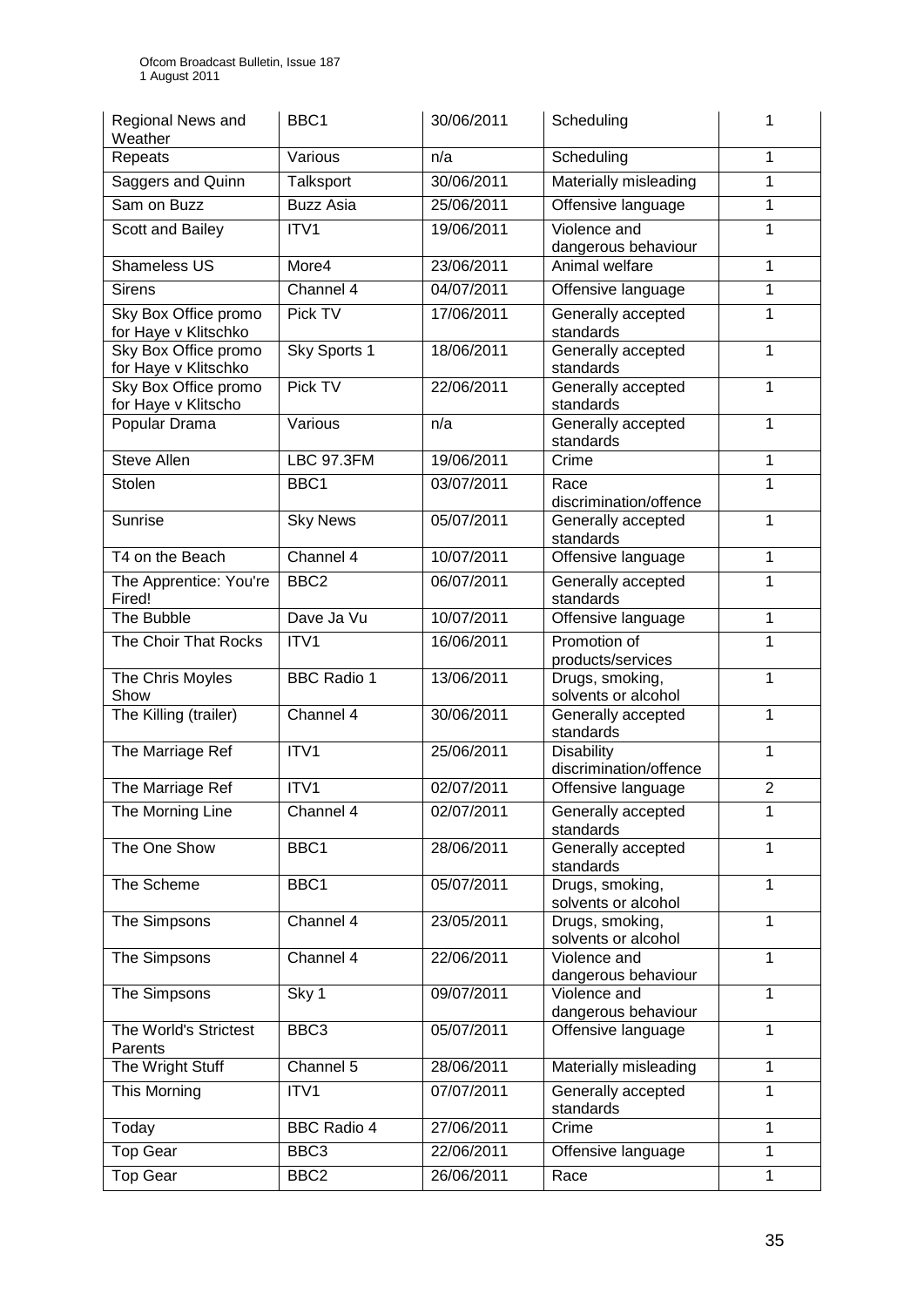|                                     |                        |            | discrimination/offence          |  |
|-------------------------------------|------------------------|------------|---------------------------------|--|
| <b>Top Gear</b>                     | BBC <sub>2</sub>       | 03/07/2011 | Harm                            |  |
| Toy Story 3 promotion               | Disney Junior          | n/a        | Harm                            |  |
| <b>Trailer for Strange Sex</b>      | Discovery Real<br>Time | 18/06/2011 | Scheduling                      |  |
| <b>Undercover Boss</b><br>(trailer) | Channel 4              | 28/06/2011 | Sexual material                 |  |
| <b>Undercover Boss</b><br>(trailer) | Channel 4              | 05/07/2011 | Sexual material                 |  |
| Various Programmes                  | <b>BBC</b>             |            | Animal welfare                  |  |
| Walking the Amazon                  | Channel 5              | 23/06/2011 | Animal welfare                  |  |
| Wall of Fame (trailer)              | Sky1                   | 27/06/2011 | Generally accepted<br>standards |  |
| Wimbledon 2011                      | BBC <sub>2</sub>       | 23/06/2011 | Scheduling                      |  |
| Wimbledon 2011                      | BBC <sub>2</sub>       | 24/06/2011 | Offensive language              |  |
| Would I Lie to You?                 | BBC <sub>1</sub>       | 11/06/2011 | Animal welfare                  |  |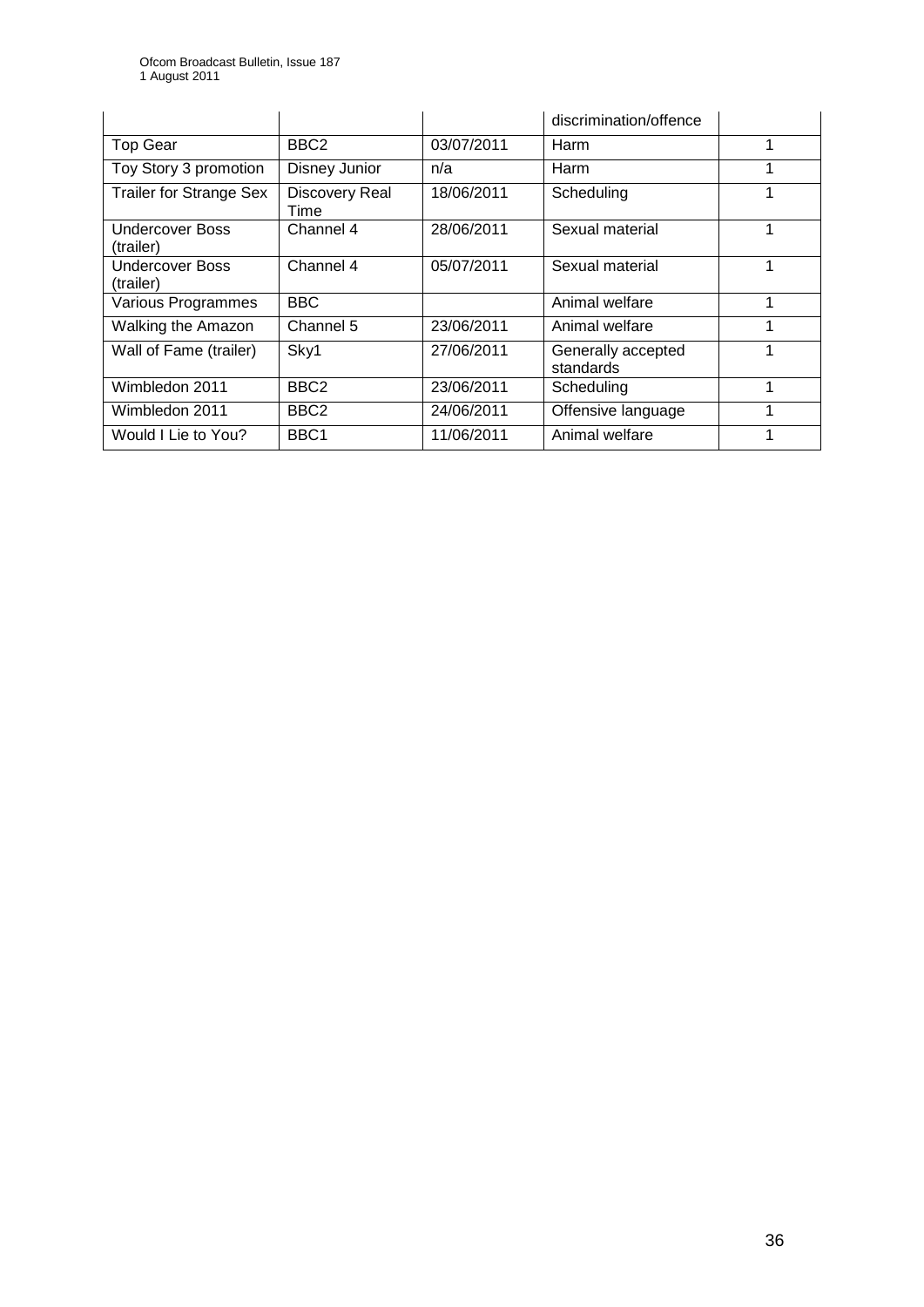# **Investigations List**

If Ofcom considers that a broadcast may have breached its codes, it will start an investigation.

Here is an alphabetical list of new investigations launched between 14 and 27 July 2011

| Programme                                      | <b>Broadcaster</b>                                | <b>Transmission date</b>                               |
|------------------------------------------------|---------------------------------------------------|--------------------------------------------------------|
| 50 Biggest Sellers: R and B<br>Hits of the 00s | <b>Kiss Music</b>                                 | Sunday, 10 July 2011                                   |
| 50 Cent                                        | <b>Greatest Hits</b><br>TV                        | Wednesday, 22 June<br>2011                             |
| Advertising minutage                           | <b>Attheraces</b>                                 | Wednesday, 27 April<br>2011 to Sunday, 12 June<br>2011 |
| Advertising minutage                           | Liverpool FC<br>TV                                | Tuesday, 7 June 2011 to<br>Thursday, 16 June 2011      |
| Advertising minutage                           | Liverpool FC<br>TV                                | Sunday, 22 May 2011                                    |
| Advertising minutage                           | <b>MTV Rocks</b>                                  | Thursday, 21 April 2011                                |
| Advertising minutage                           | Nick Jr                                           | Monday, 2 May 2011                                     |
| Advertising minutage                           | NME TV                                            | Wednesday, 11 May<br>2011                              |
| Advertising minutage                           | <b>Sky Atlantic</b>                               | Wednesday, 22 June<br>2011                             |
| Advertising minutage                           | Sky Sports 1,<br><b>Sky Sports</b><br><b>News</b> | Tuesday, 12 April 2011 to<br>Sunday, 24 April 2011     |
| Advertising minutage                           | Sky1                                              | Saturday, 7 May 2011                                   |
| Advertising minutage                           | Sony TV                                           | Monday, 23 May 2011                                    |
| Advertising minutage                           | <b>Star Plus</b>                                  | Monday, 20 June 2011 to<br>Sunday, 26 June 2011        |
| Advertising minutage                           | Syfy                                              | Thursday, 9 June 2011                                  |
| Advertising minutage                           | The Africa<br>Channel                             | Saturday, 25 June 2011                                 |
| Advertising minutage                           | Wedding TV                                        | Sunday, 15 May 2011                                    |
| <b>Election Coverage</b>                       | Leeds<br>Community<br>87.9 FM                     | Friday, 22 April 2011 to<br>Wednesday, 4 May 2011      |
| Evening with Akram Rahi                        | <b>DM Digital</b>                                 | Wednesday, 13 April<br>2011                            |